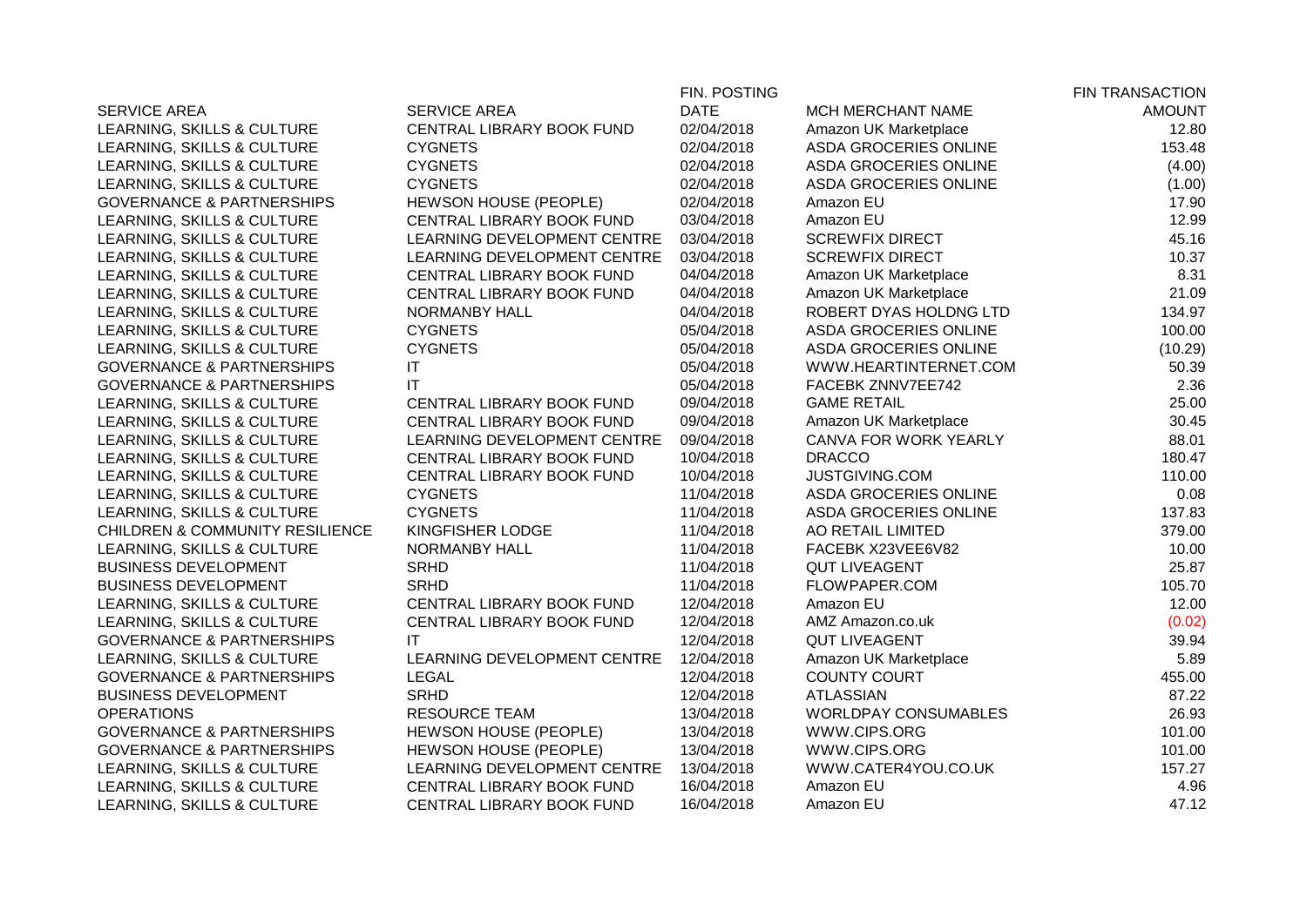| LEARNING, SKILLS & CULTURE           | <b>CYGNETS</b>              | 16/04/2018 | <b>ASDA GROCERIES ONLINE</b> | (0.65)   |
|--------------------------------------|-----------------------------|------------|------------------------------|----------|
| LEARNING, SKILLS & CULTURE           | <b>CYGNETS</b>              | 16/04/2018 | ASDA GROCERIES ONLINE        | 82.35    |
| LEARNING, SKILLS & CULTURE           | CENTRAL LIBRARY BOOK FUND   | 17/04/2018 | <b>DRACCO</b>                | 192.60   |
| LEARNING, SKILLS & CULTURE           | CENTRAL LIBRARY BOOK FUND   | 17/04/2018 | AMZ BOOK-FACTORY             | (11.44)  |
| LEARNING, SKILLS & CULTURE           | CENTRAL LIBRARY BOOK FUND   | 17/04/2018 | Amazon UK Marketplace        | 11.44    |
| <b>GOVERNANCE &amp; PARTNERSHIPS</b> | HEWSON HOUSE (PEOPLE)       | 17/04/2018 | WWW.GOV.UK                   | 10.00    |
| <b>GOVERNANCE &amp; PARTNERSHIPS</b> | <b>LEGAL</b>                | 17/04/2018 | <b>COUNTY COURT</b>          | 2,055.00 |
| LEARNING, SKILLS & CULTURE           | CENTRAL LIBRARY BOOK FUND   | 18/04/2018 | Amazon UK Marketplace        | 3.83     |
| LEARNING, SKILLS & CULTURE           | CENTRAL LIBRARY BOOK FUND   | 18/04/2018 | Amazon EU                    | 14.99    |
| <b>OPERATIONS</b>                    | <b>RESOURCE TEAM</b>        | 18/04/2018 | PAYPAL AFSSUPPLIES           | 44.64    |
| LEARNING, SKILLS & CULTURE           | CENTRAL LIBRARY BOOK FUND   | 19/04/2018 | Amazon EU                    | 25.62    |
| LEARNING, SKILLS & CULTURE           | CENTRAL LIBRARY BOOK FUND   | 19/04/2018 | Amazon EU                    | 14.98    |
| LEARNING, SKILLS & CULTURE           | CENTRAL LIBRARY BOOK FUND   | 19/04/2018 | Amazon EU                    | 9.16     |
| LEARNING, SKILLS & CULTURE           | CENTRAL LIBRARY BOOK FUND   | 20/04/2018 | Amazon UK Marketplace        | 15.75    |
| LEARNING, SKILLS & CULTURE           | CENTRAL LIBRARY BOOK FUND   | 20/04/2018 | Amazon UK Marketplace        | 13.78    |
| LEARNING, SKILLS & CULTURE           | <b>CYGNETS</b>              | 20/04/2018 | <b>ASDA GROCERIES ONLINE</b> | 55.00    |
| LEARNING, SKILLS & CULTURE           | <b>CYGNETS</b>              | 20/04/2018 | ASDA GROCERIES ONLINE        | 149.99   |
| LEARNING, SKILLS & CULTURE           | <b>CYGNETS</b>              | 20/04/2018 | ASDA GROCERIES ONLINE        | (0.13)   |
| <b>GOVERNANCE &amp; PARTNERSHIPS</b> | IT                          | 20/04/2018 | FONTAWESOME.COM              | 43.58    |
| <b>GOVERNANCE &amp; PARTNERSHIPS</b> | <b>LEGAL</b>                | 20/04/2018 | <b>COUNTY COURT</b>          | 2,055.00 |
| LEARNING, SKILLS & CULTURE           | CENTRAL LIBRARY BOOK FUND   | 23/04/2018 | Amazon EU                    | 5.99     |
| LEARNING, SKILLS & CULTURE           | <b>CYGNETS</b>              | 23/04/2018 | ASDA GROCERIES ONLINE        | 51.40    |
| <b>OPERATIONS</b>                    | <b>RESOURCE TEAM</b>        | 23/04/2018 | <b>GES LIMITED</b>           | 187.20   |
| LEARNING, SKILLS & CULTURE           | CENTRAL LIBRARY BOOK FUND   | 24/04/2018 | <b>DRACCO</b>                | 234.00   |
| LEARNING, SKILLS & CULTURE           | CENTRAL LIBRARY BOOK FUND   | 24/04/2018 | Amazon EU                    | 12.14    |
| LEARNING, SKILLS & CULTURE           | CENTRAL LIBRARY BOOK FUND   | 24/04/2018 | Amazon EU                    | 24.84    |
| LEARNING, SKILLS & CULTURE           | LEARNING DEVELOPMENT CENTRE | 24/04/2018 | Amazon EU                    | 6.77     |
| LEARNING, SKILLS & CULTURE           | CENTRAL LIBRARY BOOK FUND   | 25/04/2018 | Amazon EU                    | 11.16    |
| LEARNING, SKILLS & CULTURE           | CENTRAL LIBRARY BOOK FUND   | 26/04/2018 | Amazon EU                    | 23.98    |
| LEARNING, SKILLS & CULTURE           | CENTRAL LIBRARY BOOK FUND   | 26/04/2018 | Amazon UK Marketplace        | 7.99     |
| LEARNING, SKILLS & CULTURE           | CENTRAL LIBRARY BOOK FUND   | 26/04/2018 | Amazon EU                    | 8.56     |
| LEARNING, SKILLS & CULTURE           | <b>CYGNETS</b>              | 26/04/2018 | <b>ASDA GROCERIES ONLINE</b> | 71.29    |
| <b>OPERATIONS</b>                    | <b>FLEET</b>                | 26/04/2018 | <b>DVLA VEHICLE TAX</b>      | 252.50   |
| <b>OPERATIONS</b>                    | <b>FLEET</b>                | 26/04/2018 | <b>DVLA VEHICLE TAX</b>      | 252.50   |
| <b>OPERATIONS</b>                    | <b>FLEET</b>                | 26/04/2018 | <b>DVLA VEHICLE TAX</b>      | 252.50   |
| <b>OPERATIONS</b>                    | <b>FLEET</b>                | 26/04/2018 | DVLA VEHICLE TAX             | 252.50   |
| <b>OPERATIONS</b>                    | <b>FLEET</b>                | 26/04/2018 | <b>DVLA VEHICLE TAX</b>      | 252.50   |
| <b>OPERATIONS</b>                    | <b>FLEET</b>                | 26/04/2018 | DVLA VEHICLE TAX             | 252.50   |
| <b>OPERATIONS</b>                    | <b>FLEET</b>                | 26/04/2018 | <b>DVLA VEHICLE TAX</b>      | 652.50   |
| <b>OPERATIONS</b>                    | <b>FLEET</b>                | 26/04/2018 | <b>DVLA VEHICLE TAX</b>      | 252.50   |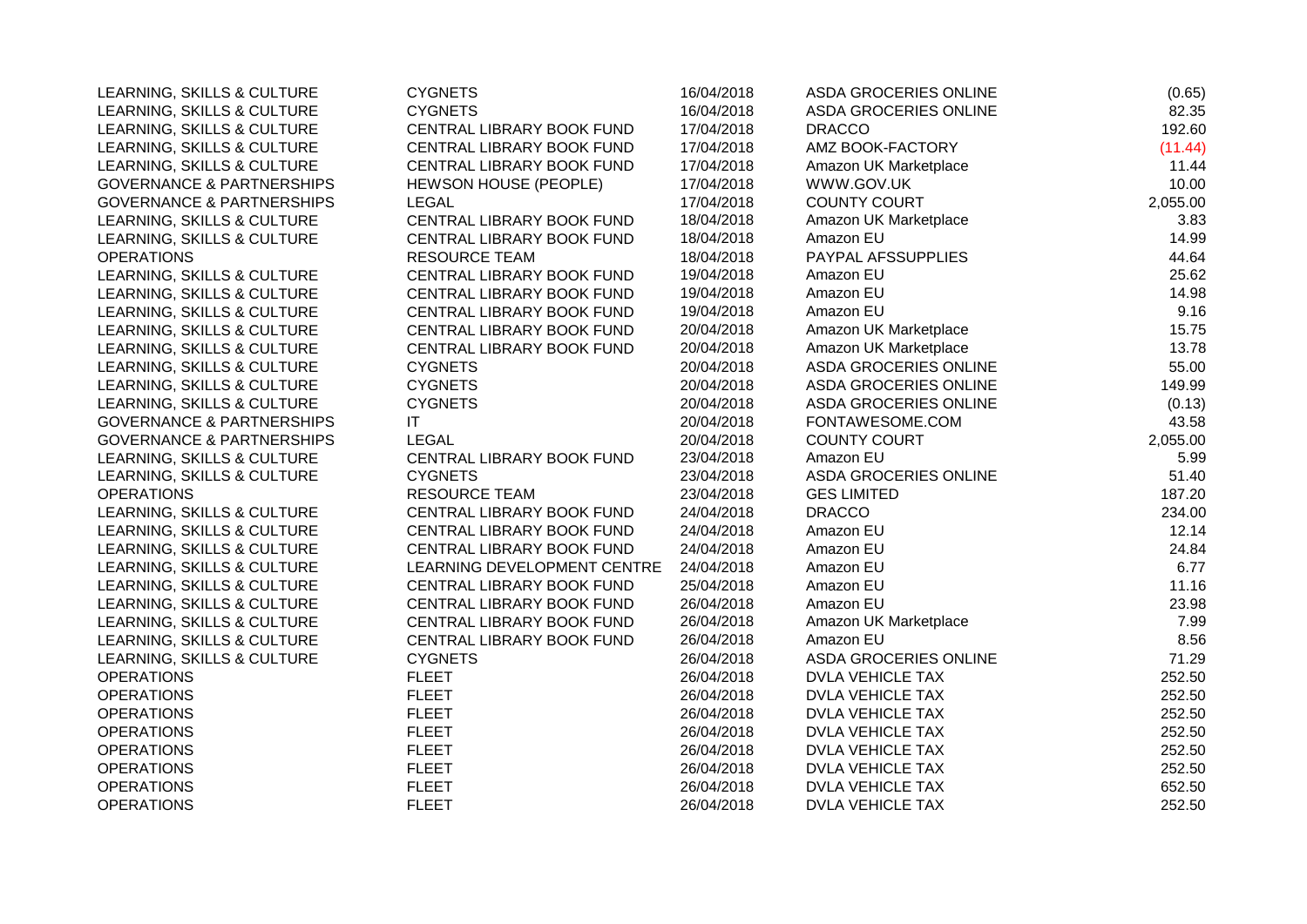| <b>OPERATIONS</b>                    | <b>FLEET</b>                 | 26/04/2018 | <b>DVLA VEHICLE TAX</b> | 252.50   |
|--------------------------------------|------------------------------|------------|-------------------------|----------|
| <b>OPERATIONS</b>                    | <b>FLEET</b>                 | 26/04/2018 | <b>DVLA VEHICLE TAX</b> | 252.50   |
| <b>OPERATIONS</b>                    | <b>FLEET</b>                 | 26/04/2018 | <b>DVLA VEHICLE TAX</b> | 167.50   |
| <b>OPERATIONS</b>                    | <b>FLEET</b>                 | 26/04/2018 | <b>DVLA VEHICLE TAX</b> | 167.50   |
| <b>OPERATIONS</b>                    | <b>FLEET</b>                 | 26/04/2018 | <b>DVLA VEHICLE TAX</b> | 252.50   |
| <b>OPERATIONS</b>                    | <b>FLEET</b>                 | 26/04/2018 | <b>DVLA VEHICLE TAX</b> | 252.50   |
| <b>OPERATIONS</b>                    | <b>FLEET</b>                 | 26/04/2018 | <b>DVLA VEHICLE TAX</b> | 167.50   |
| <b>GOVERNANCE &amp; PARTNERSHIPS</b> | <b>LEGAL</b>                 | 26/04/2018 | <b>COUNTY COURT</b>     | 2,055.00 |
| <b>GOVERNANCE &amp; PARTNERSHIPS</b> | <b>LEGAL</b>                 | 26/04/2018 | <b>COUNTY COURT</b>     | 155.00   |
| <b>GOVERNANCE &amp; PARTNERSHIPS</b> | <b>LEGAL</b>                 | 26/04/2018 | <b>COUNTY COURT</b>     | 215.00   |
| LEARNING, SKILLS & CULTURE           | CENTRAL LIBRARY BOOK FUND    | 27/04/2018 | Amazon EU               | 39.96    |
| LEARNING, SKILLS & CULTURE           | CENTRAL LIBRARY BOOK FUND    | 27/04/2018 | Amazon UK Marketplace   | 23.59    |
| LEARNING, SKILLS & CULTURE           | CENTRAL LIBRARY BOOK FUND    | 27/04/2018 | Amazon EU               | 35.96    |
| <b>OPERATIONS</b>                    | <b>RESOURCE TEAM</b>         | 27/04/2018 | PAYPAL GLUECK HANS      | 122.60   |
| <b>GOVERNANCE &amp; PARTNERSHIPS</b> | <b>HEWSON HOUSE (PEOPLE)</b> | 27/04/2018 | Amazon UK Marketplace   | 24.25    |
| LEARNING, SKILLS & CULTURE           | LEARNING DEVELOPMENT CENTRE  | 27/04/2018 | Amazon EU               | 17.27    |
| LEARNING, SKILLS & CULTURE           | LEARNING DEVELOPMENT CENTRE  | 27/04/2018 | Amazon EU               | 17.27    |
| LEARNING, SKILLS & CULTURE           | LEARNING DEVELOPMENT CENTRE  | 27/04/2018 | Flowers Same Day        | 38.98    |
| LEARNING, SKILLS & CULTURE           | CENTRAL LIBRARY BOOK FUND    | 30/04/2018 | Amazon UK Marketplace   | 6.58     |
| LEARNING, SKILLS & CULTURE           | CENTRAL LIBRARY BOOK FUND    | 30/04/2018 | Amazon UK Marketplace   | 5.99     |
| LEARNING, SKILLS & CULTURE           | CENTRAL LIBRARY BOOK FUND    | 30/04/2018 | PAYPAL MAKERSPACES PA   | 14.10    |
| LEARNING, SKILLS & CULTURE           | CENTRAL LIBRARY BOOK FUND    | 30/04/2018 | Amazon UK Marketplace   | 5.98     |
| LEARNING, SKILLS & CULTURE           | <b>CYGNETS</b>               | 30/04/2018 | ASDA GROCERIES ONLINE   | 80.86    |
| <b>OPERATIONS</b>                    | <b>FLEET</b>                 | 30/04/2018 | <b>DSA</b>              | 230.00   |
| LEARNING, SKILLS & CULTURE           | CENTRAL LIBRARY BOOK FUND    | 01/05/2018 | Amazon UK Marketplace   | 6.99     |
| LEARNING, SKILLS & CULTURE           | <b>CYGNETS</b>               | 01/05/2018 | ASDA GROCERIES ONLINE   | 124.82   |
| <b>GOVERNANCE &amp; PARTNERSHIPS</b> | IT                           | 01/05/2018 | <b>CRAZY EGG.COM</b>    | 891.87   |
| LEARNING, SKILLS & CULTURE           | LEARNING DEVELOPMENT CENTRE  | 01/05/2018 | AMZ Amazon.co.uk        | (230.00) |
| LEARNING, SKILLS & CULTURE           | LEARNING DEVELOPMENT CENTRE  | 01/05/2018 | Amazon EU               | 230.00   |
| LEARNING, SKILLS & CULTURE           | LEARNING DEVELOPMENT CENTRE  | 01/05/2018 | Amazon EU               | 230.00   |
| LEARNING, SKILLS & CULTURE           | CENTRAL LIBRARY BOOK FUND    | 02/05/2018 | Amazon UK Marketplace   | 45.99    |
| LEARNING, SKILLS & CULTURE           | CENTRAL LIBRARY BOOK FUND    | 02/05/2018 | <b>DRACCO</b>           | 458.88   |
| <b>GOVERNANCE &amp; PARTNERSHIPS</b> | $\mathsf{I}\mathsf{T}$       | 02/05/2018 | CODETWO                 | 719.48   |
| <b>GOVERNANCE &amp; PARTNERSHIPS</b> | IT                           | 02/05/2018 | <b>BATTERY STATION</b>  | 125.85   |
| LEARNING, SKILLS & CULTURE           | LEARNING DEVELOPMENT CENTRE  | 02/05/2018 | TVLICENSING.CO.UK       | 150.50   |
| LEARNING, SKILLS & CULTURE           | LEARNING DEVELOPMENT CENTRE  | 03/05/2018 | Amazon UK Marketplace   | 4.99     |
| LEARNING, SKILLS & CULTURE           | LEARNING DEVELOPMENT CENTRE  | 03/05/2018 | Amazon UK Marketplace   | 10.29    |
| LEARNING, SKILLS & CULTURE           | LEARNING DEVELOPMENT CENTRE  | 03/05/2018 | Amazon UK Marketplace   | 18.77    |
| <b>BUSINESS DEVELOPMENT</b>          | <b>SRHD</b>                  | 03/05/2018 | <b>CARD FEE</b>         | 45.00    |
| LEARNING, SKILLS & CULTURE           | CENTRAL LIBRARY BOOK FUND    | 04/05/2018 | Amazon EU               | 21.95    |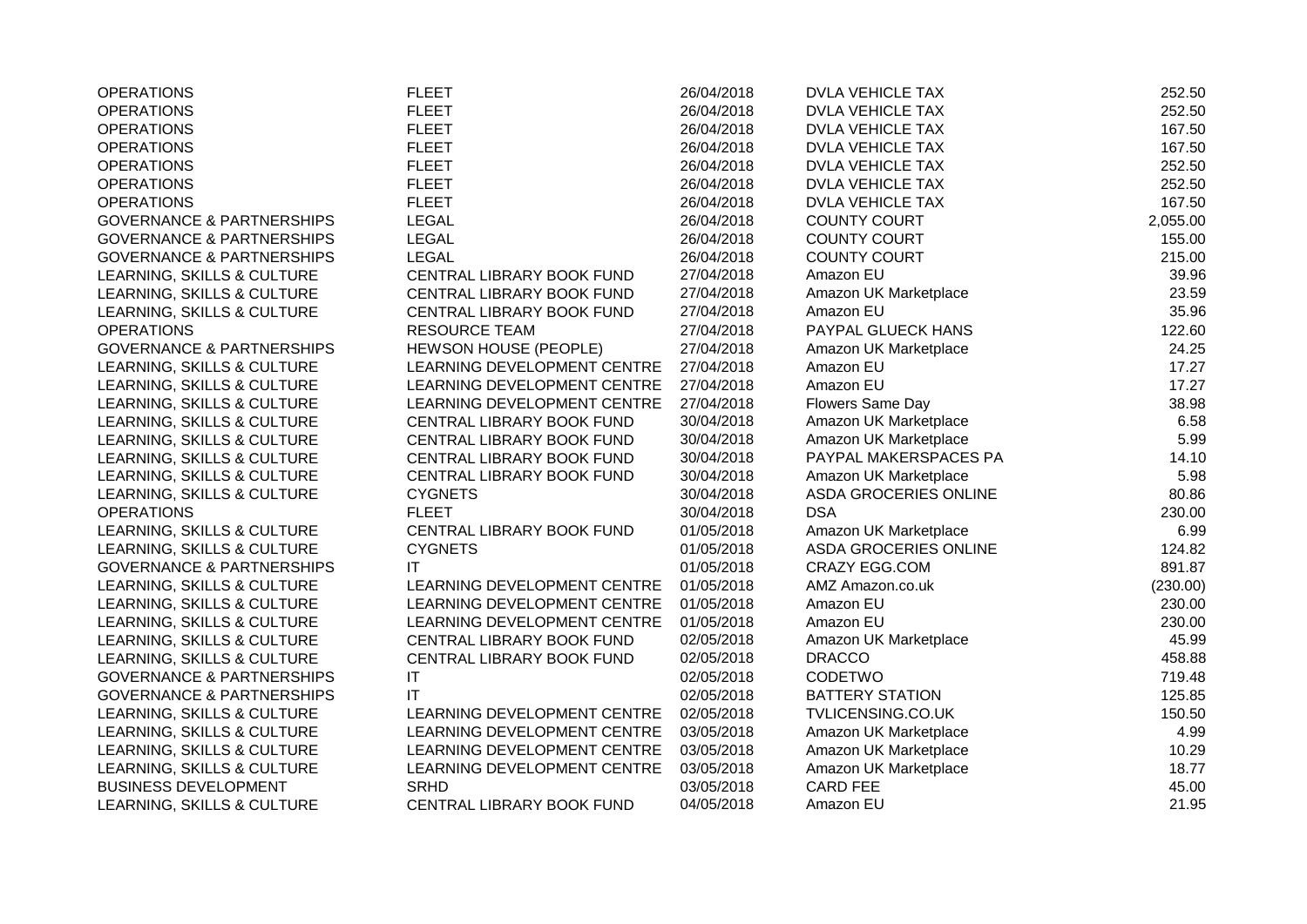| <b>OPERATIONS</b>                    | <b>FLEET</b>                | 04/05/2018 | <b>DSA</b>                | 55.00    |
|--------------------------------------|-----------------------------|------------|---------------------------|----------|
| <b>OPERATIONS</b>                    | <b>FLEET</b>                | 04/05/2018 | <b>DVLA ENFORCEMENT</b>   | 43.09    |
| <b>GOVERNANCE &amp; PARTNERSHIPS</b> | HEWSON HOUSE (PEOPLE)       | 04/05/2018 | <b>MARIE CURIE</b>        | 21.50    |
| <b>GOVERNANCE &amp; PARTNERSHIPS</b> | IT                          | 04/05/2018 | <b>SLACK</b>              | 44.86    |
| LEARNING, SKILLS & CULTURE           | LEARNING DEVELOPMENT CENTRE | 04/05/2018 | <b>ASDA SUPERSTORE</b>    | 27.56    |
| <b>GOVERNANCE &amp; PARTNERSHIPS</b> | LEGAL                       | 04/05/2018 | <b>COUNTY COURT</b>       | 50.00    |
| LEARNING, SKILLS & CULTURE           | CENTRAL LIBRARY BOOK FUND   | 07/05/2018 | Amazon UK Marketplace     | 75.96    |
| LEARNING, SKILLS & CULTURE           | CENTRAL LIBRARY BOOK FUND   | 07/05/2018 | Amazon EU                 | 17.98    |
| <b>GOVERNANCE &amp; PARTNERSHIPS</b> | HEWSON HOUSE (PEOPLE)       | 07/05/2018 | Amazon UK Marketplace     | 16.53    |
| <b>GOVERNANCE &amp; PARTNERSHIPS</b> | IT                          | 07/05/2018 | WWW.HEARTINTERNET.COM     | 50.39    |
| <b>GOVERNANCE &amp; PARTNERSHIPS</b> | IT                          | 07/05/2018 | ENVATOMARKET41221470      | 24.64    |
| LEARNING, SKILLS & CULTURE           | LEARNING DEVELOPMENT CENTRE | 07/05/2018 | AMZ Amazon.co.uk          | (230.00) |
| LEARNING, SKILLS & CULTURE           | <b>CYGNETS</b>              | 09/05/2018 | ASDA GROCERIES ONLINE     | (0.35)   |
| LEARNING, SKILLS & CULTURE           | <b>CYGNETS</b>              | 09/05/2018 | ASDA GROCERIES ONLINE     | 143.45   |
| <b>OPERATIONS</b>                    | <b>RESOURCE TEAM</b>        | 09/05/2018 | WM MORRISON 070           | 12.82    |
| <b>OPERATIONS</b>                    | <b>RESOURCE TEAM</b>        | 09/05/2018 | WM MORRISON 070           | (12.82)  |
| <b>OPERATIONS</b>                    | <b>RESOURCE TEAM</b>        | 09/05/2018 | WM MORRISON 070           | 12.82    |
| LEARNING, SKILLS & CULTURE           | LEARNING DEVELOPMENT CENTRE | 09/05/2018 | PAYPAL DOLLYWOODFO        | 105.00   |
| LEARNING, SKILLS & CULTURE           | LEARNING DEVELOPMENT CENTRE | 09/05/2018 | PAYPAL DOLLYWOODFO        | 35.00    |
| <b>GOVERNANCE &amp; PARTNERSHIPS</b> | <b>LEGAL</b>                | 09/05/2018 | <b>COUNTY COURT</b>       | 155.00   |
| <b>GOVERNANCE &amp; PARTNERSHIPS</b> | <b>LEGAL</b>                | 09/05/2018 | <b>COUNTY COURT</b>       | 155.00   |
| <b>GOVERNANCE &amp; PARTNERSHIPS</b> | <b>LOCAL TAXATION</b>       | 09/05/2018 | HMCOURTS-SERVICE.G        | 438.00   |
| LEARNING, SKILLS & CULTURE           | CENTRAL LIBRARY BOOK FUND   | 10/05/2018 | N LINCS CENTRAL LIBRAR    | 1.00     |
| <b>GOVERNANCE &amp; PARTNERSHIPS</b> | HEWSON HOUSE (PEOPLE)       | 10/05/2018 | <b>COMPLETE CARE SHOP</b> | 209.70   |
| <b>GOVERNANCE &amp; PARTNERSHIPS</b> | IT                          | 10/05/2018 | WWW.HEARTINTERNET.COM     | 19.18    |
| LEARNING, SKILLS & CULTURE           | LEARNING DEVELOPMENT CENTRE | 10/05/2018 | <b>WILKO.COM</b>          | 180.00   |
| LEARNING, SKILLS & CULTURE           | LEARNING DEVELOPMENT CENTRE | 10/05/2018 | PAYPAL DOLLYWOODFO        | 35.00    |
| <b>GOVERNANCE &amp; PARTNERSHIPS</b> | <b>LEGAL</b>                | 10/05/2018 | <b>COUNTY COURT</b>       | 170.00   |
| <b>OPERATIONS</b>                    | <b>RESOURCE TEAM</b>        | 11/05/2018 | <b>CIEH</b>               | 378.00   |
| LEARNING, SKILLS & CULTURE           | LEARNING DEVELOPMENT CENTRE | 11/05/2018 | Amazon UK Marketplace     | 17.74    |
| <b>BUSINESS DEVELOPMENT</b>          | <b>SRHD</b>                 | 11/05/2018 | <b>QUT LIVEAGENT</b>      | 125.76   |
| LEARNING, SKILLS & CULTURE           | CENTRAL LIBRARY BOOK FUND   | 14/05/2018 | Amazon UK Marketplace     | 7.99     |
| LEARNING, SKILLS & CULTURE           | CENTRAL LIBRARY BOOK FUND   | 14/05/2018 | Amazon UK Marketplace     | 37.93    |
| LEARNING, SKILLS & CULTURE           | CENTRAL LIBRARY BOOK FUND   | 14/05/2018 | Amazon UK Marketplace     | 105.23   |
| LEARNING, SKILLS & CULTURE           | CENTRAL LIBRARY BOOK FUND   | 14/05/2018 | Amazon EU                 | 14.51    |
| LEARNING, SKILLS & CULTURE           | CENTRAL LIBRARY BOOK FUND   | 14/05/2018 | Amazon UK Marketplace     | 53.51    |
| LEARNING, SKILLS & CULTURE           | CENTRAL LIBRARY BOOK FUND   | 14/05/2018 | Amazon UK Marketplace     | 12.99    |
| LEARNING, SKILLS & CULTURE           | <b>CYGNETS</b>              | 14/05/2018 | ASDA GROCERIES ONLINE     | 146.62   |
| <b>OPERATIONS</b>                    | <b>FLEET</b>                | 14/05/2018 | <b>DSA THEORY TEST</b>    | 26.00    |
| <b>OPERATIONS</b>                    | <b>FLEET</b>                | 14/05/2018 | <b>SCUNTHORPE PEUGEOT</b> | 132.00   |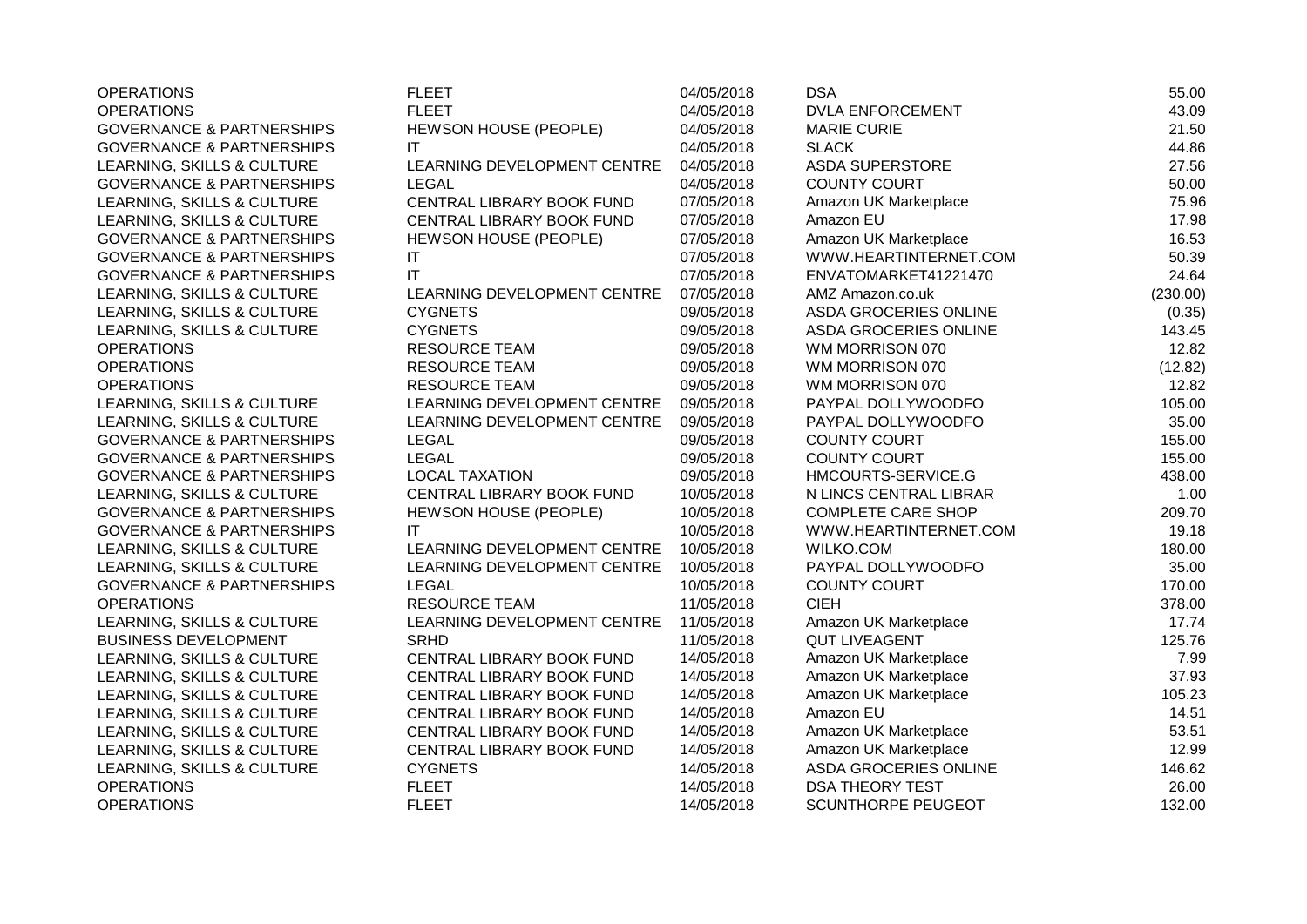| <b>GOVERNANCE &amp; PARTNERSHIPS</b>       | $\mathsf{I}\mathsf{T}$       | 14/05/2018 | <b>QUT LIVEAGENT</b>      | 40.33    |
|--------------------------------------------|------------------------------|------------|---------------------------|----------|
| <b>GOVERNANCE &amp; PARTNERSHIPS</b>       | IT                           | 14/05/2018 | MICROSOFT OFFICE 365      | 79.99    |
| LEARNING, SKILLS & CULTURE                 | CENTRAL LIBRARY BOOK FUND    | 15/05/2018 | Amazon EU                 | 17.98    |
| <b>CHILDREN &amp; COMMUNITY RESILIENCE</b> | KINGFISHER LODGE             | 15/05/2018 | MIDDLE FARM HOLIDA        | 215.00   |
| LEARNING, SKILLS & CULTURE                 | LEARNING DEVELOPMENT CENTRE  | 15/05/2018 | Amazon EU                 | 40.00    |
| LEARNING, SKILLS & CULTURE                 | LEARNING DEVELOPMENT CENTRE  | 15/05/2018 | Amazon EU                 | 190.00   |
| LEARNING, SKILLS & CULTURE                 | LEARNING DEVELOPMENT CENTRE  | 15/05/2018 | Amazon UK Marketplace     | 53.81    |
| <b>GOVERNANCE &amp; PARTNERSHIPS</b>       | <b>LOCAL TAXATION</b>        | 15/05/2018 | HMCOURTS-SERVICE.G        | 4,008.00 |
| LEARNING, SKILLS & CULTURE                 | LEARNING DEVELOPMENT CENTRE  | 16/05/2018 | AMZ Amazon.co.uk          | (50.00)  |
| LEARNING, SKILLS & CULTURE                 | LEARNING DEVELOPMENT CENTRE  | 16/05/2018 | Amazon EU                 | 50.00    |
| LEARNING, SKILLS & CULTURE                 | NORMANBY HALL                | 16/05/2018 | FACEBK DA3ARE6V82         | 0.21     |
| LEARNING, SKILLS & CULTURE                 | <b>CYGNETS</b>               | 17/05/2018 | ASDA GROCERIES ONLINE     | 77.88    |
| <b>OPERATIONS</b>                          | <b>FLEET</b>                 | 17/05/2018 | Amazon EU                 | 38.39    |
| <b>OPERATIONS</b>                          | <b>FLEET</b>                 | 17/05/2018 | <b>DSA</b>                | (115.00) |
| <b>GOVERNANCE &amp; PARTNERSHIPS</b>       | <b>LEGAL</b>                 | 17/05/2018 | <b>COUNTY COURT</b>       | 2,055.00 |
| <b>GOVERNANCE &amp; PARTNERSHIPS</b>       | <b>LEGAL</b>                 | 17/05/2018 | <b>COUNTY COURT</b>       | 2,055.00 |
| <b>GOVERNANCE &amp; PARTNERSHIPS</b>       | <b>LEGAL</b>                 | 17/05/2018 | <b>COUNTY COURT</b>       | 2,055.00 |
| <b>GOVERNANCE &amp; PARTNERSHIPS</b>       | <b>LEGAL</b>                 | 17/05/2018 | <b>COUNTY COURT</b>       | 2,055.00 |
| <b>GOVERNANCE &amp; PARTNERSHIPS</b>       | <b>LEGAL</b>                 | 17/05/2018 | <b>COMBINED COURT CEN</b> | 355.00   |
| <b>GOVERNANCE &amp; PARTNERSHIPS</b>       | <b>LEGAL</b>                 | 17/05/2018 | <b>COUNTY COURT</b>       | 155.00   |
| <b>OPERATIONS</b>                          | <b>FLEET</b>                 | 18/05/2018 | <b>DVLA VEHICLE TAX</b>   | 202.50   |
| <b>OPERATIONS</b>                          | <b>FLEET</b>                 | 18/05/2018 | <b>DVLA VEHICLE TAX</b>   | 252.50   |
| <b>OPERATIONS</b>                          | <b>FLEET</b>                 | 18/05/2018 | <b>DVLA VEHICLE TAX</b>   | 202.50   |
| <b>OPERATIONS</b>                          | <b>FLEET</b>                 | 18/05/2018 | <b>DVLA VEHICLE TAX</b>   | 252.50   |
| <b>OPERATIONS</b>                          | <b>FLEET</b>                 | 18/05/2018 | <b>DVLA VEHICLE TAX</b>   | 202.50   |
| <b>OPERATIONS</b>                          | <b>FLEET</b>                 | 18/05/2018 | DVLA VEHICLE TAX          | 252.50   |
| <b>OPERATIONS</b>                          | <b>FLEET</b>                 | 18/05/2018 | <b>DVLA VEHICLE TAX</b>   | 252.50   |
| <b>OPERATIONS</b>                          | <b>FLEET</b>                 | 18/05/2018 | <b>DVLA VEHICLE TAX</b>   | 252.50   |
| <b>OPERATIONS</b>                          | <b>FLEET</b>                 | 18/05/2018 | <b>DVLA VEHICLE TAX</b>   | 252.50   |
| <b>OPERATIONS</b>                          | <b>FLEET</b>                 | 18/05/2018 | <b>DVLA VEHICLE TAX</b>   | 317.50   |
| <b>OPERATIONS</b>                          | <b>FLEET</b>                 | 18/05/2018 | <b>DVLA VEHICLE TAX</b>   | 167.50   |
| <b>GOVERNANCE &amp; PARTNERSHIPS</b>       | <b>LEGAL</b>                 | 18/05/2018 | <b>COMBINED COURT CEN</b> | 215.00   |
| LEARNING, SKILLS & CULTURE                 | CENTRAL LIBRARY BOOK FUND    | 21/05/2018 | Amazon EU                 | 33.98    |
| <b>OPERATIONS</b>                          | <b>FLEET</b>                 | 21/05/2018 | <b>DSA</b>                | 230.00   |
| <b>OPERATIONS</b>                          | <b>FLEET</b>                 | 21/05/2018 | <b>DSA</b>                | 230.00   |
| <b>GOVERNANCE &amp; PARTNERSHIPS</b>       | <b>LEGAL</b>                 | 21/05/2018 | COUNTY COURT              | 155.00   |
| <b>GOVERNANCE &amp; PARTNERSHIPS</b>       | <b>LEGAL</b>                 | 21/05/2018 | <b>COUNTY COURT</b>       | 155.00   |
| LEARNING, SKILLS & CULTURE                 | CENTRAL LIBRARY BOOK FUND    | 22/05/2018 | AMZ Magic Madhouse L      | 203.65   |
| LEARNING, SKILLS & CULTURE                 | CENTRAL LIBRARY BOOK FUND    | 22/05/2018 | Amazon EU                 | 21.53    |
| <b>GOVERNANCE &amp; PARTNERSHIPS</b>       | <b>HEWSON HOUSE (PEOPLE)</b> | 22/05/2018 | STK SHUTTERSTOCK.COM      | 166.80   |
|                                            |                              |            |                           |          |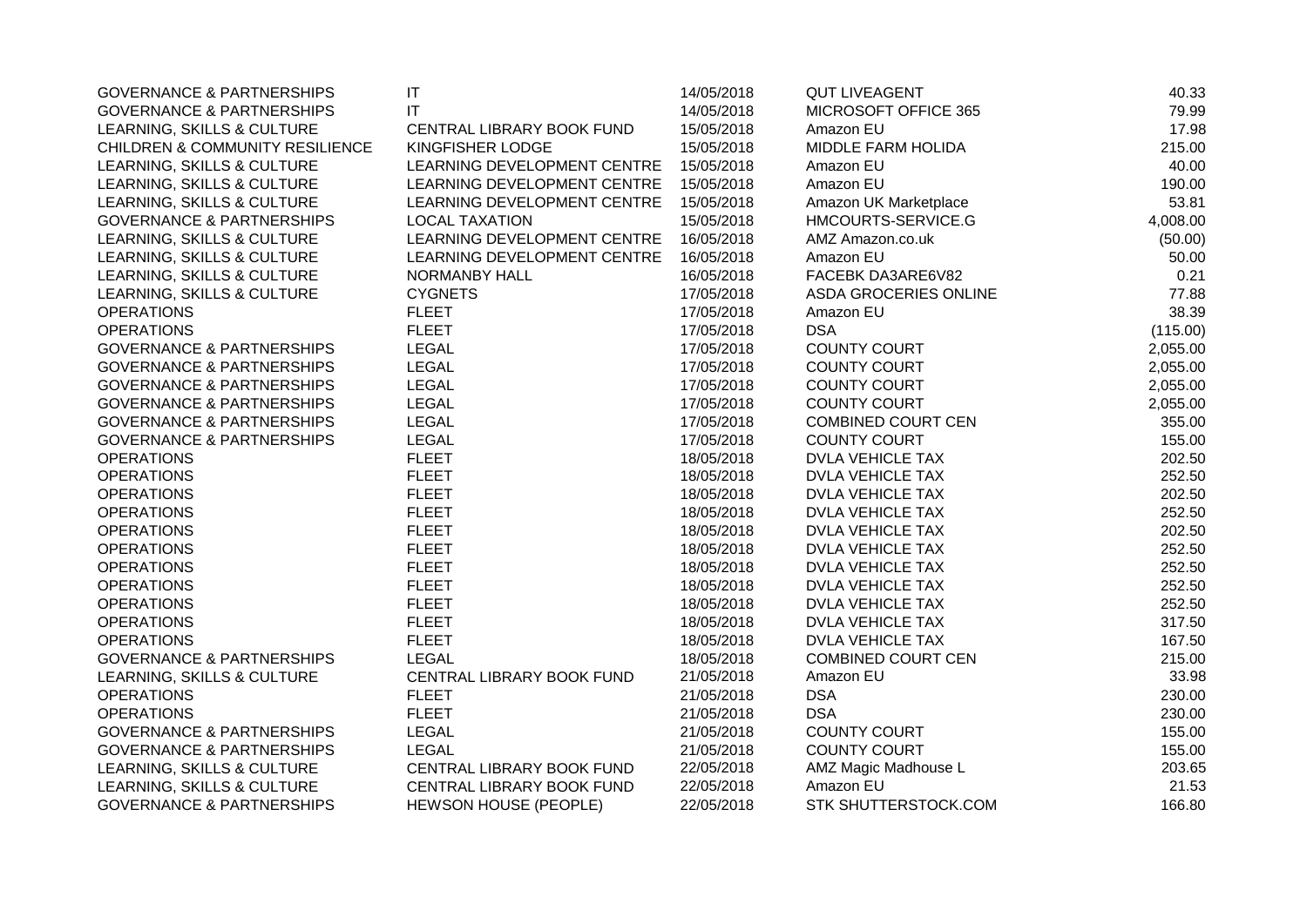| LEARNING, SKILLS & CULTURE           | <b>CYGNETS</b>            | 23/05/2018 | ASDA GROCERIES ONLINE     | (2.90)   |
|--------------------------------------|---------------------------|------------|---------------------------|----------|
| LEARNING, SKILLS & CULTURE           | <b>CYGNETS</b>            | 23/05/2018 | ASDA GROCERIES ONLINE     | 113.90   |
| <b>GOVERNANCE &amp; PARTNERSHIPS</b> | <b>LOCAL TAXATION</b>     | 23/05/2018 | HMCOURTS-SERVICE.G        | 5,832.00 |
| LEARNING, SKILLS & CULTURE           | CENTRAL LIBRARY BOOK FUND | 24/05/2018 | <b>WP-KOOL KINGDOM LT</b> | 255.88   |
| LEARNING, SKILLS & CULTURE           | CENTRAL LIBRARY BOOK FUND | 24/05/2018 | Amazon EU                 | 12.99    |
| LEARNING, SKILLS & CULTURE           | CENTRAL LIBRARY BOOK FUND | 24/05/2018 | Amazon EU                 | 64.84    |
| LEARNING, SKILLS & CULTURE           | CENTRAL LIBRARY BOOK FUND | 24/05/2018 | Amazon EU                 | 34.03    |
| LEARNING, SKILLS & CULTURE           | CENTRAL LIBRARY BOOK FUND | 24/05/2018 | Amazon EU                 | 15.98    |
| <b>OPERATIONS</b>                    | <b>FLEET</b>              | 24/05/2018 | <b>SCUNTHORPE PEUGEOT</b> | 110.00   |
| <b>GOVERNANCE &amp; PARTNERSHIPS</b> | <b>IT</b>                 | 24/05/2018 | FACEBK TDA3TFEJB2         | 1.59     |
| <b>GOVERNANCE &amp; PARTNERSHIPS</b> | <b>LEGAL</b>              | 24/05/2018 | <b>COUNTY COURT</b>       | 155.00   |
| <b>GOVERNANCE &amp; PARTNERSHIPS</b> | LEGAL                     | 24/05/2018 | <b>COUNTY COURT</b>       | 2,055.00 |
| LEARNING, SKILLS & CULTURE           | CENTRAL LIBRARY BOOK FUND | 25/05/2018 | Amazon EU                 | 5.19     |
| LEARNING, SKILLS & CULTURE           | CENTRAL LIBRARY BOOK FUND | 25/05/2018 | Amazon EU                 | 9.48     |
| LEARNING, SKILLS & CULTURE           | CENTRAL LIBRARY BOOK FUND | 25/05/2018 | Amazon EU                 | 2.55     |
| LEARNING, SKILLS & CULTURE           | CENTRAL LIBRARY BOOK FUND | 25/05/2018 | Amazon EU                 | 5.19     |
| LEARNING, SKILLS & CULTURE           | CENTRAL LIBRARY BOOK FUND | 25/05/2018 | Amazon EU                 | 47.06    |
| LEARNING, SKILLS & CULTURE           | CENTRAL LIBRARY BOOK FUND | 25/05/2018 | Amazon EU                 | 16.49    |
| LEARNING, SKILLS & CULTURE           | CENTRAL LIBRARY BOOK FUND | 25/05/2018 | Amazon EU                 | 8.29     |
| <b>OPERATIONS</b>                    | <b>FLEET</b>              | 25/05/2018 | RETAIL MOT IND FED LTD    | 540.00   |
| <b>OPERATIONS</b>                    | <b>FLEET</b>              | 25/05/2018 | DVSA MOT COMP 2           | 410.00   |
| <b>GOVERNANCE &amp; PARTNERSHIPS</b> | <b>LEGAL</b>              | 25/05/2018 | <b>COUNTY COURT</b>       | 455.00   |
| LEARNING, SKILLS & CULTURE           | CENTRAL LIBRARY BOOK FUND | 28/05/2018 | ARGOS RETAIL GROUP        | 29.00    |
| LEARNING, SKILLS & CULTURE           | CENTRAL LIBRARY BOOK FUND | 28/05/2018 | Amazon UK Marketplace     | 10.93    |
| LEARNING, SKILLS & CULTURE           | CENTRAL LIBRARY BOOK FUND | 28/05/2018 | FILMBANK PVSL ACC         | 127.00   |
| LEARNING, SKILLS & CULTURE           | <b>CYGNETS</b>            | 28/05/2018 | ASDA GROCERIES ONLINE     | 98.78    |
| <b>GOVERNANCE &amp; PARTNERSHIPS</b> | <b>LEGAL</b>              | 28/05/2018 | <b>COUNTY COURT</b>       | 215.00   |
| <b>GOVERNANCE &amp; PARTNERSHIPS</b> | LEGAL                     | 28/05/2018 | <b>COUNTY COURT</b>       | 2,055.00 |
| <b>GOVERNANCE &amp; PARTNERSHIPS</b> | <b>LEGAL</b>              | 28/05/2018 | <b>COUNTY COURT</b>       | 215.00   |
| <b>GOVERNANCE &amp; PARTNERSHIPS</b> | <b>LEGAL</b>              | 28/05/2018 | <b>COUNTY COURT</b>       | 2,055.00 |
| LEARNING, SKILLS & CULTURE           | CENTRAL LIBRARY BOOK FUND | 29/05/2018 | Amazon EU                 | 10.56    |
| LEARNING, SKILLS & CULTURE           | CENTRAL LIBRARY BOOK FUND | 30/05/2018 | Amazon UK Marketplace     | 7.35     |
| LEARNING, SKILLS & CULTURE           | CENTRAL LIBRARY BOOK FUND | 30/05/2018 | Amazon EU                 | 16.43    |
| LEARNING, SKILLS & CULTURE           | CENTRAL LIBRARY BOOK FUND | 30/05/2018 | Amazon UK Marketplace     | 4.98     |
| LEARNING, SKILLS & CULTURE           | <b>CYGNETS</b>            | 30/05/2018 | ASDA GROCERIES ONLINE     | 153.55   |
| LEARNING, SKILLS & CULTURE           | CENTRAL LIBRARY BOOK FUND | 31/05/2018 | Amazon UK Marketplace     | 29.37    |
| LEARNING, SKILLS & CULTURE           | CENTRAL LIBRARY BOOK FUND | 31/05/2018 | Amazon EU                 | 4.99     |
| LEARNING, SKILLS & CULTURE           | CENTRAL LIBRARY BOOK FUND | 31/05/2018 | Amazon UK Marketplace     | 35.99    |
| LEARNING, SKILLS & CULTURE           | CENTRAL LIBRARY BOOK FUND | 31/05/2018 | Amazon EU                 | 3.50     |
| LEARNING, SKILLS & CULTURE           | CENTRAL LIBRARY BOOK FUND | 31/05/2018 | Amazon UK Marketplace     | 8.33     |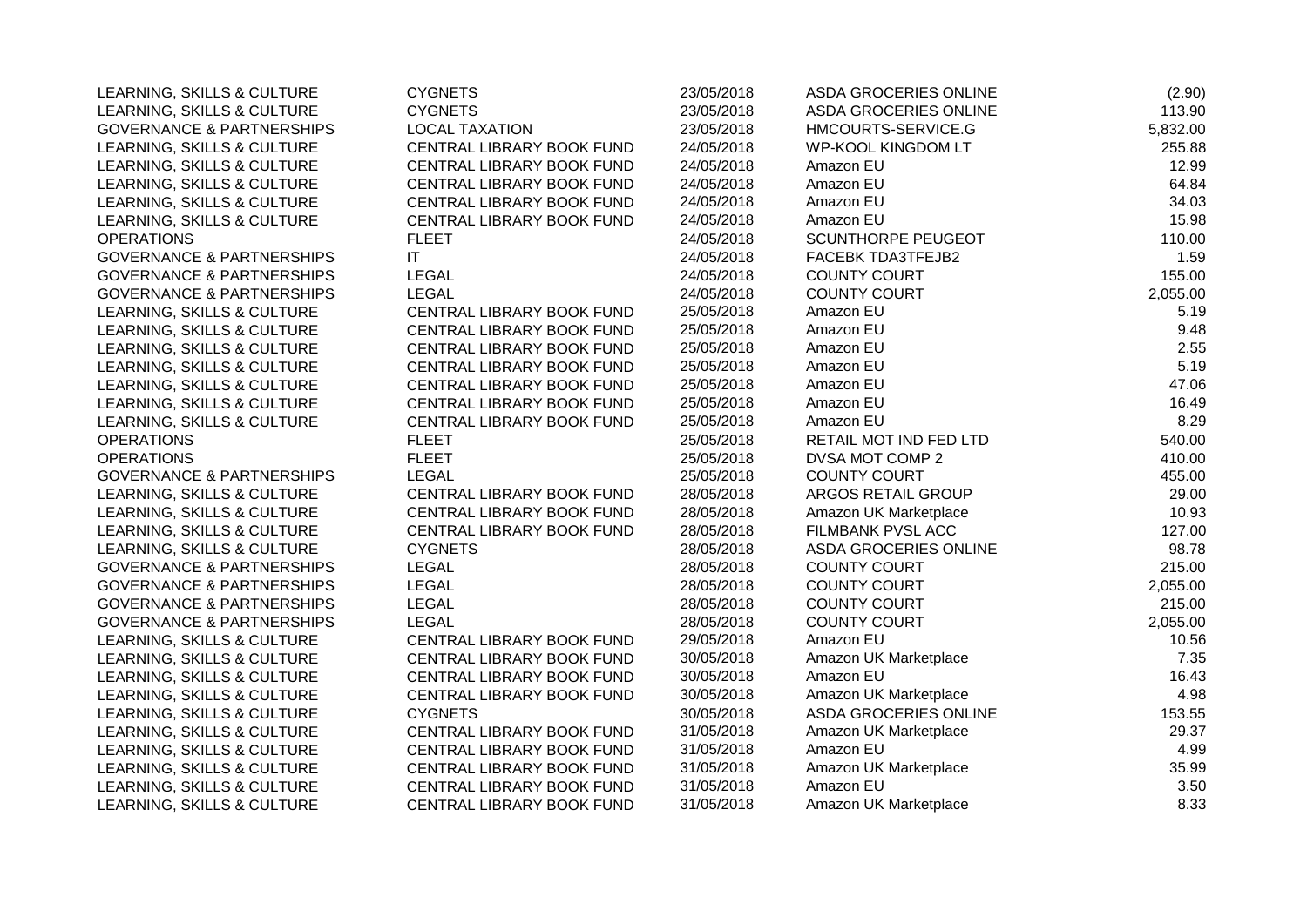| <b>GOVERNANCE &amp; PARTNERSHIPS</b> | LEGAL                        | 01/06/2018 | <b>COMBINED COURT CEN</b>     | 155.00 |
|--------------------------------------|------------------------------|------------|-------------------------------|--------|
| LEARNING, SKILLS & CULTURE           | CENTRAL LIBRARY BOOK FUND    | 04/06/2018 | WWW.BUTTONS.CO.UK             | 203.82 |
| <b>GOVERNANCE &amp; PARTNERSHIPS</b> | <b>HEWSON HOUSE (PEOPLE)</b> | 04/06/2018 | WWW.CIPS.ORG                  | 101.00 |
| <b>GOVERNANCE &amp; PARTNERSHIPS</b> | HEWSON HOUSE (PEOPLE)        | 04/06/2018 | WWW.CIPS.ORG                  | 101.00 |
| <b>GOVERNANCE &amp; PARTNERSHIPS</b> | IT                           | 04/06/2018 | <b>SLACK</b>                  | 44.53  |
| LEARNING, SKILLS & CULTURE           | LEARNING DEVELOPMENT CENTRE  | 04/06/2018 | HOUSE OF BATH                 | 4.95   |
| LEARNING, SKILLS & CULTURE           | LEARNING DEVELOPMENT CENTRE  | 04/06/2018 | HOUSE OF BATH                 | 20.00  |
| LEARNING, SKILLS & CULTURE           | LEARNING DEVELOPMENT CENTRE  | 04/06/2018 | RAJAPACK LTD                  | 61.67  |
| LEARNING, SKILLS & CULTURE           | LEARNING DEVELOPMENT CENTRE  | 04/06/2018 | <b>HOUSE OF BATH</b>          | 20.00  |
| LEARNING, SKILLS & CULTURE           | LEARNING DEVELOPMENT CENTRE  | 04/06/2018 | <b>HOUSE OF BATH</b>          | 20.00  |
| LEARNING, SKILLS & CULTURE           | LEARNING DEVELOPMENT CENTRE  | 04/06/2018 | <b>HOUSE OF BATH</b>          | 20.00  |
| LEARNING, SKILLS & CULTURE           | CENTRAL LIBRARY BOOK FUND    | 05/06/2018 | Amazon UK Marketplace         | 12.15  |
| LEARNING, SKILLS & CULTURE           | CENTRAL LIBRARY BOOK FUND    | 05/06/2018 | <b>WP-KOOL KINGDOM LT</b>     | 203.39 |
| LEARNING, SKILLS & CULTURE           | CENTRAL LIBRARY BOOK FUND    | 05/06/2018 | PAYPAL BOHOISLANDL            | 38.99  |
| LEARNING, SKILLS & CULTURE           | CENTRAL LIBRARY BOOK FUND    | 05/06/2018 | Amazon EU                     | 29.98  |
| LEARNING, SKILLS & CULTURE           | CENTRAL LIBRARY BOOK FUND    | 05/06/2018 | Amazon EU                     | 14.99  |
| LEARNING, SKILLS & CULTURE           | CENTRAL LIBRARY BOOK FUND    | 05/06/2018 | PAYPAL TCBDIRECTLT            | 6.75   |
| LEARNING, SKILLS & CULTURE           | CENTRAL LIBRARY BOOK FUND    | 05/06/2018 | <b>DRACCO</b>                 | 349.08 |
| <b>GOVERNANCE &amp; PARTNERSHIPS</b> | <b>HEWSON HOUSE (PEOPLE)</b> | 05/06/2018 | Amazon UK Marketplace         | 112.87 |
| <b>GOVERNANCE &amp; PARTNERSHIPS</b> | HEWSON HOUSE (PEOPLE)        | 05/06/2018 | WWW.GOV.UK                    | 10.00  |
| <b>GOVERNANCE &amp; PARTNERSHIPS</b> | IT                           | 05/06/2018 | WWW.HEARTINTERNET.COM         | 50.39  |
| LEARNING, SKILLS & CULTURE           | LEARNING DEVELOPMENT CENTRE  | 05/06/2018 | <b>ASSOCIATION FOR INFANT</b> | 56.00  |
| <b>GOVERNANCE &amp; PARTNERSHIPS</b> | <b>LOCAL TAXATION</b>        | 05/06/2018 | HMCOURTS-SERVICE.G            | 165.00 |
| LEARNING, SKILLS & CULTURE           | CENTRAL LIBRARY BOOK FUND    | 06/06/2018 | Amazon EU                     | 6.57   |
| LEARNING, SKILLS & CULTURE           | CENTRAL LIBRARY BOOK FUND    | 06/06/2018 | AMAZON SVCS EU-UK AMAZ        | 5.16   |
| LEARNING, SKILLS & CULTURE           | CENTRAL LIBRARY BOOK FUND    | 06/06/2018 | Amazon EU                     | 14.24  |
| LEARNING, SKILLS & CULTURE           | CENTRAL LIBRARY BOOK FUND    | 06/06/2018 | Amazon EU                     | 9.99   |
| LEARNING, SKILLS & CULTURE           | CENTRAL LIBRARY BOOK FUND    | 06/06/2018 | Amazon EU                     | 37.98  |
| LEARNING, SKILLS & CULTURE           | <b>CYGNETS</b>               | 06/06/2018 | ASDA GROCERIES ONLINE         | 104.06 |
| LEARNING, SKILLS & CULTURE           | <b>CYGNETS</b>               | 06/06/2018 | <b>ASDA GROCERIES ONLINE</b>  | (1.05) |
| <b>GOVERNANCE &amp; PARTNERSHIPS</b> | <b>LEGAL</b>                 | 06/06/2018 | <b>COUNTY COURT</b>           | 50.00  |
| LEARNING, SKILLS & CULTURE           | CENTRAL LIBRARY BOOK FUND    | 07/06/2018 | Amazon EU                     | 10.99  |
| LEARNING, SKILLS & CULTURE           | CENTRAL LIBRARY BOOK FUND    | 07/06/2018 | Amazon EU                     | 7.94   |
| LEARNING, SKILLS & CULTURE           | LEARNING DEVELOPMENT CENTRE  | 07/06/2018 | Amazon EU                     | 14.19  |
| <b>GOVERNANCE &amp; PARTNERSHIPS</b> | <b>LEGAL</b>                 | 07/06/2018 | <b>COUNTY COURT</b>           | 215.00 |
| LEARNING, SKILLS & CULTURE           | CENTRAL LIBRARY BOOK FUND    | 08/06/2018 | Amazon EU                     | 41.93  |
| LEARNING, SKILLS & CULTURE           | CENTRAL LIBRARY BOOK FUND    | 08/06/2018 | Amazon UK Marketplace         | 19.94  |
| LEARNING, SKILLS & CULTURE           | CENTRAL LIBRARY BOOK FUND    | 08/06/2018 | <b>DRACCO</b>                 | 378.78 |
| LEARNING, SKILLS & CULTURE           | CENTRAL LIBRARY BOOK FUND    | 08/06/2018 | Amazon EU                     | 2.96   |
| <b>OPERATIONS</b>                    | <b>RESOURCE TEAM</b>         | 08/06/2018 | NRS HEALTHCARE                | 132.60 |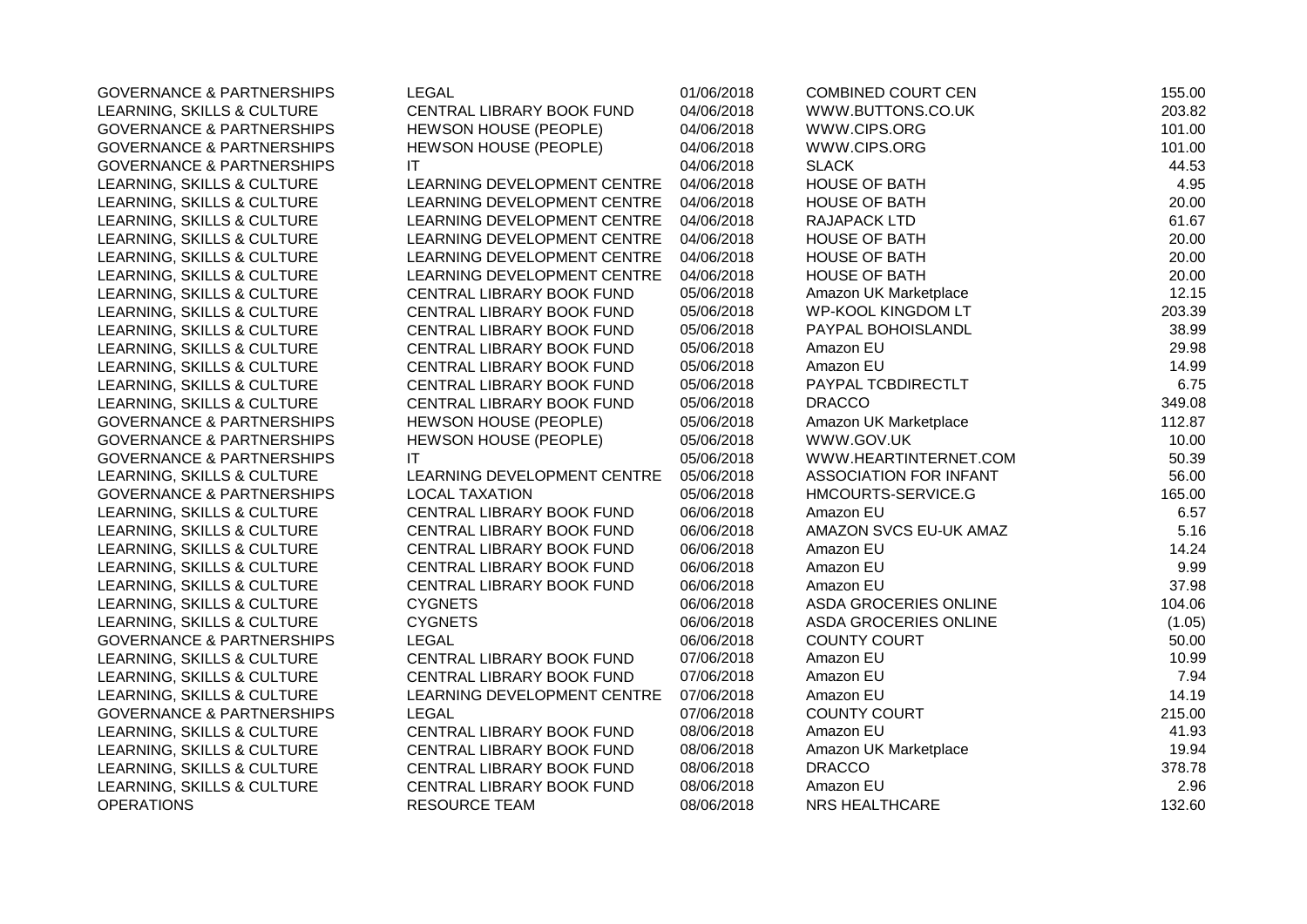| LEARNING, SKILLS & CULTURE           | CENTRAL LIBRARY BOOK FUND    | 11/06/2018 | <b>ESDEVIUM GAMES LTD</b> | 180.60   |
|--------------------------------------|------------------------------|------------|---------------------------|----------|
| LEARNING, SKILLS & CULTURE           | CENTRAL LIBRARY BOOK FUND    | 11/06/2018 | <b>CPC</b>                | 125.86   |
| LEARNING, SKILLS & CULTURE           | <b>CYGNETS</b>               | 11/06/2018 | ASDA GROCERIES ONLINE     | 202.35   |
| <b>GOVERNANCE &amp; PARTNERSHIPS</b> | IT                           | 12/06/2018 | <b>QUT LIVEAGENT</b>      | 40.37    |
| LEARNING, SKILLS & CULTURE           | LEARNING DEVELOPMENT CENTRE  | 12/06/2018 | <b>DISHWASHERS DIRECT</b> | 96.82    |
| <b>GOVERNANCE &amp; PARTNERSHIPS</b> | <b>LOCAL TAXATION</b>        | 12/06/2018 | HMCOURTS-SERVICE.G        | 2,541.00 |
| LEARNING, SKILLS & CULTURE           | CENTRAL LIBRARY BOOK FUND    | 13/06/2018 | <b>DRACCO</b>             | 230.94   |
| LEARNING, SKILLS & CULTURE           | <b>CYGNETS</b>               | 13/06/2018 | ASDA GROCERIES ONLINE     | 82.02    |
| LEARNING, SKILLS & CULTURE           | <b>CYGNETS</b>               | 13/06/2018 | ASDA GROCERIES ONLINE     | (1.09)   |
| LEARNING, SKILLS & CULTURE           | <b>NORMANBY HALL</b>         | 13/06/2018 | MEMBERSHIP FEE CREDIT     | (13.68)  |
| LEARNING, SKILLS & CULTURE           | CENTRAL LIBRARY BOOK FUND    | 14/06/2018 | Amazon EU                 | 29.65    |
| LEARNING, SKILLS & CULTURE           | CENTRAL LIBRARY BOOK FUND    | 14/06/2018 | Amazon EU                 | 10.62    |
| LEARNING, SKILLS & CULTURE           | CENTRAL LIBRARY BOOK FUND    | 14/06/2018 | Amazon EU                 | 7.99     |
| LEARNING, SKILLS & CULTURE           | CENTRAL LIBRARY BOOK FUND    | 14/06/2018 | Amazon EU                 | 12.50    |
| <b>GOVERNANCE &amp; PARTNERSHIPS</b> | <b>HEWSON HOUSE (PEOPLE)</b> | 14/06/2018 | Amazon UK Marketplace     | 35.54    |
| LEARNING, SKILLS & CULTURE           | CENTRAL LIBRARY BOOK FUND    | 15/06/2018 | Amazon EU                 | 16.97    |
| LEARNING, SKILLS & CULTURE           | CENTRAL LIBRARY BOOK FUND    | 15/06/2018 | Amazon UK Marketplace     | 18.94    |
| LEARNING, SKILLS & CULTURE           | CENTRAL LIBRARY BOOK FUND    | 15/06/2018 | Amazon UK Marketplace     | 3.30     |
| <b>OPERATIONS</b>                    | <b>FLEET</b>                 | 15/06/2018 | <b>DVLA VEHICLE TAX</b>   | 167.50   |
| <b>OPERATIONS</b>                    | <b>FLEET</b>                 | 15/06/2018 | DVLA VEHICLE TAX          | 167.50   |
| <b>OPERATIONS</b>                    | <b>FLEET</b>                 | 15/06/2018 | <b>DVLA VEHICLE TAX</b>   | 252.50   |
| <b>OPERATIONS</b>                    | <b>FLEET</b>                 | 15/06/2018 | DVLA VEHICLE TAX          | 252.50   |
| <b>OPERATIONS</b>                    | <b>FLEET</b>                 | 15/06/2018 | <b>DVLA VEHICLE TAX</b>   | 252.50   |
| <b>OPERATIONS</b>                    | <b>FLEET</b>                 | 15/06/2018 | <b>DVLA VEHICLE TAX</b>   | 252.50   |
| <b>OPERATIONS</b>                    | <b>FLEET</b>                 | 15/06/2018 | DVLA VEHICLE TAX          | 202.50   |
| <b>OPERATIONS</b>                    | <b>FLEET</b>                 | 15/06/2018 | DVLA VEHICLE TAX          | 252.50   |
| <b>OPERATIONS</b>                    | <b>FLEET</b>                 | 15/06/2018 | <b>DVLA VEHICLE TAX</b>   | 167.50   |
| <b>OPERATIONS</b>                    | <b>FLEET</b>                 | 15/06/2018 | DVLA VEHICLE TAX          | 167.50   |
| <b>GOVERNANCE &amp; PARTNERSHIPS</b> | HEWSON HOUSE (PEOPLE)        | 15/06/2018 | Amazon UK Marketplace     | 22.00    |
| <b>GOVERNANCE &amp; PARTNERSHIPS</b> | <b>LEGAL</b>                 | 15/06/2018 | <b>COUNTY COURT</b>       | 2,055.00 |
| <b>GOVERNANCE &amp; PARTNERSHIPS</b> | <b>LEGAL</b>                 | 15/06/2018 | <b>COUNTY COURT</b>       | 2,055.00 |
| LEARNING, SKILLS & CULTURE           | CENTRAL LIBRARY BOOK FUND    | 18/06/2018 | THE BOOK PEOPLE           | 312.35   |
| LEARNING, SKILLS & CULTURE           | CENTRAL LIBRARY BOOK FUND    | 18/06/2018 | AMZ Amazon.co.uk          | (0.08)   |
| LEARNING, SKILLS & CULTURE           | CENTRAL LIBRARY BOOK FUND    | 18/06/2018 | Amazon UK Marketplace     | 38.77    |
| LEARNING, SKILLS & CULTURE           | CENTRAL LIBRARY BOOK FUND    | 18/06/2018 | Amazon UK Marketplace     | 38.77    |
| LEARNING, SKILLS & CULTURE           | CENTRAL LIBRARY BOOK FUND    | 18/06/2018 | Amazon UK Marketplace     | 140.02   |
| LEARNING, SKILLS & CULTURE           | CENTRAL LIBRARY BOOK FUND    | 18/06/2018 | Amazon EU                 | 19.90    |
| LEARNING, SKILLS & CULTURE           | CENTRAL LIBRARY BOOK FUND    | 18/06/2018 | Amazon UK Marketplace     | 51.96    |
| LEARNING, SKILLS & CULTURE           | CENTRAL LIBRARY BOOK FUND    | 18/06/2018 | OneDirect                 | 115.12   |
| <b>OPERATIONS</b>                    | <b>FLEET</b>                 | 18/06/2018 | <b>DVLA VEHICLE TAX</b>   | 167.50   |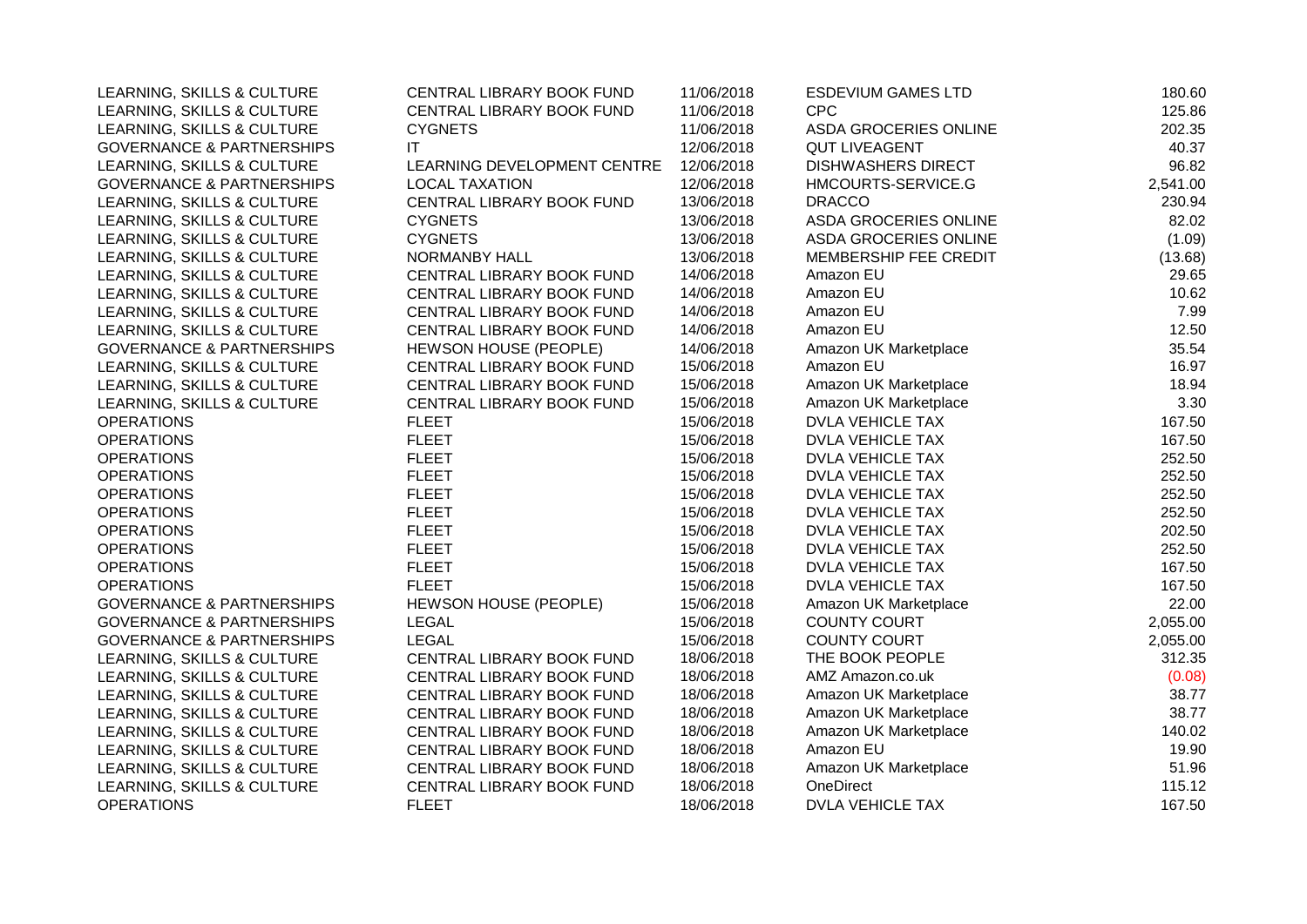| <b>OPERATIONS</b>                    | <b>FLEET</b>                | 18/06/2018 | <b>DVLA VEHICLE TAX</b>   | 252.50   |
|--------------------------------------|-----------------------------|------------|---------------------------|----------|
| LEARNING, SKILLS & CULTURE           | LEARNING DEVELOPMENT CENTRE | 18/06/2018 | <b>WILKO RETAIL LIMIT</b> | 17.45    |
| <b>GOVERNANCE &amp; PARTNERSHIPS</b> | <b>LEGAL</b>                | 18/06/2018 | <b>COUNTY COURT</b>       | 155.00   |
| <b>GOVERNANCE &amp; PARTNERSHIPS</b> | <b>LEGAL</b>                | 18/06/2018 | <b>COUNTY COURT</b>       | 308.00   |
| <b>GOVERNANCE &amp; PARTNERSHIPS</b> | <b>LEGAL</b>                | 18/06/2018 | <b>COUNTY COURT</b>       | 155.00   |
| LEARNING, SKILLS & CULTURE           | CENTRAL LIBRARY BOOK FUND   | 19/06/2018 | Amazon UK Marketplace     | 5.68     |
| <b>GOVERNANCE &amp; PARTNERSHIPS</b> | <b>LEGAL</b>                | 19/06/2018 | <b>COUNTY COURT</b>       | 2,055.00 |
| LEARNING, SKILLS & CULTURE           | CENTRAL LIBRARY BOOK FUND   | 20/06/2018 | Amazon UK Marketplace     | 4.30     |
| LEARNING, SKILLS & CULTURE           | CENTRAL LIBRARY BOOK FUND   | 20/06/2018 | Amazon EU                 | 2.00     |
| LEARNING, SKILLS & CULTURE           | CENTRAL LIBRARY BOOK FUND   | 20/06/2018 | Amazon EU                 | 16.99    |
| LEARNING, SKILLS & CULTURE           | CENTRAL LIBRARY BOOK FUND   | 20/06/2018 | Amazon EU                 | 4.96     |
| LEARNING, SKILLS & CULTURE           | <b>CYGNETS</b>              | 20/06/2018 | ASDA GROCERIES ONLINE     | 101.64   |
| LEARNING, SKILLS & CULTURE           | <b>CYGNETS</b>              | 20/06/2018 | ASDA GROCERIES ONLINE     | (0.96)   |
| LEARNING, SKILLS & CULTURE           | LEARNING DEVELOPMENT CENTRE | 20/06/2018 | <b>WILKO RETAIL LIMIT</b> | 1.25     |
| LEARNING, SKILLS & CULTURE           | LEARNING DEVELOPMENT CENTRE | 20/06/2018 | Amazon Svcs Europe, SAR   | 4.83     |
| LEARNING, SKILLS & CULTURE           | LEARNING DEVELOPMENT CENTRE | 20/06/2018 | Amazon UK Marketplace     | 12.99    |
| <b>GOVERNANCE &amp; PARTNERSHIPS</b> | <b>LEGAL</b>                | 20/06/2018 | <b>COUNTY COURT</b>       | 155.00   |
| LEARNING, SKILLS & CULTURE           | NORMANBY HALL               | 20/06/2018 | CO-OP GROUP 171841        | 5.98     |
| LEARNING, SKILLS & CULTURE           | NORMANBY HALL               | 20/06/2018 | <b>TESCO STORES 3175</b>  | 0.44     |
| LEARNING, SKILLS & CULTURE           | CENTRAL LIBRARY BOOK FUND   | 21/06/2018 | <b>DRACCO</b>             | (155.88) |
| LEARNING, SKILLS & CULTURE           | CENTRAL LIBRARY BOOK FUND   | 21/06/2018 | <b>DRACCO</b>             | 178.14   |
| <b>GOVERNANCE &amp; PARTNERSHIPS</b> | <b>LEGAL</b>                | 21/06/2018 | <b>COUNTY COURT</b>       | 2,055.00 |
| LEARNING, SKILLS & CULTURE           | CENTRAL LIBRARY BOOK FUND   | 22/06/2018 | Amazon UK Marketplace     | 12.99    |
| LEARNING, SKILLS & CULTURE           | CENTRAL LIBRARY BOOK FUND   | 22/06/2018 | Amazon EU                 | 5.99     |
| LEARNING, SKILLS & CULTURE           | LEARNING DEVELOPMENT CENTRE | 22/06/2018 | FACEBK KUA5ME2V82         | 20.00    |
| LEARNING, SKILLS & CULTURE           | LEARNING DEVELOPMENT CENTRE | 22/06/2018 | <b>RENSHAW AND SONS</b>   | 49.47    |
| LEARNING, SKILLS & CULTURE           | CENTRAL LIBRARY BOOK FUND   | 25/06/2018 | Amazon EU                 | 44.86    |
| LEARNING, SKILLS & CULTURE           | <b>CYGNETS</b>              | 25/06/2018 | ASDA GROCERIES ONLINE     | 73.83    |
| LEARNING, SKILLS & CULTURE           | <b>CYGNETS</b>              | 25/06/2018 | ASDA GROCERIES ONLINE     | (0.30)   |
| <b>GOVERNANCE &amp; PARTNERSHIPS</b> | IT                          | 25/06/2018 | TRELLO.COM, ATLASSIAN     | 783.63   |
| <b>GOVERNANCE &amp; PARTNERSHIPS</b> | <b>LEGAL</b>                | 25/06/2018 | <b>COUNTY COURT</b>       | 215.00   |
| <b>GOVERNANCE &amp; PARTNERSHIPS</b> | <b>LEGAL</b>                | 25/06/2018 | <b>COUNTY COURT</b>       | 2,055.00 |
| <b>GOVERNANCE &amp; PARTNERSHIPS</b> | <b>LEGAL</b>                | 25/06/2018 | <b>COUNTY COURT</b>       | 215.00   |
| LEARNING, SKILLS & CULTURE           | LEARNING DEVELOPMENT CENTRE | 26/06/2018 | HEART OF ENGLAND NHS      | 75.00    |
| LEARNING, SKILLS & CULTURE           | LEARNING DEVELOPMENT CENTRE | 26/06/2018 | Amazon EU                 | 27.45    |
| <b>GOVERNANCE &amp; PARTNERSHIPS</b> | <b>LEGAL</b>                | 26/06/2018 | COMBINED COURT CEN        | 355.00   |
| LEARNING, SKILLS & CULTURE           | <b>CYGNETS</b>              | 27/06/2018 | ASDA GROCERIES ONLINE     | 95.64    |
| LEARNING, SKILLS & CULTURE           | LEARNING DEVELOPMENT CENTRE | 27/06/2018 | CANVA 02001-2302968       | 1.55     |
| LEARNING, SKILLS & CULTURE           | LEARNING DEVELOPMENT CENTRE | 27/06/2018 | AMAZON SVCS EU-UK AMAZ    | 18.95    |
| <b>GOVERNANCE &amp; PARTNERSHIPS</b> | <b>LEGAL</b>                | 27/06/2018 | HMCOURTS-SERVICE.G        | 226.00   |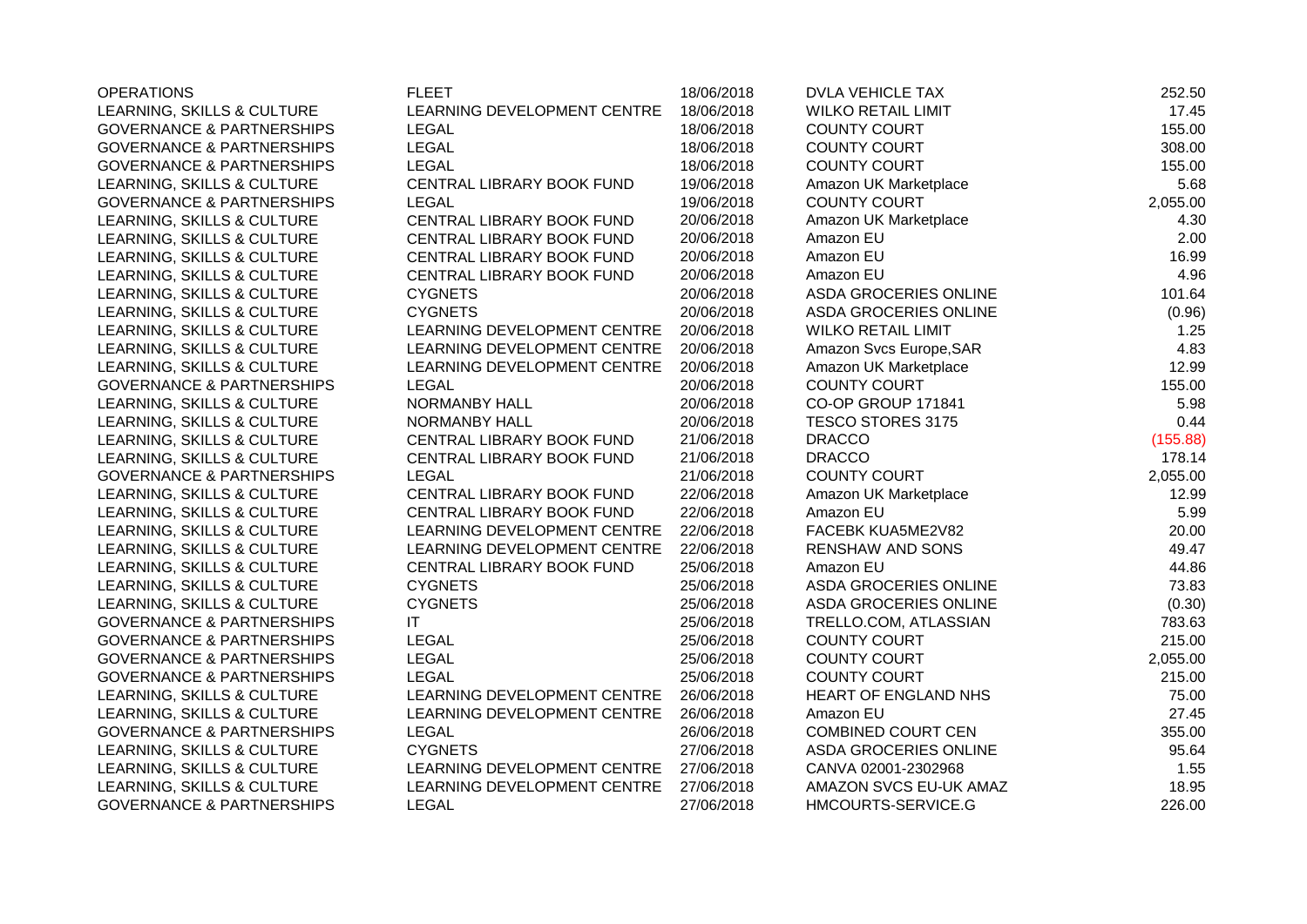| LEARNING, SKILLS & CULTURE                 | LEARNING DEVELOPMENT CENTRE  | 28/06/2018 | <b>ASDA SUPERSTORE</b>    | 12.00    |
|--------------------------------------------|------------------------------|------------|---------------------------|----------|
| <b>GOVERNANCE &amp; PARTNERSHIPS</b>       | <b>LEGAL</b>                 | 28/06/2018 | <b>COMBINED COURT CEN</b> | 121.00   |
| <b>GOVERNANCE &amp; PARTNERSHIPS</b>       | <b>LEGAL</b>                 | 28/06/2018 | <b>COMBINED COURT CEN</b> | 355.00   |
| <b>GOVERNANCE &amp; PARTNERSHIPS</b>       | <b>HEWSON HOUSE (PEOPLE)</b> | 29/06/2018 | Amazon EU                 | 14.95    |
| <b>GOVERNANCE &amp; PARTNERSHIPS</b>       | HEWSON HOUSE (PEOPLE)        | 02/07/2018 | C@HMCTS.GSI.G, UNK        | 10.00    |
| <b>GOVERNANCE &amp; PARTNERSHIPS</b>       | <b>HEWSON HOUSE (PEOPLE)</b> | 02/07/2018 | 800-279-6620, LUX         | (16.00)  |
| LEARNING, SKILLS & CULTURE                 | LEARNING DEVELOPMENT CENTRE  | 02/07/2018 | 800-279-6620, LUX         | 34.35    |
| LEARNING, SKILLS & CULTURE                 | <b>NORMANBY HALL</b>         | 02/07/2018 | SCUNTHORPE, GBR           | 66.82    |
| <b>GOVERNANCE &amp; PARTNERSHIPS</b>       | <b>LEGAL</b>                 | 03/07/2018 | KINGSTON-UPON, UNK        | 2,055.00 |
| <b>GOVERNANCE &amp; PARTNERSHIPS</b>       | <b>LEGAL</b>                 | 03/07/2018 | KINGSTON-UPON, UNK        | 155.00   |
| LEARNING, SKILLS & CULTURE                 | <b>CYGNETS</b>               | 03/07/2018 |                           | 45.00    |
| LEARNING, SKILLS & CULTURE                 | NORMANBY HALL                | 03/07/2018 |                           | 11.25    |
| <b>CHILDREN &amp; COMMUNITY RESILIENCE</b> | KINGFISHER LODGE             | 04/07/2018 | <b>ONLINE ORDER, GBR</b>  | 115.00   |
| LEARNING, SKILLS & CULTURE                 | <b>CYGNETS</b>               | 04/07/2018 | <b>INTERNET, GBR</b>      | 91.00    |
| LEARNING, SKILLS & CULTURE                 | <b>CYGNETS</b>               | 04/07/2018 | <b>INTERNET, GBR</b>      | 59.05    |
| LEARNING, SKILLS & CULTURE                 | LEARNING DEVELOPMENT CENTRE  | 04/07/2018 | 800-279-6620, LUX         | 10.79    |
| LEARNING, SKILLS & CULTURE                 | LEARNING DEVELOPMENT CENTRE  | 04/07/2018 | SCUNTHORPE, GBR           | 10.49    |
| LEARNING, SKILLS & CULTURE                 | LEARNING DEVELOPMENT CENTRE  | 04/07/2018 | AMAZON.CO.UK, LUX         | 11.89    |
| LEARNING, SKILLS & CULTURE                 | LEARNING DEVELOPMENT CENTRE  | 04/07/2018 | 800-279-6620, LUX         | 5.99     |
| LEARNING, SKILLS & CULTURE                 | LEARNING DEVELOPMENT CENTRE  | 04/07/2018 | 800-279-6620, LUX         | 8.79     |
| <b>OPERATIONS</b>                          | <b>FLEET</b>                 | 04/07/2018 | NOTTINGHAM, UNK           | (115.00) |
| <b>OPERATIONS</b>                          | <b>FLEET</b>                 | 04/07/2018 | NOTTINGHAM, UNK           | (115.00) |
| <b>OPERATIONS</b>                          | <b>FLEET</b>                 | 04/07/2018 | NOTTINGHAM, UNK           | (115.00) |
| <b>GOVERNANCE &amp; PARTNERSHIPS</b>       | $\mathsf{I}\mathsf{T}$       | 05/07/2018 | Bicester, GBR             | 228.05   |
| <b>GOVERNANCE &amp; PARTNERSHIPS</b>       | $\mathsf{I}\mathsf{T}$       | 05/07/2018 | NOTTINHAM, UNK            | 50.39    |
| LEARNING, SKILLS & CULTURE                 | CENTAL LIBRARY BOOK FUND     | 05/07/2018 | AMAZON.CO.UK, LUX         | 42.13    |
| LEARNING, SKILLS & CULTURE                 | CENTAL LIBRARY BOOK FUND     | 05/07/2018 | AMAZON.CO.UK, LUX         | 24.97    |
| LEARNING, SKILLS & CULTURE                 | CENTAL LIBRARY BOOK FUND     | 05/07/2018 | AMAZON.CO.UK, LUX         | 94.00    |
| LEARNING, SKILLS & CULTURE                 | CENTAL LIBRARY BOOK FUND     | 05/07/2018 | 800-279-6620, LUX         | 4.35     |
| LEARNING, SKILLS & CULTURE                 | LEARNING DEVELOPMENT CENTRE  | 05/07/2018 | 800-279-6620, LUX         | 6.40     |
| LEARNING, SKILLS & CULTURE                 | LEARNING DEVELOPMENT CENTRE  | 05/07/2018 | 800-279-6620, LUX         | 5.46     |
| LEARNING, SKILLS & CULTURE                 | LEARNING DEVELOPMENT CENTRE  | 05/07/2018 | 800-279-6620, LUX         | 2.49     |
| <b>GOVERNANCE &amp; PARTNERSHIPS</b>       | HEWSON HOUSE (PEOPLE)        | 06/07/2018 | 35314369001, GBR          | 25.98    |
| LEARNING, SKILLS & CULTURE                 | CENTAL LIBRARY BOOK FUND     | 06/07/2018 | WEST CLANDON, GBR         | 206.18   |
| LEARNING, SKILLS & CULTURE                 | CENTAL LIBRARY BOOK FUND     | 06/07/2018 | AMAZON.CO.UK, LUX         | 35.97    |
| LEARNING, SKILLS & CULTURE                 | LEARNING DEVELOPMENT CENTRE  | 06/07/2018 | 800-279-6620, LUX         | 4.99     |
| LEARNING, SKILLS & CULTURE                 | LEARNING DEVELOPMENT CENTRE  | 06/07/2018 | BEDFORD, GBR              | (8.99)   |
| LEARNING, SKILLS & CULTURE                 | CENTAL LIBRARY BOOK FUND     | 09/07/2018 | 800-279-6620, LUX         | 18.82    |
| LEARNING, SKILLS & CULTURE                 | <b>CYGNETS</b>               | 09/07/2018 | <b>INTERNET, GBR</b>      | (0.15)   |
| LEARNING, SKILLS & CULTURE                 | <b>CYGNETS</b>               | 09/07/2018 | <b>INTERNET, GBR</b>      | 122.64   |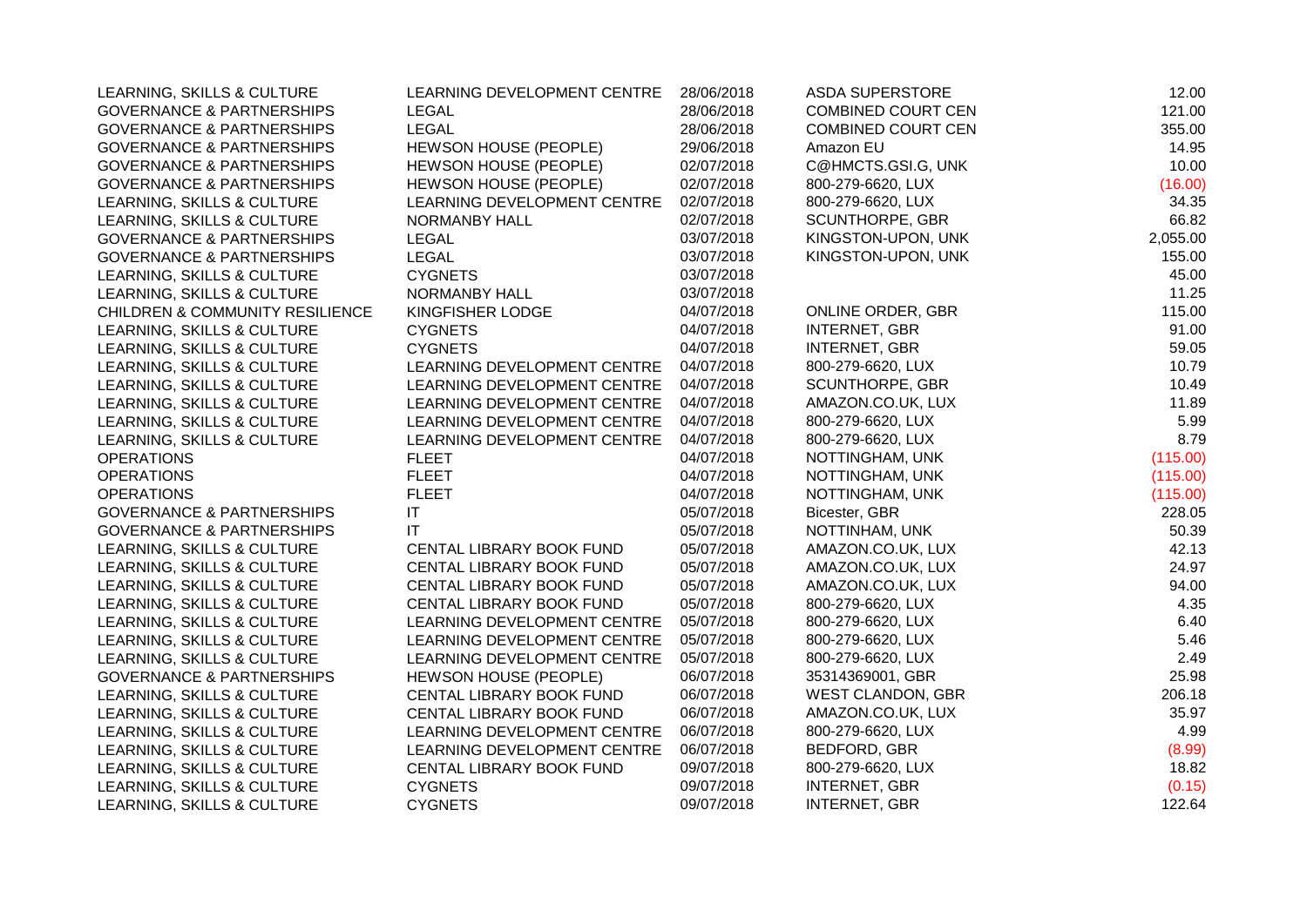| LEARNING, SKILLS & CULTURE                 | LEARNING DEVELOPMENT CENTRE  | 09/07/2018 | 800-279-6620, LUX      | 10.00    |
|--------------------------------------------|------------------------------|------------|------------------------|----------|
| <b>OPERATIONS</b>                          | <b>FLEET</b>                 | 09/07/2018 | NOTTINGHAM, UNK        | 115.00   |
| <b>GOVERNANCE &amp; PARTNERSHIPS</b>       | <b>LOCAL TAXATION</b>        | 10/07/2018 | 01724 281100, UNK      | 117.00   |
| LEARNING, SKILLS & CULTURE                 | CENTAL LIBRARY BOOK FUND     | 10/07/2018 | 800-279-6620, LUX      | 6.75     |
| LEARNING, SKILLS & CULTURE                 | LEARNING DEVELOPMENT CENTRE  | 10/07/2018 | AMAZON.CO.UK, LUX      | 22.55    |
| LEARNING, SKILLS & CULTURE                 | LEARNING DEVELOPMENT CENTRE  | 10/07/2018 | 800-279-6620, LUX      | 9.08     |
| <b>BUSINESS DEVELOPMENT</b>                | <b>SRHD</b>                  | 11/07/2018 | BRATISLAVA, SVK        | 12.71    |
| <b>GOVERNANCE &amp; PARTNERSHIPS</b>       | <b>LEGAL</b>                 | 11/07/2018 | KINGSTON-UPON, UNK     | 455.00   |
| <b>GOVERNANCE &amp; PARTNERSHIPS</b>       | <b>LEGAL</b>                 | 11/07/2018 | 01724 281100, UNK      | 226.00   |
| LEARNING, SKILLS & CULTURE                 | <b>CYGNETS</b>               | 11/07/2018 | <b>INTERNET, GBR</b>   | 72.16    |
| <b>GOVERNANCE &amp; PARTNERSHIPS</b>       | <b>IT</b>                    | 12/07/2018 | BRATISLAVA, SVK        | 40.51    |
| <b>GOVERNANCE &amp; PARTNERSHIPS</b>       | <b>LEGAL</b>                 | 12/07/2018 | KINGSTON-UPON, UNK     | 100.00   |
| LEARNING, SKILLS & CULTURE                 | CENTAL LIBRARY BOOK FUND     | 12/07/2018 | AMAZON.CO.UK, LUX      | 94.00    |
| <b>GOVERNANCE &amp; PARTNERSHIPS</b>       | HEWSON HOUSE (PEOPLE)        | 13/07/2018 | <b>INTERNET, GBR</b>   | 1,140.00 |
| <b>GOVERNANCE &amp; PARTNERSHIPS</b>       | <b>LEGAL</b>                 | 13/07/2018 | PETERBOROUGH, UNK      | 155.00   |
| LEARNING, SKILLS & CULTURE                 | CENTAL LIBRARY BOOK FUND     | 13/07/2018 | 35314369001, GBR       | 5.27     |
| LEARNING, SKILLS & CULTURE                 | CENTAL LIBRARY BOOK FUND     | 13/07/2018 | 35314369001, GBR       | 3.69     |
| LEARNING, SKILLS & CULTURE                 | CENTAL LIBRARY BOOK FUND     | 13/07/2018 | 35314369001, GBR       | 5.27     |
| LEARNING, SKILLS & CULTURE                 | CENTAL LIBRARY BOOK FUND     | 13/07/2018 | AMAZON.CO.UK, LUX      | 11.41    |
| LEARNING, SKILLS & CULTURE                 | CENTAL LIBRARY BOOK FUND     | 13/07/2018 | <b>BLACKBURN, GBR</b>  | 255.84   |
| LEARNING, SKILLS & CULTURE                 | CENTAL LIBRARY BOOK FUND     | 13/07/2018 | AMAZON.CO.UK, LUX      | 10.99    |
| LEARNING, SKILLS & CULTURE                 | CENTAL LIBRARY BOOK FUND     | 13/07/2018 | AMAZON.CO.UK, LUX      | 44.17    |
| LEARNING, SKILLS & CULTURE                 | CENTAL LIBRARY BOOK FUND     | 13/07/2018 | AMAZON.CO.UK, LUX      | 51.48    |
| LEARNING, SKILLS & CULTURE                 | CENTAL LIBRARY BOOK FUND     | 13/07/2018 | 800-279-6620, LUX      | 6.80     |
| LEARNING, SKILLS & CULTURE                 | CENTAL LIBRARY BOOK FUND     | 13/07/2018 | 35314369001, GBR       | 20.97    |
| <b>CHILDREN &amp; COMMUNITY RESILIENCE</b> | KINGFISHER LODGE             | 16/07/2018 | <b>INTERNET, UNK</b>   | 123.99   |
| <b>OPERATIONS</b>                          | <b>FLEET</b>                 | 16/07/2018 | 0300 1234321, UNK      | 232.50   |
| <b>OPERATIONS</b>                          | <b>FLEET</b>                 | 16/07/2018 | 0300 1234321, UNK      | 252.50   |
| <b>OPERATIONS</b>                          | <b>FLEET</b>                 | 16/07/2018 | 0300 1234321, UNK      | 252.50   |
| <b>OPERATIONS</b>                          | <b>FLEET</b>                 | 16/07/2018 | 0300 1234321, UNK      | 252.50   |
| <b>OPERATIONS</b>                          | <b>FLEET</b>                 | 16/07/2018 | 0300 1234321, UNK      | 252.50   |
| <b>OPERATIONS</b>                          | <b>FLEET</b>                 | 16/07/2018 | 0300 1234321, UNK      | 252.50   |
| <b>OPERATIONS</b>                          | <b>FLEET</b>                 | 16/07/2018 | 0300 1234321, UNK      | 317.50   |
| <b>OPERATIONS</b>                          | <b>FLEET</b>                 | 16/07/2018 | 0300 1234321, UNK      | 232.50   |
| <b>GOVERNANCE &amp; PARTNERSHIPS</b>       | <b>LOCAL TAXATION</b>        | 17/07/2018 | 01724 281100, UNK      | 3,684.00 |
| LEARNING, SKILLS & CULTURE                 | CENTAL LIBRARY BOOK FUND     | 17/07/2018 | INTERNET, GBR          | 144.70   |
| LEARNING, SKILLS & CULTURE                 | CENTAL LIBRARY BOOK FUND     | 17/07/2018 | <b>BLACKBURN, GBR</b>  | 234.00   |
| LEARNING, SKILLS & CULTURE                 | CENTAL LIBRARY BOOK FUND     | 17/07/2018 | 800-279-6620, LUX      | 15.79    |
| LEARNING, SKILLS & CULTURE                 | CENTAL LIBRARY BOOK FUND     | 17/07/2018 | <b>SCUNTHORPE, GBR</b> | 10.00    |
| <b>GOVERNANCE &amp; PARTNERSHIPS</b>       | <b>HEWSON HOUSE (PEOPLE)</b> | 18/07/2018 | 800-279-6620, LUX      | 21.15    |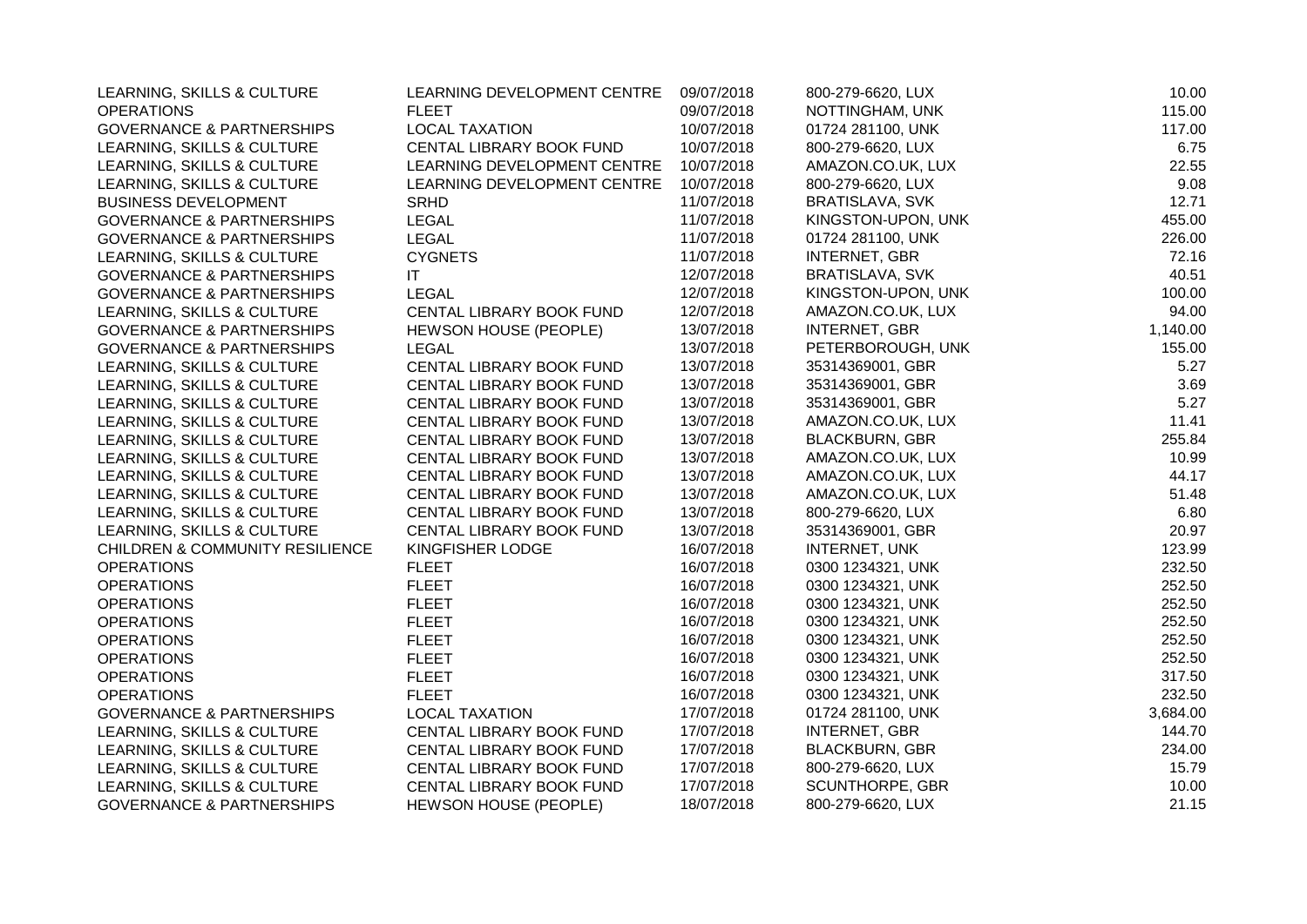| <b>GOVERNANCE &amp; PARTNERSHIPS</b> | <b>LEGAL</b>                 | 18/07/2018 | KINGSTON-UPON, UNK    | 155.00   |
|--------------------------------------|------------------------------|------------|-----------------------|----------|
| <b>GOVERNANCE &amp; PARTNERSHIPS</b> | <b>LEGAL</b>                 | 18/07/2018 | KINGSTON-UPON, UNK    | 155.00   |
| LEARNING, SKILLS & CULTURE           | <b>CYGNETS</b>               | 18/07/2018 | <b>INTERNET, GBR</b>  | 99.62    |
| LEARNING, SKILLS & CULTURE           | <b>CYGNETS</b>               | 18/07/2018 | <b>INTERNET, GBR</b>  | 42.90    |
| LEARNING, SKILLS & CULTURE           | LEARNING DEVELOPMENT CENTRE  | 18/07/2018 | 8778877815, CA        | 0.78     |
| <b>OPERATIONS</b>                    | <b>FLEET</b>                 | 19/07/2018 | NOTTINGHAM, UNK       | 115.00   |
| <b>GOVERNANCE &amp; PARTNERSHIPS</b> | <b>LEGAL</b>                 | 20/07/2018 | KINGSTON-UPON, UNK    | 2,055.00 |
| LEARNING, SKILLS & CULTURE           | CENTAL LIBRARY BOOK FUND     | 20/07/2018 | <b>BLACKBURN, GBR</b> | 206.40   |
| LEARNING, SKILLS & CULTURE           | CENTAL LIBRARY BOOK FUND     | 20/07/2018 | <b>INTERNET, GBR</b>  | 97.92    |
| LEARNING, SKILLS & CULTURE           | CENTAL LIBRARY BOOK FUND     | 20/07/2018 | AMAZON.CO.UK, LUX     | 18.54    |
| LEARNING, SKILLS & CULTURE           | LEARNING DEVELOPMENT CENTRE  | 20/07/2018 | 8778877815, CA        | 0.79     |
| <b>GOVERNANCE &amp; PARTNERSHIPS</b> | <b>HEWSON HOUSE (PEOPLE)</b> | 23/07/2018 | fb.me/ads, IRL        | 20.00    |
| LEARNING, SKILLS & CULTURE           | CENTAL LIBRARY BOOK FUND     | 23/07/2018 | AMAZON.CO.UK, LUX     | 7.99     |
| LEARNING, SKILLS & CULTURE           | CENTAL LIBRARY BOOK FUND     | 23/07/2018 | AMAZON.CO.UK, LUX     | 12.82    |
| LEARNING, SKILLS & CULTURE           | CENTAL LIBRARY BOOK FUND     | 23/07/2018 | AMAZON.CO.UK, LUX     | 2.99     |
| LEARNING, SKILLS & CULTURE           | CENTAL LIBRARY BOOK FUND     | 23/07/2018 | AMAZON.CO.UK, LUX     | 8.99     |
| LEARNING, SKILLS & CULTURE           | CENTAL LIBRARY BOOK FUND     | 23/07/2018 | AMAZON.CO.UK, LUX     | 8.85     |
| LEARNING, SKILLS & CULTURE           | CENTAL LIBRARY BOOK FUND     | 23/07/2018 | 800-279-6620, LUX     | 4.22     |
| LEARNING, SKILLS & CULTURE           | CENTAL LIBRARY BOOK FUND     | 23/07/2018 | 800-279-6620, LUX     | 2.99     |
| LEARNING, SKILLS & CULTURE           | CENTAL LIBRARY BOOK FUND     | 23/07/2018 | AMAZON.CO.UK, LUX     | 1.76     |
| LEARNING, SKILLS & CULTURE           | CENTAL LIBRARY BOOK FUND     | 23/07/2018 | AMAZON.CO.UK, LUX     | 7.99     |
| LEARNING, SKILLS & CULTURE           | CENTAL LIBRARY BOOK FUND     | 23/07/2018 | 800-279-6620, LUX     | 16.99    |
| LEARNING, SKILLS & CULTURE           | CENTAL LIBRARY BOOK FUND     | 23/07/2018 | AMAZON.CO.UK, LUX     | 11.04    |
| LEARNING, SKILLS & CULTURE           | <b>CYGNETS</b>               | 23/07/2018 | <b>INTERNET, GBR</b>  | 119.53   |
| <b>GOVERNANCE &amp; PARTNERSHIPS</b> | IT                           | 24/07/2018 | NOTTINHAM, UNK        | 43.15    |
| LEARNING, SKILLS & CULTURE           | CENTAL LIBRARY BOOK FUND     | 24/07/2018 | AMAZON.CO.UK, LUX     | 6.83     |
| LEARNING, SKILLS & CULTURE           | CENTAL LIBRARY BOOK FUND     | 24/07/2018 | AMAZON.CO.UK, LUX     | 8.46     |
| <b>GOVERNANCE &amp; PARTNERSHIPS</b> | LEGAL                        | 25/07/2018 | KINGSTON-UPON, UNK    | 2,055.00 |
| <b>GOVERNANCE &amp; PARTNERSHIPS</b> | <b>LEGAL</b>                 | 25/07/2018 | KINGSTON-UPON, UNK    | 215.00   |
| LEARNING, SKILLS & CULTURE           | CENTAL LIBRARY BOOK FUND     | 25/07/2018 | 01420593500, UNK      | 204.66   |
| LEARNING, SKILLS & CULTURE           | CENTAL LIBRARY BOOK FUND     | 25/07/2018 | <b>BLACKBURN, GBR</b> | 183.80   |
| LEARNING, SKILLS & CULTURE           | CENTAL LIBRARY BOOK FUND     | 25/07/2018 | 800-279-6620, LUX     | (4.22)   |
| LEARNING, SKILLS & CULTURE           | CENTAL LIBRARY BOOK FUND     | 25/07/2018 | Leeds, GBR            | 14.69    |
| LEARNING, SKILLS & CULTURE           | <b>CYGNETS</b>               | 25/07/2018 | <b>INTERNET, GBR</b>  | 109.77   |
| <b>OPERATIONS</b>                    | RESOURCE TEAM                | 25/07/2018 | SCUNTHORPE, GBR       | 10.00    |
| <b>OPERATIONS</b>                    | <b>RESOURCE TEAM</b>         | 25/07/2018 | INTERNET, GBR         | 16.75    |
| LEARNING, SKILLS & CULTURE           | CENTAL LIBRARY BOOK FUND     | 26/07/2018 | 800-279-6620, LUX     | 9.75     |
| LEARNING, SKILLS & CULTURE           | CENTAL LIBRARY BOOK FUND     | 26/07/2018 | 800-279-6620, LUX     | 14.95    |
| LEARNING, SKILLS & CULTURE           | CENTAL LIBRARY BOOK FUND     | 26/07/2018 | AMAZON.CO.UK, LUX     | 5.80     |
| LEARNING, SKILLS & CULTURE           | CENTAL LIBRARY BOOK FUND     | 26/07/2018 | AMAZON.CO.UK, LUX     | 5.22     |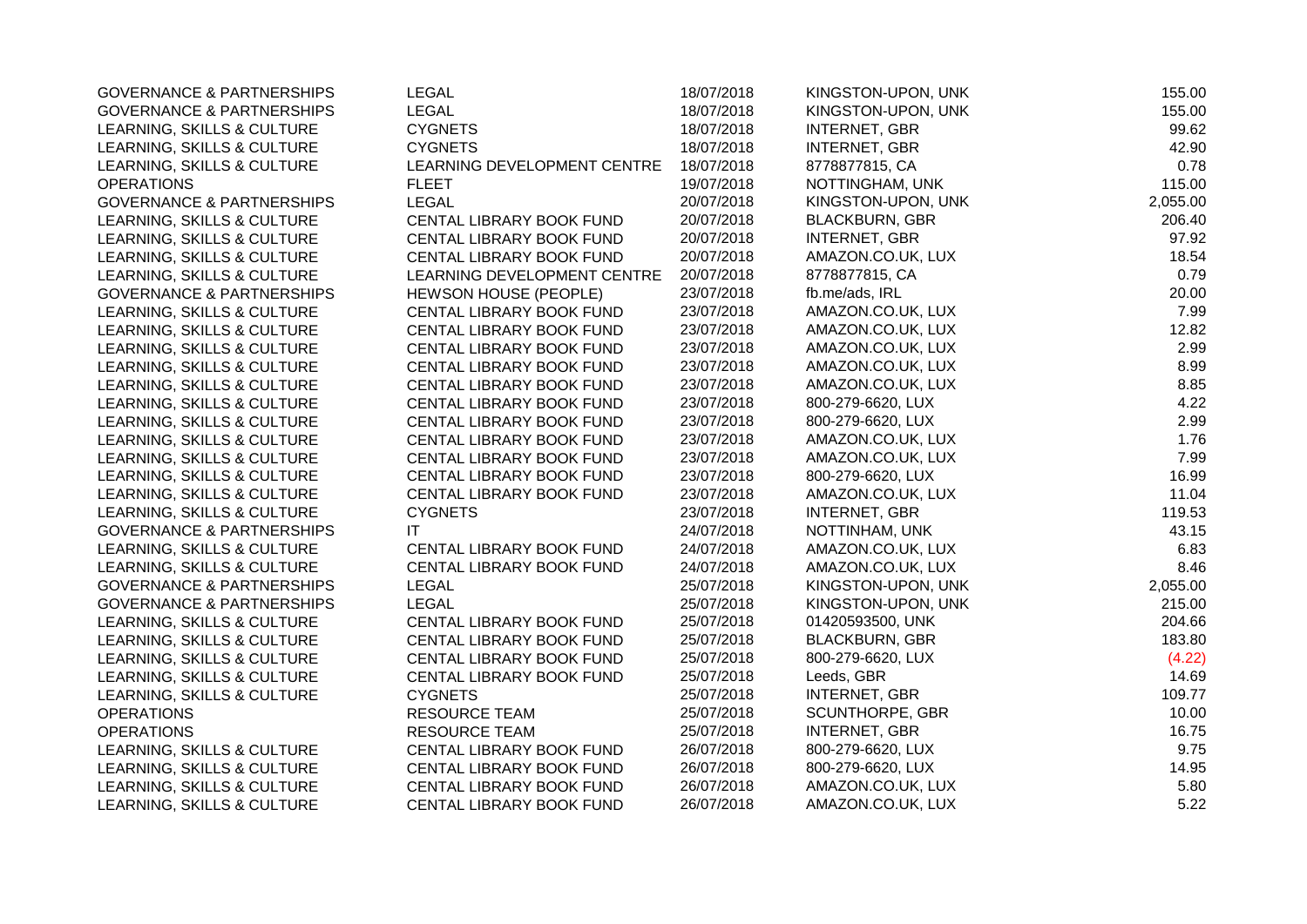| LEARNING, SKILLS & CULTURE                 | CENTAL LIBRARY BOOK FUND    | 26/07/2018 | 800-279-6620, LUX    | 13.40    |
|--------------------------------------------|-----------------------------|------------|----------------------|----------|
| LEARNING, SKILLS & CULTURE                 | CENTAL LIBRARY BOOK FUND    | 26/07/2018 | AMAZON.CO.UK, LUX    | 4.68     |
| LEARNING, SKILLS & CULTURE                 | LEARNING DEVELOPMENT CENTRE | 26/07/2018 | PETERBOROUGH, UNK    | 135.00   |
| <b>OPERATIONS</b>                          | <b>FLEET</b>                | 26/07/2018 | NOTTINGHAM, UNK      | 115.00   |
| LEARNING, SKILLS & CULTURE                 | CENTAL LIBRARY BOOK FUND    | 27/07/2018 | AMAZON.CO.UK, LUX    | 11.98    |
| LEARNING, SKILLS & CULTURE                 | CENTAL LIBRARY BOOK FUND    | 27/07/2018 | AMAZON.CO.UK, LUX    | 16.74    |
| LEARNING, SKILLS & CULTURE                 | CENTAL LIBRARY BOOK FUND    | 27/07/2018 | AMAZON.CO.UK, LUX    | 142.98   |
| <b>GOVERNANCE &amp; PARTNERSHIPS</b>       | IT                          | 30/07/2018 | NOTTINHAM, UNK       | 86.30    |
| <b>GOVERNANCE &amp; PARTNERSHIPS</b>       | <b>LEGAL</b>                | 30/07/2018 | KINGSTON-UPON, UNK   | 50.00    |
| <b>GOVERNANCE &amp; PARTNERSHIPS</b>       | <b>LEGAL</b>                | 30/07/2018 | KINGSTON-UPON, UNK   | 155.00   |
| <b>GOVERNANCE &amp; PARTNERSHIPS</b>       | <b>LEGAL</b>                | 30/07/2018 | KINGSTON-UPON, UNK   | 155.00   |
| LEARNING, SKILLS & CULTURE                 | CENTAL LIBRARY BOOK FUND    | 30/07/2018 | AMAZON.CO.UK, LUX    | 21.52    |
| LEARNING, SKILLS & CULTURE                 | CENTAL LIBRARY BOOK FUND    | 30/07/2018 | SCUNTHORPE, UNK      | 6.50     |
| LEARNING, SKILLS & CULTURE                 | NORMANBY HALL               | 30/07/2018 | SCUNTHORPE, GBR      | 17.21    |
| LEARNING, SKILLS & CULTURE                 | NORMANBY HALL               | 30/07/2018 | SCUNTHORPE, UNK      | 12.00    |
| LEARNING, SKILLS & CULTURE                 | <b>CYGNETS</b>              | 31/07/2018 | <b>INTERNET, GBR</b> | 40.50    |
| LEARNING, SKILLS & CULTURE                 | CENTAL LIBRARY BOOK FUND    | 01/08/2018 | 800-279-6620, LUX    | 10.60    |
| LEARNING, SKILLS & CULTURE                 | CENTAL LIBRARY BOOK FUND    | 01/08/2018 | AMAZON.CO.UK, LUX    | 29.71    |
| LEARNING, SKILLS & CULTURE                 | CENTAL LIBRARY BOOK FUND    | 01/08/2018 | AMAZON.CO.UK, LUX    | 24.99    |
| <b>GOVERNANCE &amp; PARTNERSHIPS</b>       | <b>LEGAL</b>                | 02/08/2018 | KINGSTON-UPON, UNK   | 2,055.00 |
| <b>GOVERNANCE &amp; PARTNERSHIPS</b>       | <b>LEGAL</b>                | 02/08/2018 | KINGSTON-UPON, UNK   | 2,055.00 |
| <b>GOVERNANCE &amp; PARTNERSHIPS</b>       | <b>LEGAL</b>                | 02/08/2018 | KINGSTON-UPON, UNK   | 455.00   |
| LEARNING, SKILLS & CULTURE                 | CENTAL LIBRARY BOOK FUND    | 02/08/2018 | AMAZON.CO.UK, LUX    | 40.26    |
| LEARNING, SKILLS & CULTURE                 | CENTAL LIBRARY BOOK FUND    | 02/08/2018 | AMAZON.CO.UK, LUX    | 8.75     |
| LEARNING, SKILLS & CULTURE                 | CENTAL LIBRARY BOOK FUND    | 02/08/2018 | AMAZON.CO.UK, LUX    | 4.94     |
| <b>CHILDREN &amp; COMMUNITY RESILIENCE</b> | KINGFISHER LODGE            | 03/08/2018 |                      | 45.00    |
| <b>GOVERNANCE &amp; PARTNERSHIPS</b>       | HEWSON HOUSE (PEOPLE)       | 03/08/2018 |                      | 45.00    |
| LEARNING, SKILLS & CULTURE                 | CENTAL LIBRARY BOOK FUND    | 03/08/2018 | 800-279-6620, LUX    | 31.42    |
| LEARNING, SKILLS & CULTURE                 | CENTAL LIBRARY BOOK FUND    | 03/08/2018 | SCUNTHORPE, UNK      | 7.00     |
| LEARNING, SKILLS & CULTURE                 | CENTAL LIBRARY BOOK FUND    | 03/08/2018 | 800-279-6620, LUX    | 17.47    |
| LEARNING, SKILLS & CULTURE                 | CENTAL LIBRARY BOOK FUND    | 03/08/2018 | AMAZON.CO.UK, LUX    | 84.70    |
| LEARNING, SKILLS & CULTURE                 | CENTAL LIBRARY BOOK FUND    | 03/08/2018 | 35314369001, GBR     | 9.88     |
| LEARNING, SKILLS & CULTURE                 | CENTAL LIBRARY BOOK FUND    | 03/08/2018 | 35314369001, GBR     | 8.10     |
| LEARNING, SKILLS & CULTURE                 | CENTAL LIBRARY BOOK FUND    | 03/08/2018 | 800-279-6620, LUX    | 7.66     |
| LEARNING, SKILLS & CULTURE                 | CENTAL LIBRARY BOOK FUND    | 03/08/2018 | AMAZON.CO.UK, LUX    | 6.78     |
| LEARNING, SKILLS & CULTURE                 | CENTAL LIBRARY BOOK FUND    | 03/08/2018 | AMAZON.CO.UK, LUX    | 20.97    |
| LEARNING, SKILLS & CULTURE                 | <b>CYGNETS</b>              | 03/08/2018 | <b>INTERNET, GBR</b> | (1.60)   |
| LEARNING, SKILLS & CULTURE                 | <b>CYGNETS</b>              | 03/08/2018 | <b>INTERNET, GBR</b> | 175.24   |
| LEARNING, SKILLS & CULTURE                 | LEARNING DEVELOPMENT CENTRE | 03/08/2018 | 800-279-6620, LUX    | 8.95     |
| <b>GOVERNANCE &amp; PARTNERSHIPS</b>       | IT                          | 06/08/2018 | NOTTINHAM, UNK       | 47.99    |
|                                            |                             |            |                      |          |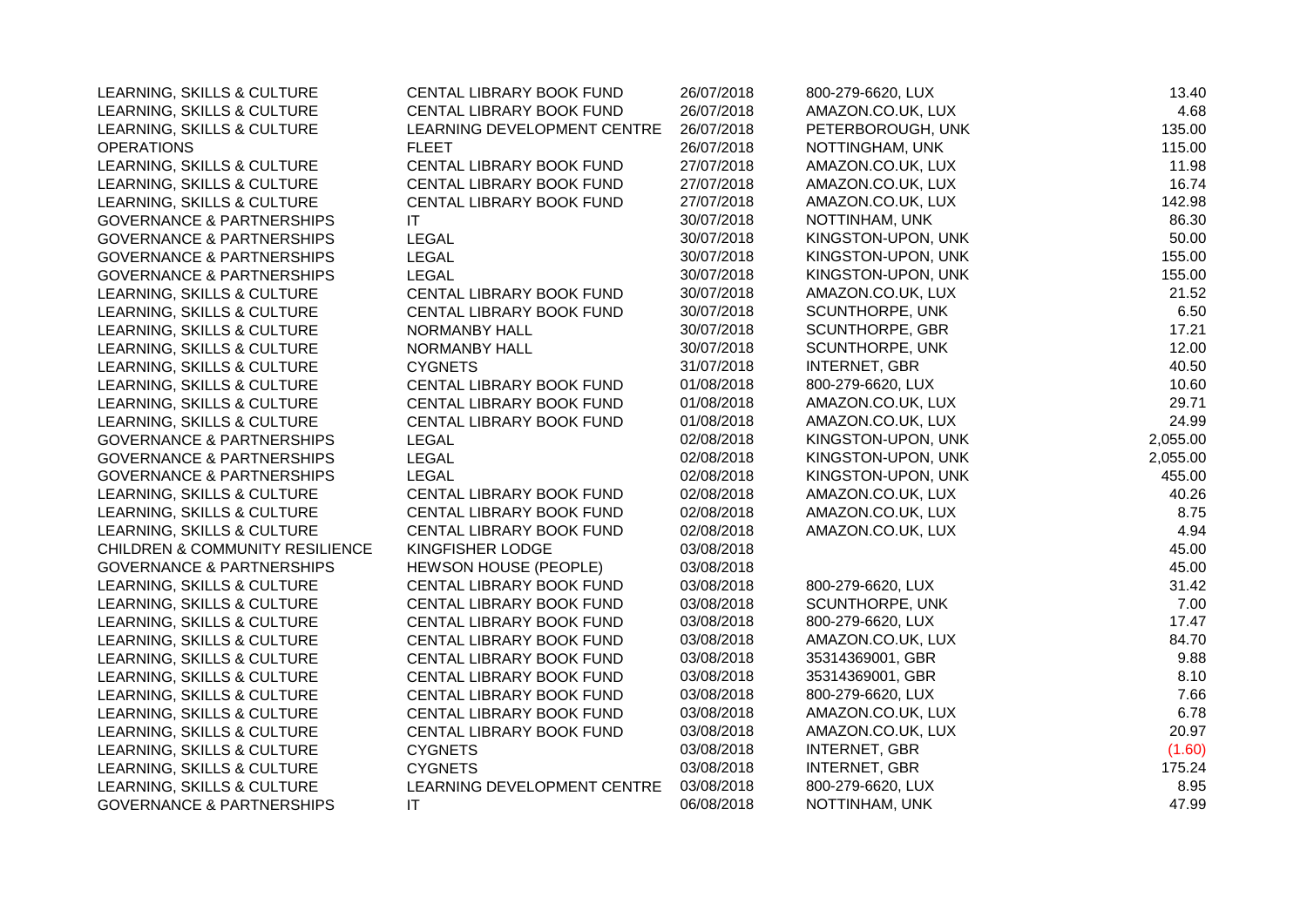| <b>GOVERNANCE &amp; PARTNERSHIPS</b>       | IT                          | 06/08/2018 | NOTTINHAM, UNK         | 50.39    |
|--------------------------------------------|-----------------------------|------------|------------------------|----------|
| LEARNING, SKILLS & CULTURE                 | CENTAL LIBRARY BOOK FUND    | 06/08/2018 | 800-279-6620, LUX      | 7.95     |
| LEARNING, SKILLS & CULTURE                 | CENTAL LIBRARY BOOK FUND    | 06/08/2018 | 800-279-6620, LUX      | 39.86    |
| LEARNING, SKILLS & CULTURE                 | LEARNING DEVELOPMENT CENTRE | 06/08/2018 | AMAZON.CO.UK, LUX      | 16.76    |
| <b>BUSINESS DEVELOPMENT</b>                | <b>SRHD</b>                 | 07/08/2018 | HEMEL HEMPSTE, GBR     | 6.00     |
| LEARNING, SKILLS & CULTURE                 | CENTAL LIBRARY BOOK FUND    | 07/08/2018 | AMAZON.CO.UK, LUX      | 36.95    |
| LEARNING, SKILLS & CULTURE                 | <b>CYGNETS</b>              | 07/08/2018 | <b>INTERNET, GBR</b>   | (1.15)   |
| LEARNING, SKILLS & CULTURE                 | <b>CYGNETS</b>              | 07/08/2018 | <b>INTERNET, GBR</b>   | 161.37   |
| <b>CHILDREN &amp; COMMUNITY RESILIENCE</b> | KINGFISHER LODGE            | 08/08/2018 | NOTTINGHAM, UNK        | 23.00    |
| LEARNING, SKILLS & CULTURE                 | CENTAL LIBRARY BOOK FUND    | 08/08/2018 | AMAZON.CO.UK, LUX      | 5.99     |
| LEARNING, SKILLS & CULTURE                 | LEARNING DEVELOPMENT CENTRE | 08/08/2018 | AMAZON.CO.UK, LUX      | 34.96    |
| <b>GOVERNANCE &amp; PARTNERSHIPS</b>       | <b>LEGAL</b>                | 09/08/2018 | KINGSTON-UPON, UNK     | 2,055.00 |
| <b>GOVERNANCE &amp; PARTNERSHIPS</b>       | <b>LEGAL</b>                | 09/08/2018 | KINGSTON-UPON, UNK     | 155.00   |
| <b>GOVERNANCE &amp; PARTNERSHIPS</b>       | <b>LEGAL</b>                | 09/08/2018 | KINGSTON-UPON, UNK     | 215.00   |
| <b>GOVERNANCE &amp; PARTNERSHIPS</b>       | <b>LEGAL</b>                | 09/08/2018 | KINGSTON-UPON, UNK     | 215.00   |
| <b>GOVERNANCE &amp; PARTNERSHIPS</b>       | <b>LEGAL</b>                | 09/08/2018 | KINGSTON-UPON, UNK     | 155.00   |
| <b>GOVERNANCE &amp; PARTNERSHIPS</b>       | <b>LEGAL</b>                | 09/08/2018 | KINGSTON-UPON, UNK     | 2,055.00 |
| LEARNING, SKILLS & CULTURE                 | CENTAL LIBRARY BOOK FUND    | 09/08/2018 | AMAZON.CO.UK, LUX      | 4.99     |
| LEARNING, SKILLS & CULTURE                 | CENTAL LIBRARY BOOK FUND    | 09/08/2018 | 01420593500, UNK       | 203.88   |
| LEARNING, SKILLS & CULTURE                 | CENTAL LIBRARY BOOK FUND    | 09/08/2018 | AMAZON.CO.UK, LUX      | 18.70    |
| LEARNING, SKILLS & CULTURE                 | CENTAL LIBRARY BOOK FUND    | 09/08/2018 | AMAZON.CO.UK, LUX      | 10.99    |
| LEARNING, SKILLS & CULTURE                 | CENTAL LIBRARY BOOK FUND    | 09/08/2018 | 800-279-6620, LUX      | 8.02     |
| LEARNING, SKILLS & CULTURE                 | CENTAL LIBRARY BOOK FUND    | 09/08/2018 | AMAZON.CO.UK, LUX      | 5.40     |
| LEARNING, SKILLS & CULTURE                 | CENTAL LIBRARY BOOK FUND    | 10/08/2018 | AMAZON.CO.UK, LUX      | 6.17     |
| LEARNING, SKILLS & CULTURE                 | CENTAL LIBRARY BOOK FUND    | 10/08/2018 | <b>BLACKBURN, GBR</b>  | 265.08   |
| LEARNING, SKILLS & CULTURE                 | CENTAL LIBRARY BOOK FUND    | 10/08/2018 | AMAZON.CO.UK, LUX      | 22.49    |
| LEARNING, SKILLS & CULTURE                 | LEARNING DEVELOPMENT CENTRE | 10/08/2018 | 800-279-6620, LUX      | 22.47    |
| LEARNING, SKILLS & CULTURE                 | LEARNING DEVELOPMENT CENTRE | 10/08/2018 | 800-279-6620, LUX      | 108.81   |
| <b>BUSINESS DEVELOPMENT</b>                | <b>SRHD</b>                 | 13/08/2018 | <b>BRATISLAVA, SVK</b> | 26.65    |
| <b>GOVERNANCE &amp; PARTNERSHIPS</b>       | IT                          | 13/08/2018 | <b>BRATISLAVA, SVK</b> | 41.10    |
| LEARNING, SKILLS & CULTURE                 | CENTAL LIBRARY BOOK FUND    | 13/08/2018 | 35314369001, GBR       | 10.20    |
| LEARNING, SKILLS & CULTURE                 | CENTAL LIBRARY BOOK FUND    | 13/08/2018 | AMAZON.CO.UK, LUX      | 12.98    |
| LEARNING, SKILLS & CULTURE                 | CENTAL LIBRARY BOOK FUND    | 13/08/2018 | 35314369001, GBR       | 6.00     |
| LEARNING, SKILLS & CULTURE                 | CENTAL LIBRARY BOOK FUND    | 13/08/2018 | 800-279-6620, LUX      | 2.99     |
| LEARNING, SKILLS & CULTURE                 | CENTAL LIBRARY BOOK FUND    | 13/08/2018 | 35314369001, GBR       | 3.99     |
| LEARNING, SKILLS & CULTURE                 | CENTAL LIBRARY BOOK FUND    | 13/08/2018 | AMAZON.CO.UK, LUX      | 19.09    |
| LEARNING, SKILLS & CULTURE                 | CENTAL LIBRARY BOOK FUND    | 13/08/2018 | AMAZON.CO.UK, LUX      | 5.38     |
| LEARNING, SKILLS & CULTURE                 | CENTAL LIBRARY BOOK FUND    | 13/08/2018 | 35314369001, GBR       | 8.85     |
| LEARNING, SKILLS & CULTURE                 | CENTAL LIBRARY BOOK FUND    | 13/08/2018 | 800-279-6620, LUX      | 2.99     |
| LEARNING, SKILLS & CULTURE                 | LEARNING DEVELOPMENT CENTRE | 13/08/2018 | fb.me/ads, IRL         | 10.00    |
|                                            |                             |            |                        |          |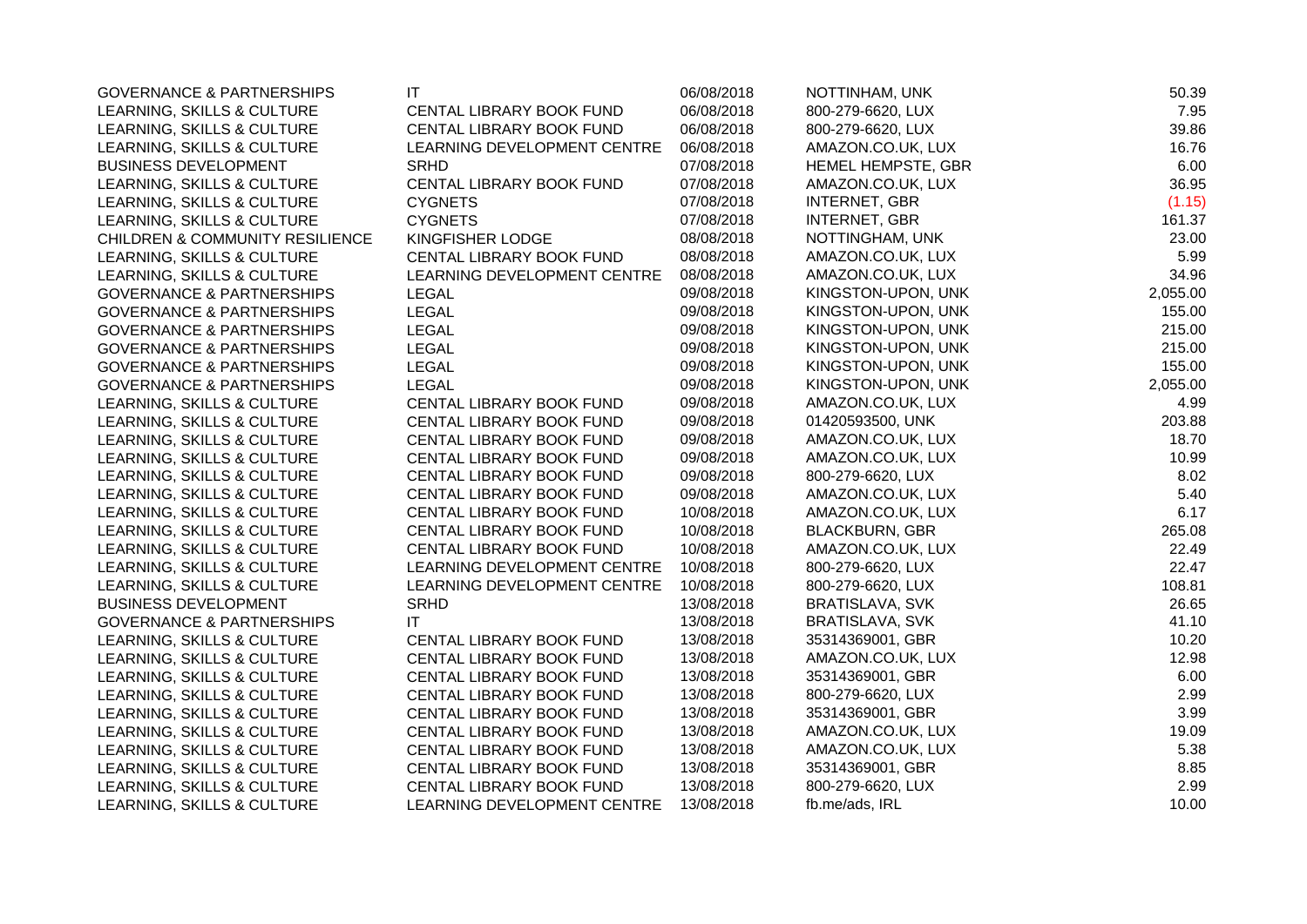| LEARNING, SKILLS & CULTURE           | CENTAL LIBRARY BOOK FUND     | 14/08/2018 | AMAZON.CO.UK, LUX      | 6.83   |
|--------------------------------------|------------------------------|------------|------------------------|--------|
| LEARNING, SKILLS & CULTURE           | CENTAL LIBRARY BOOK FUND     | 15/08/2018 | <b>BLACKBURN, GBR</b>  | 222.96 |
| LEARNING, SKILLS & CULTURE           | <b>CYGNETS</b>               | 15/08/2018 | <b>INTERNET, GBR</b>   | 179.45 |
| LEARNING, SKILLS & CULTURE           | CENTAL LIBRARY BOOK FUND     | 16/08/2018 | 35314369001, GBR       | 19.50  |
| LEARNING, SKILLS & CULTURE           | CENTAL LIBRARY BOOK FUND     | 16/08/2018 | 800-279-6620, LUX      | 12.81  |
| LEARNING, SKILLS & CULTURE           | CENTAL LIBRARY BOOK FUND     | 16/08/2018 | 35314369001, GBR       | 24.85  |
| <b>GOVERNANCE &amp; PARTNERSHIPS</b> | <b>HEWSON HOUSE (PEOPLE)</b> | 17/08/2018 | fb.me/ads, IRL         | 10.47  |
| LEARNING, SKILLS & CULTURE           | CENTAL LIBRARY BOOK FUND     | 17/08/2018 | AMAZON.CO.UK, LUX      | 11.99  |
| LEARNING, SKILLS & CULTURE           | CENTAL LIBRARY BOOK FUND     | 17/08/2018 | AMAZON.CO.UK, LUX      | 12.16  |
| LEARNING, SKILLS & CULTURE           | CENTAL LIBRARY BOOK FUND     | 17/08/2018 | 800-279-6620, LUX      | 20.59  |
| LEARNING, SKILLS & CULTURE           | CENTAL LIBRARY BOOK FUND     | 17/08/2018 | AMAZON.CO.UK, LUX      | 12.29  |
| <b>OPERATIONS</b>                    | <b>FLEET</b>                 | 17/08/2018 | NOTTINGHAM, UNK        | 115.00 |
| LEARNING, SKILLS & CULTURE           | CENTAL LIBRARY BOOK FUND     | 20/08/2018 | AMAZON.CO.UK, LUX      | 9.99   |
| LEARNING, SKILLS & CULTURE           | CENTAL LIBRARY BOOK FUND     | 20/08/2018 | 800-279-6620, LUX      | 7.93   |
| LEARNING, SKILLS & CULTURE           | CENTAL LIBRARY BOOK FUND     | 20/08/2018 | AMAZON.CO.UK, LUX      | 40.11  |
| LEARNING, SKILLS & CULTURE           | CENTAL LIBRARY BOOK FUND     | 20/08/2018 | AMAZON.CO.UK, LUX      | 12.29  |
| LEARNING, SKILLS & CULTURE           | <b>CYGNETS</b>               | 20/08/2018 | <b>INTERNET, GBR</b>   | 133.24 |
| LEARNING, SKILLS & CULTURE           | LEARNING DEVELOPMENT CENTRE  | 20/08/2018 | 8778877815, CA         | 0.81   |
| LEARNING, SKILLS & CULTURE           | LEARNING DEVELOPMENT CENTRE  | 20/08/2018 | AMAZON.CO.UK, LUX      | 16.16  |
| LEARNING, SKILLS & CULTURE           | LEARNING DEVELOPMENT CENTRE  | 20/08/2018 | AMAZON.CO.UK, LUX      | 17.89  |
| LEARNING, SKILLS & CULTURE           | LEARNING DEVELOPMENT CENTRE  | 20/08/2018 | <b>SCUNTHORPE, UNK</b> | 100.00 |
| <b>OPERATIONS</b>                    | <b>FLEET</b>                 | 20/08/2018 | 0300 1234321, UNK      | 252.50 |
| <b>OPERATIONS</b>                    | <b>FLEET</b>                 | 20/08/2018 | 0300 1234321, UNK      | 252.50 |
| <b>OPERATIONS</b>                    | <b>FLEET</b>                 | 20/08/2018 | 0300 1234321, UNK      | 252.50 |
| <b>OPERATIONS</b>                    | <b>FLEET</b>                 | 20/08/2018 | 0300 1234321, UNK      | 252.50 |
| <b>OPERATIONS</b>                    | <b>FLEET</b>                 | 20/08/2018 | 0300 1234321, UNK      | 252.50 |
| <b>OPERATIONS</b>                    | <b>FLEET</b>                 | 20/08/2018 | 0300 1234321, UNK      | 652.50 |
| <b>OPERATIONS</b>                    | <b>FLEET</b>                 | 20/08/2018 | 0300 1234321, UNK      | 22.50  |
| <b>OPERATIONS</b>                    | <b>FLEET</b>                 | 20/08/2018 | 0300 1234321, UNK      | 197.50 |
| <b>OPERATIONS</b>                    | <b>FLEET</b>                 | 20/08/2018 | 0300 1234321, UNK      | 232.50 |
| <b>OPERATIONS</b>                    | <b>FLEET</b>                 | 20/08/2018 | 0300 1234321, UNK      | 167.50 |
| <b>OPERATIONS</b>                    | <b>FLEET</b>                 | 20/08/2018 | 0300 1234321, UNK      | 167.50 |
| <b>OPERATIONS</b>                    | <b>FLEET</b>                 | 20/08/2018 | 0300 1234321, UNK      | 22.50  |
| <b>OPERATIONS</b>                    | <b>FLEET</b>                 | 20/08/2018 | 0300 1234321, UNK      | 197.50 |
| <b>OPERATIONS</b>                    | <b>FLEET</b>                 | 20/08/2018 | 0300 1234321, UNK      | 252.50 |
| <b>OPERATIONS</b>                    | <b>FLEET</b>                 | 20/08/2018 | 0300 1234321, UNK      | 252.50 |
| <b>OPERATIONS</b>                    | <b>FLEET</b>                 | 20/08/2018 | 0300 1234321, UNK      | 252.50 |
| <b>OPERATIONS</b>                    | <b>FLEET</b>                 | 20/08/2018 | 0300 1234321, UNK      | 167.50 |
| <b>OPERATIONS</b>                    | <b>FLEET</b>                 | 20/08/2018 | 0300 1234321, UNK      | 257.50 |
| <b>OPERATIONS</b>                    | <b>FLEET</b>                 | 20/08/2018 | 0300 1234321, UNK      | 252.50 |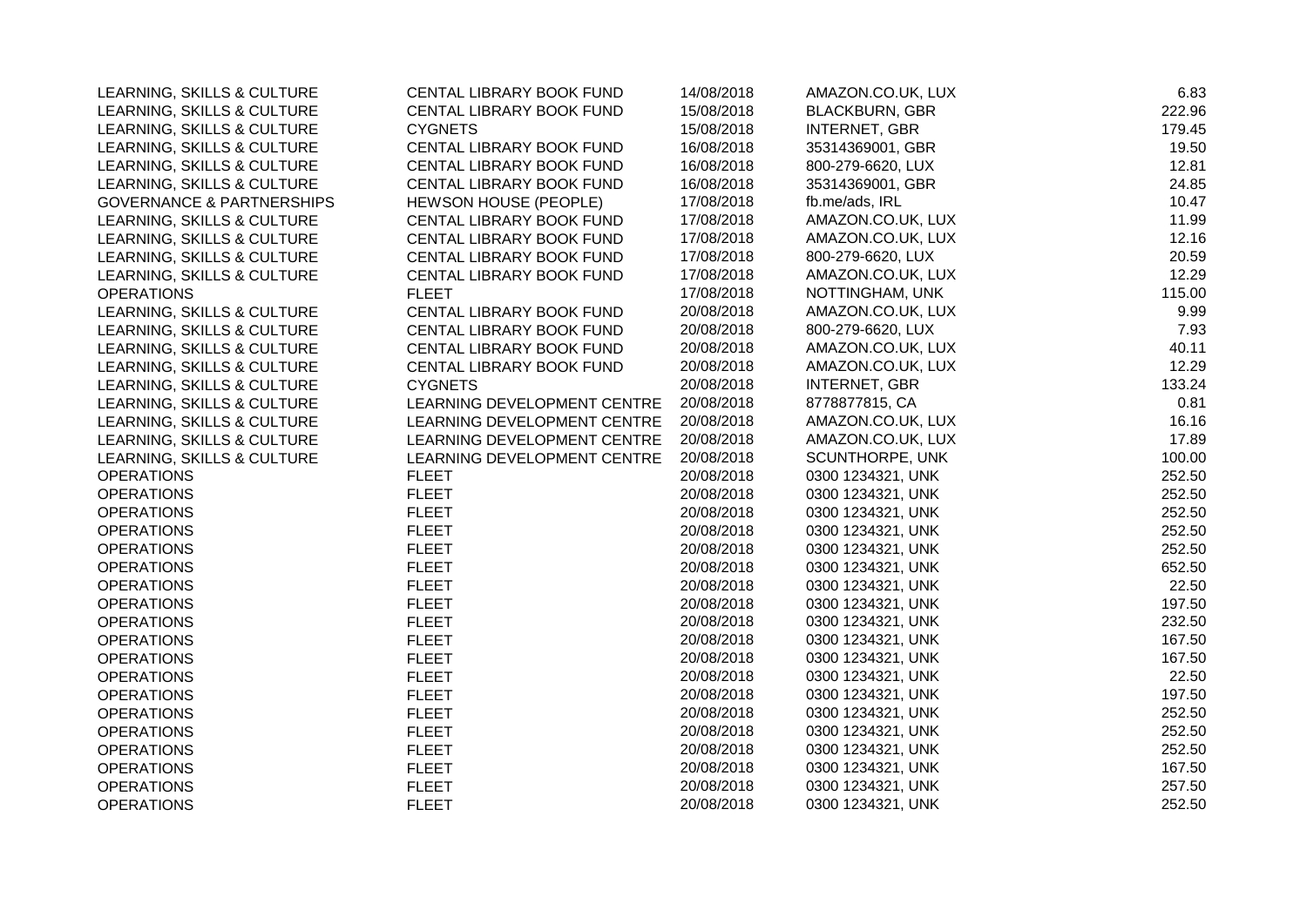| LEARNING, SKILLS & CULTURE                 | <b>CYGNETS</b>               | 21/08/2018 | <b>INTERNET, GBR</b>     | (0.83)   |
|--------------------------------------------|------------------------------|------------|--------------------------|----------|
| LEARNING, SKILLS & CULTURE                 | <b>CYGNETS</b>               | 21/08/2018 | <b>INTERNET, GBR</b>     | 140.59   |
| LEARNING, SKILLS & CULTURE                 | LEARNING DEVELOPMENT CENTRE  | 21/08/2018 | AMAZON.CO.UK, LUX        | 19.99    |
| LEARNING, SKILLS & CULTURE                 | LEARNING DEVELOPMENT CENTRE  | 21/08/2018 | 800-279-6620, LUX        | 7.98     |
| LEARNING, SKILLS & CULTURE                 | CENTAL LIBRARY BOOK FUND     | 22/08/2018 | 01420593500, UNK         | 180.00   |
| <b>GOVERNANCE &amp; PARTNERSHIPS</b>       | LEGAL                        | 23/08/2018 | KINGSTON-UPON, UNK       | 155.00   |
| <b>GOVERNANCE &amp; PARTNERSHIPS</b>       | <b>LEGAL</b>                 | 23/08/2018 | WAKEFIELD, GBR           | 24.50    |
| LEARNING, SKILLS & CULTURE                 | CENTAL LIBRARY BOOK FUND     | 23/08/2018 | WEST CLANDON, GBR        | 247.40   |
| <b>OPERATIONS</b>                          | <b>RESOURCE TEAM</b>         | 23/08/2018 | 801-413-7200, IRL        | 75.00    |
| <b>OPERATIONS</b>                          | <b>RESOURCE TEAM</b>         | 23/08/2018 | 801-413-7200, IRL        | 75.00    |
| <b>GOVERNANCE &amp; PARTNERSHIPS</b>       | <b>HEWSON HOUSE (PEOPLE)</b> | 24/08/2018 | <b>INTERNET, GBR</b>     | 570.00   |
| <b>GOVERNANCE &amp; PARTNERSHIPS</b>       | HEWSON HOUSE (PEOPLE)        | 24/08/2018 | 800-279-6620, LUX        | 59.99    |
| <b>GOVERNANCE &amp; PARTNERSHIPS</b>       | <b>LEGAL</b>                 | 24/08/2018 | KINGSTON-UPON, UNK       | 2,055.00 |
| LEARNING, SKILLS & CULTURE                 | CENTAL LIBRARY BOOK FUND     | 24/08/2018 | AMAZON.CO.UK, LUX        | 9.99     |
| LEARNING, SKILLS & CULTURE                 | CENTAL LIBRARY BOOK FUND     | 24/08/2018 | AMAZON.CO.UK, LUX        | 13.39    |
| LEARNING, SKILLS & CULTURE                 | LEARNING DEVELOPMENT CENTRE  | 24/08/2018 | 800-279-6620, LUX        | 154.99   |
| <b>CHILDREN &amp; COMMUNITY RESILIENCE</b> | KINGFISHER LODGE             | 27/08/2018 | 08445572510, UNK         | 17.24    |
| <b>GOVERNANCE &amp; PARTNERSHIPS</b>       | HEWSON HOUSE (PEOPLE)        | 27/08/2018 | 800-279-6620, LUX        | 45.33    |
| <b>GOVERNANCE &amp; PARTNERSHIPS</b>       | <b>LEGAL</b>                 | 27/08/2018 | KINGSTON-UPON, UNK       | 215.00   |
| <b>GOVERNANCE &amp; PARTNERSHIPS</b>       | <b>LEGAL</b>                 | 27/08/2018 | KINGSTON-UPON, UNK       | 2,055.00 |
| LEARNING, SKILLS & CULTURE                 | LEARNING DEVELOPMENT CENTRE  | 27/08/2018 | SCUNTHORPE, UNK          | 13.99    |
| LEARNING, SKILLS & CULTURE                 | <b>NORMANBY HALL</b>         | 27/08/2018 | <b>SCUNTHORPE, GBR</b>   | 48.82    |
| LEARNING, SKILLS & CULTURE                 | CENTAL LIBRARY BOOK FUND     | 28/08/2018 | AMAZON.CO.UK, LUX        | 160.18   |
| LEARNING, SKILLS & CULTURE                 | CENTAL LIBRARY BOOK FUND     | 29/08/2018 | AMAZON.CO.UK, LUX        | 1.98     |
| LEARNING, SKILLS & CULTURE                 | CENTAL LIBRARY BOOK FUND     | 29/08/2018 | 800-279-6620, LUX        | 17.22    |
| LEARNING, SKILLS & CULTURE                 | <b>CYGNETS</b>               | 29/08/2018 | <b>INTERNET, GBR</b>     | 86.20    |
| LEARNING, SKILLS & CULTURE                 | NORMANBY HALL                | 29/08/2018 | HIGH WYCOMBE, UNK        | 146.80   |
| <b>OPERATIONS</b>                          | <b>FLEET</b>                 | 29/08/2018 | OLCS 0300-123, UNK       | 410.00   |
| LEARNING, SKILLS & CULTURE                 | CENTAL LIBRARY BOOK FUND     | 30/08/2018 | 35314369001, GBR         | 5.11     |
| LEARNING, SKILLS & CULTURE                 | CENTAL LIBRARY BOOK FUND     | 30/08/2018 | <b>WEST CLANDON, GBR</b> | 223.27   |
| LEARNING, SKILLS & CULTURE                 | CENTAL LIBRARY BOOK FUND     | 30/08/2018 | 800-279-6620, LUX        | 13.04    |
| LEARNING, SKILLS & CULTURE                 | CENTAL LIBRARY BOOK FUND     | 30/08/2018 | AMAZON.CO.UK, LUX        | 46.09    |
| <b>OPERATIONS</b>                          | <b>RESOURCE TEAM</b>         | 30/08/2018 | 6507232019, CA           | 8.00     |
| LEARNING, SKILLS & CULTURE                 | CENTAL LIBRARY BOOK FUND     | 31/08/2018 | AMAZON.CO.UK, LUX        | 32.88    |
| LEARNING, SKILLS & CULTURE                 | CENTAL LIBRARY BOOK FUND     | 31/08/2018 | 800-279-6620, LUX        | 6.00     |
| <b>OPERATIONS</b>                          | <b>RESOURCE TEAM</b>         | 31/08/2018 | 800-279-6620, LUX        | 58.68    |
| <b>GOVERNANCE &amp; PARTNERSHIPS</b>       | HEWSON HOUSE (PEOPLE)        | 03/09/2018 | <b>INTERNET, GBR</b>     | 18.00    |
| LEARNING, SKILLS & CULTURE                 | CENTAL LIBRARY BOOK FUND     | 03/09/2018 | AMAZON.CO.UK, LUX        | 32.97    |
| LEARNING, SKILLS & CULTURE                 | CENTAL LIBRARY BOOK FUND     | 03/09/2018 | WEST CLANDON, GBR        | 365.54   |
| LEARNING, SKILLS & CULTURE                 | CENTAL LIBRARY BOOK FUND     | 03/09/2018 | AMAZON.CO.UK, LUX        | 95.98    |
|                                            |                              |            |                          |          |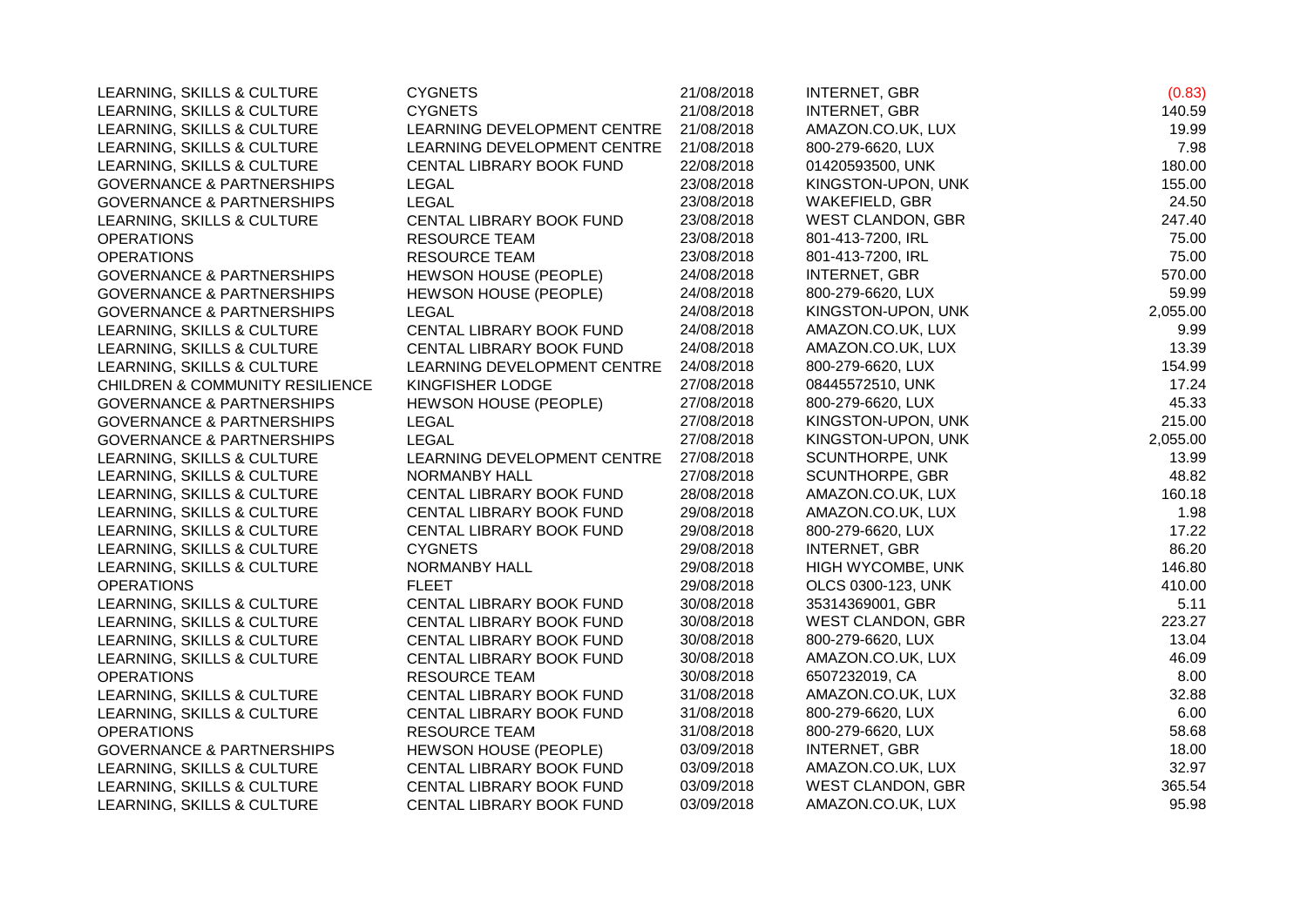| LEARNING, SKILLS & CULTURE                 | CENTAL LIBRARY BOOK FUND    | 03/09/2018 | 800-279-6620, LUX        | 30.76    |
|--------------------------------------------|-----------------------------|------------|--------------------------|----------|
| <b>OPERATIONS</b>                          | <b>FLEET</b>                | 03/09/2018 |                          | 45.00    |
| <b>OPERATIONS</b>                          | <b>RESOURCE TEAM</b>        | 03/09/2018 | 800-279-6620, LUX        | 52.60    |
| <b>OPERATIONS</b>                          | <b>RESOURCE TEAM</b>        | 03/09/2018 | 800-279-6620, LUX        | 93.28    |
| <b>GOVERNANCE &amp; PARTNERSHIPS</b>       | ΙT                          | 04/09/2018 | NOTTINHAM, UNK           | 19.18    |
| <b>GOVERNANCE &amp; PARTNERSHIPS</b>       | <b>LOCAL TAXATION</b>       | 04/09/2018 | 01724 281100, UNK        | 28.50    |
| LEARNING, SKILLS & CULTURE                 | CENTAL LIBRARY BOOK FUND    | 04/09/2018 | AMAZON.CO.UK, LUX        | 59.99    |
| LEARNING, SKILLS & CULTURE                 | <b>CYGNETS</b>              | 04/09/2018 | <b>INTERNET, GBR</b>     | 60.97    |
| LEARNING, SKILLS & CULTURE                 | <b>CYGNETS</b>              | 04/09/2018 | <b>INTERNET, GBR</b>     | 150.35   |
| <b>OPERATIONS</b>                          | <b>FLEET</b>                | 04/09/2018 | NOTTINGHAM, UNK          | 115.00   |
| <b>GOVERNANCE &amp; PARTNERSHIPS</b>       | HEWSON HOUSE (PEOPLE)       | 05/09/2018 | 800-279-6620, LUX        | 22.56    |
| <b>GOVERNANCE &amp; PARTNERSHIPS</b>       | IT.                         | 05/09/2018 | NOTTINHAM, UNK           | 50.39    |
| <b>GOVERNANCE &amp; PARTNERSHIPS</b>       | <b>LEGAL</b>                | 05/09/2018 | KINGSTON-UPON, UNK       | 2,055.00 |
| <b>GOVERNANCE &amp; PARTNERSHIPS</b>       | <b>LEGAL</b>                | 05/09/2018 | KINGSTON-UPON, UNK       | 455.00   |
| <b>GOVERNANCE &amp; PARTNERSHIPS</b>       | <b>LEGAL</b>                | 05/09/2018 | KINGSTON-UPON, UNK       | 2,055.00 |
| <b>CHILDREN &amp; COMMUNITY RESILIENCE</b> | KINGFISHER LODGE            | 06/09/2018 | 0115 9640827, UNK        | 109.95   |
| LEARNING, SKILLS & CULTURE                 | CENTAL LIBRARY BOOK FUND    | 06/09/2018 | AMAZON.CO.UK, LUX        | 28.64    |
| LEARNING, SKILLS & CULTURE                 | CENTAL LIBRARY BOOK FUND    | 06/09/2018 | <b>WEST CLANDON, GBR</b> | 215.85   |
| LEARNING, SKILLS & CULTURE                 | CENTAL LIBRARY BOOK FUND    | 06/09/2018 | AMAZON.CO.UK, LUX        | 12.78    |
| LEARNING, SKILLS & CULTURE                 | CENTAL LIBRARY BOOK FUND    | 06/09/2018 | AMAZON.CO.UK, LUX        | 9.99     |
| <b>OPERATIONS</b>                          | <b>FLEET</b>                | 06/09/2018 | NOTTINGHAM, UNK          | (115.00) |
| <b>GOVERNANCE &amp; PARTNERSHIPS</b>       | HEWSON HOUSE (PEOPLE)       | 07/09/2018 | fb.me/ads, IRL           | 40.00    |
| LEARNING, SKILLS & CULTURE                 | CENTAL LIBRARY BOOK FUND    | 07/09/2018 | AMAZON.CO.UK, LUX        | 72.16    |
| LEARNING, SKILLS & CULTURE                 | CENTAL LIBRARY BOOK FUND    | 07/09/2018 | AMAZON.CO.UK, LUX        | 9.98     |
| LEARNING, SKILLS & CULTURE                 | LEARNING DEVELOPMENT CENTRE | 07/09/2018 | 8778877815, CA           | 0.80     |
| LEARNING, SKILLS & CULTURE                 | LEARNING DEVELOPMENT CENTRE | 07/09/2018 | 8778877815, CA           | 0.80     |
| <b>OPERATIONS</b>                          | <b>RESOURCE TEAM</b>        | 07/09/2018 | 859-252-3118, KY         | 200.46   |
| <b>GOVERNANCE &amp; PARTNERSHIPS</b>       | HEWSON HOUSE (PEOPLE)       | 10/09/2018 | 0845 8801188, UNK        | 106.00   |
| <b>GOVERNANCE &amp; PARTNERSHIPS</b>       | ΙT                          | 10/09/2018 | 08712309525, UNK         | 100.66   |
| LEARNING, SKILLS & CULTURE                 | CENTAL LIBRARY BOOK FUND    | 10/09/2018 | AMAZON.CO.UK, LUX        | 11.99    |
| LEARNING, SKILLS & CULTURE                 | LEARNING DEVELOPMENT CENTRE | 10/09/2018 | 8778877815, CA           | 1.60     |
| LEARNING, SKILLS & CULTURE                 | LEARNING DEVELOPMENT CENTRE | 10/09/2018 | 8778877815, CA           | 0.79     |
| LEARNING, SKILLS & CULTURE                 | LEARNING DEVELOPMENT CENTRE | 10/09/2018 | SCUNTHORPE, UNK          | 12.58    |
| <b>OPERATIONS</b>                          | <b>FLEET</b>                | 10/09/2018 | NOTTINGHAM, UNK          | 230.00   |
| <b>OPERATIONS</b>                          | <b>FLEET</b>                | 10/09/2018 | NOTTINGHAM, UNK          | (115.00) |
| <b>OPERATIONS</b>                          | <b>RESOURCE TEAM</b>        | 10/09/2018 | WITNEY, UNK              | 13.80    |
| <b>BUSINESS DEVELOPMENT</b>                | <b>SRHD</b>                 | 11/09/2018 | BRATISLAVA, SVK          | 26.56    |
| <b>GOVERNANCE &amp; PARTNERSHIPS</b>       | <b>LOCAL TAXATION</b>       | 11/09/2018 | 01724 281100, UNK        | 687.00   |
| LEARNING, SKILLS & CULTURE                 | CENTAL LIBRARY BOOK FUND    | 11/09/2018 | 800-279-6620, LUX        | 27.80    |
| LEARNING, SKILLS & CULTURE                 | LEARNING DEVELOPMENT CENTRE | 11/09/2018 | 441869349020, GBR        | 75.00    |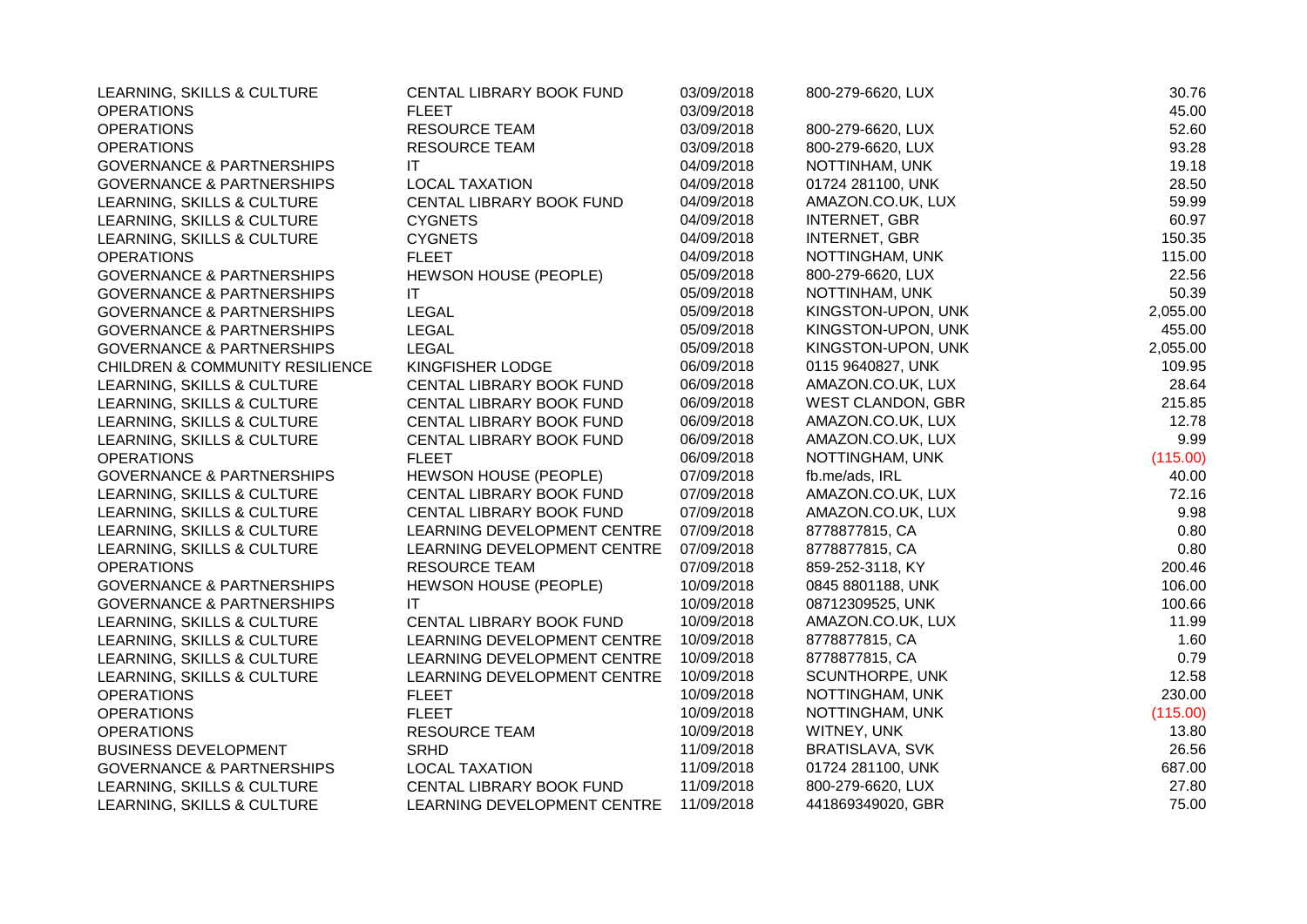| LEARNING, SKILLS & CULTURE                 | LEARNING DEVELOPMENT CENTRE | 11/09/2018 | fb.me/ads, IRL         | 10.00    |
|--------------------------------------------|-----------------------------|------------|------------------------|----------|
| <b>GOVERNANCE &amp; PARTNERSHIPS</b>       | IT.                         | 12/09/2018 | BRATISLAVA, SVK        | 40.85    |
| <b>GOVERNANCE &amp; PARTNERSHIPS</b>       | LEGAL                       | 12/09/2018 | KINGSTON-UPON, UNK     | 170.00   |
| <b>GOVERNANCE &amp; PARTNERSHIPS</b>       | <b>LEGAL</b>                | 12/09/2018 | KINGSTON-UPON, UNK     | 2,055.00 |
| <b>GOVERNANCE &amp; PARTNERSHIPS</b>       | <b>LEGAL</b>                | 12/09/2018 | KINGSTON-UPON, UNK     | 455.00   |
| <b>GOVERNANCE &amp; PARTNERSHIPS</b>       | <b>LEGAL</b>                | 12/09/2018 | KINGSTON-UPON, UNK     | 2,055.00 |
| <b>GOVERNANCE &amp; PARTNERSHIPS</b>       | <b>LEGAL</b>                | 12/09/2018 | KINGSTON-UPON, UNK     | 50.00    |
| LEARNING, SKILLS & CULTURE                 | CENTAL LIBRARY BOOK FUND    | 12/09/2018 | AMAZON.CO.UK, LUX      | 28.16    |
| LEARNING, SKILLS & CULTURE                 | CENTAL LIBRARY BOOK FUND    | 12/09/2018 | AMAZON.CO.UK, LUX      | 21.30    |
| LEARNING, SKILLS & CULTURE                 | CENTAL LIBRARY BOOK FUND    | 13/09/2018 | AMAZON.CO.UK, LUX      | 25.99    |
| LEARNING, SKILLS & CULTURE                 | <b>CYGNETS</b>              | 13/09/2018 | <b>INTERNET, GBR</b>   | 100.43   |
| LEARNING, SKILLS & CULTURE                 | <b>CYGNETS</b>              | 13/09/2018 | <b>INTERNET, GBR</b>   | (1.00)   |
| LEARNING, SKILLS & CULTURE                 | NORMANBY HALL               | 13/09/2018 | <b>SCUNTHORPE, UNK</b> | 12.00    |
| <b>OPERATIONS</b>                          | RESOURCE TEAM               | 13/09/2018 | SCUNTHORPE, UNK        | 13.10    |
| <b>GOVERNANCE &amp; PARTNERSHIPS</b>       | HEWSON HOUSE (PEOPLE)       | 17/09/2018 | fb.me/ads, IRL         | 14.13    |
| <b>GOVERNANCE &amp; PARTNERSHIPS</b>       | ΙT                          | 17/09/2018 | 08712309525, UNK       | 301.97   |
| LEARNING, SKILLS & CULTURE                 | CENTAL LIBRARY BOOK FUND    | 17/09/2018 | AMAZON.CO.UK, LUX      | 14.00    |
| LEARNING, SKILLS & CULTURE                 | CENTAL LIBRARY BOOK FUND    | 17/09/2018 | AMAZON.CO.UK, LUX      | 15.36    |
| LEARNING, SKILLS & CULTURE                 | <b>CYGNETS</b>              | 17/09/2018 | <b>INTERNET, GBR</b>   | 77.81    |
| LEARNING, SKILLS & CULTURE                 | LEARNING DEVELOPMENT CENTRE | 17/09/2018 | 8778877815, CA         | 0.78     |
| LEARNING, SKILLS & CULTURE                 | LEARNING DEVELOPMENT CENTRE | 17/09/2018 | 8778877815, CA         | 0.78     |
| <b>CHILDREN &amp; COMMUNITY RESILIENCE</b> | KINGFISHER LODGE            | 18/09/2018 | 0115 9640827, UNK      | 51.75    |
| <b>GOVERNANCE &amp; PARTNERSHIPS</b>       | HEWSON HOUSE (PEOPLE)       | 18/09/2018 | ORMSKIRK, UNK          | 240.00   |
| LEARNING, SKILLS & CULTURE                 | <b>CYGNETS</b>              | 18/09/2018 | <b>INTERNET, GBR</b>   | 190.12   |
| LEARNING, SKILLS & CULTURE                 | <b>CYGNETS</b>              | 18/09/2018 | <b>INTERNET, GBR</b>   | 4.27     |
| LEARNING, SKILLS & CULTURE                 | CENTAL LIBRARY BOOK FUND    | 19/09/2018 | 800-279-6620, LUX      | 13.05    |
| LEARNING, SKILLS & CULTURE                 | CENTAL LIBRARY BOOK FUND    | 19/09/2018 | <b>BLACKBURN, GBR</b>  | 33.54    |
| LEARNING, SKILLS & CULTURE                 | CENTAL LIBRARY BOOK FUND    | 19/09/2018 | 800-279-6620, LUX      | 7.35     |
| LEARNING, SKILLS & CULTURE                 | CENTAL LIBRARY BOOK FUND    | 19/09/2018 | 800-279-6620, LUX      | 26.36    |
| LEARNING, SKILLS & CULTURE                 | LEARNING DEVELOPMENT CENTRE | 19/09/2018 | <b>SCUNTHORPE, GBR</b> | 61.30    |
| LEARNING, SKILLS & CULTURE                 | NORMANBY HALL               | 19/09/2018 | 35314369001, GBR       | 571.62   |
| <b>OPERATIONS</b>                          | <b>PLACES</b>               | 19/09/2018 | TUNBRIDGE WEL, UNK     | 20.45    |
| <b>OPERATIONS</b>                          | <b>RESOURCE TEAM</b>        | 19/09/2018 | CARDIFF, UNK           | 10.00    |
| LEARNING, SKILLS & CULTURE                 | CENTAL LIBRARY BOOK FUND    | 20/09/2018 | 800-279-6620, LUX      | 21.45    |
| LEARNING, SKILLS & CULTURE                 | CENTAL LIBRARY BOOK FUND    | 20/09/2018 | 800-279-6620, LUX      | 6.06     |
| LEARNING, SKILLS & CULTURE                 | CENTAL LIBRARY BOOK FUND    | 20/09/2018 | 800-279-6620, LUX      | 10.49    |
| LEARNING, SKILLS & CULTURE                 | CENTAL LIBRARY BOOK FUND    | 20/09/2018 | 800-279-6620, LUX      | 18.07    |
| <b>OPERATIONS</b>                          | <b>FLEET</b>                | 20/09/2018 | 0300 1234321, UNK      | 21.50    |
| <b>OPERATIONS</b>                          | <b>FLEET</b>                | 20/09/2018 | 0300 1234321, UNK      | 21.50    |
| <b>OPERATIONS</b>                          | <b>FLEET</b>                | 20/09/2018 | 0300 1234321, UNK      | 21.50    |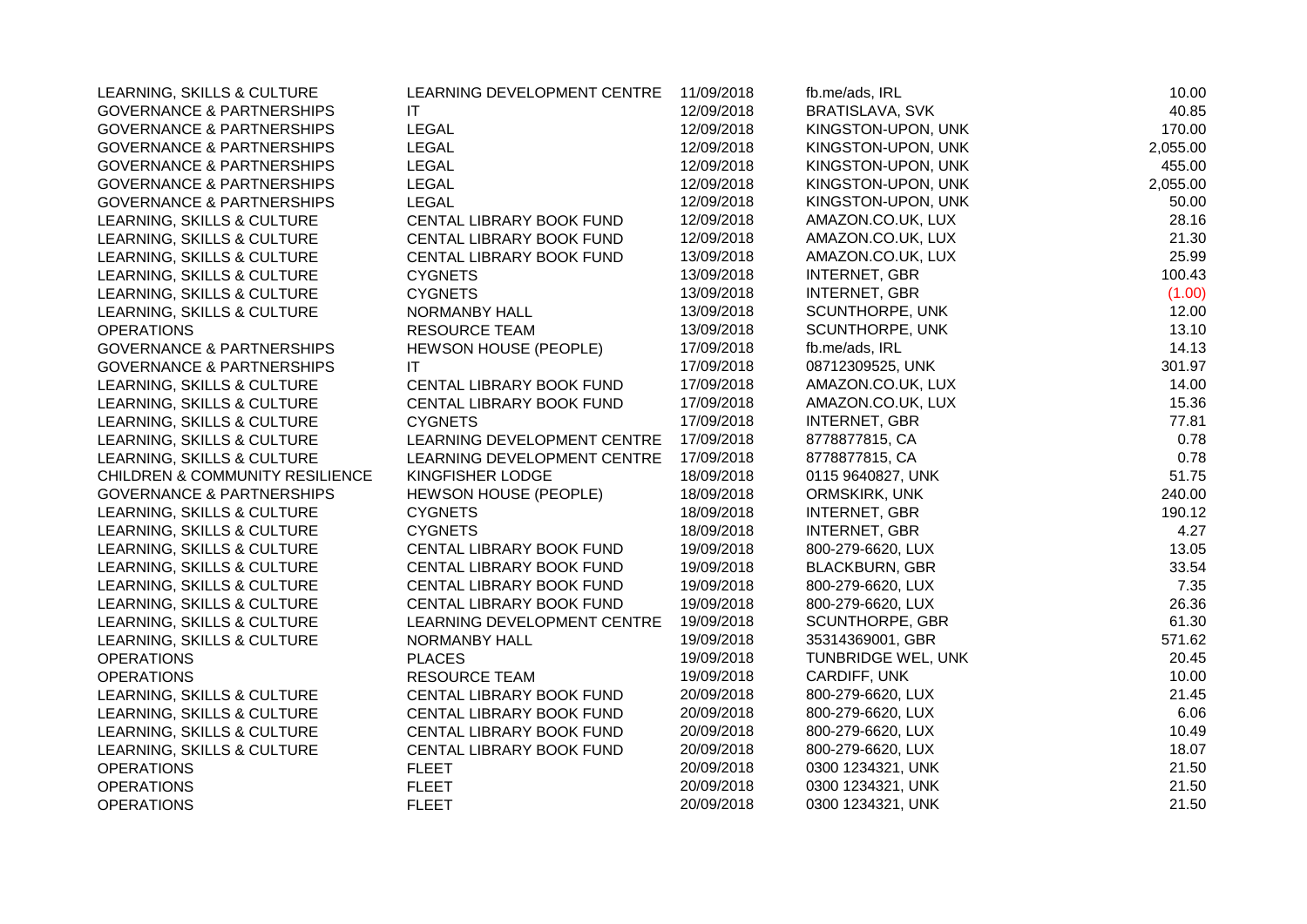| <b>OPERATIONS</b>                    | <b>FLEET</b>                | 20/09/2018 | 0300 1234321, UNK      | 21.50    |
|--------------------------------------|-----------------------------|------------|------------------------|----------|
| <b>GOVERNANCE &amp; PARTNERSHIPS</b> | <b>IT</b>                   | 21/09/2018 | 0441618747070, GBR     | 954.00   |
| LEARNING, SKILLS & CULTURE           | CENTAL LIBRARY BOOK FUND    | 21/09/2018 | AMAZON.CO.UK, LUX      | 50.00    |
| CHILDREN & COMMUNITY RESILIENCE      | KINGFISHER LODGE            | 24/09/2018 | <b>BRIDGWATER, UNK</b> | 22.85    |
| <b>GOVERNANCE &amp; PARTNERSHIPS</b> | <b>LEGAL</b>                | 24/09/2018 | KINGSTON-UPON, UNK     | 155.00   |
| <b>GOVERNANCE &amp; PARTNERSHIPS</b> | <b>LEGAL</b>                | 24/09/2018 | KINGSTON-UPON, UNK     | 2,055.00 |
| LEARNING, SKILLS & CULTURE           | CENTAL LIBRARY BOOK FUND    | 24/09/2018 | AMAZON.CO.UK, LUX      | 12.48    |
| LEARNING, SKILLS & CULTURE           | CENTAL LIBRARY BOOK FUND    | 24/09/2018 | AMAZON.CO.UK, LUX      | 20.22    |
| LEARNING, SKILLS & CULTURE           | CENTAL LIBRARY BOOK FUND    | 24/09/2018 | 800-279-6620, LUX      | 11.25    |
| LEARNING, SKILLS & CULTURE           | CENTAL LIBRARY BOOK FUND    | 24/09/2018 | 800-279-6620, LUX      | 21.50    |
| LEARNING, SKILLS & CULTURE           | LEARNING DEVELOPMENT CENTRE | 24/09/2018 | SCUNTHORPE, GBR        | 6.00     |
| LEARNING, SKILLS & CULTURE           | LEARNING DEVELOPMENT CENTRE | 24/09/2018 | <b>SCUNTHORPE, GBR</b> | 63.25    |
| LEARNING, SKILLS & CULTURE           | <b>NORMANBY HALL</b>        | 24/09/2018 | LONDON, GBR            | 55.00    |
| LEARNING, SKILLS & CULTURE           | CENTAL LIBRARY BOOK FUND    | 25/09/2018 | 800-279-6620, LUX      | 1.98     |
| LEARNING, SKILLS & CULTURE           | LEARNING DEVELOPMENT CENTRE | 25/09/2018 |                        | 45.00    |
| <b>OPERATIONS</b>                    | <b>RESOURCE TEAM</b>        | 25/09/2018 | HARWELL, UNK           | 30.00    |
| LEARNING, SKILLS & CULTURE           | CENTAL LIBRARY BOOK FUND    | 26/09/2018 | AMAZON.CO.UK, LUX      | 50.00    |
| LEARNING, SKILLS & CULTURE           | <b>CYGNETS</b>              | 26/09/2018 | <b>INTERNET, GBR</b>   | 125.48   |
| LEARNING, SKILLS & CULTURE           | <b>CYGNETS</b>              | 26/09/2018 | <b>INTERNET, GBR</b>   | (1.39)   |
| LEARNING, SKILLS & CULTURE           | <b>CYGNETS</b>              | 26/09/2018 | <b>INTERNET, GBR</b>   | (0.50)   |
| <b>OPERATIONS</b>                    | <b>FLEET</b>                | 26/09/2018 | 0300 1234321, UNK      | 21.50    |
| <b>OPERATIONS</b>                    | <b>FLEET</b>                | 26/09/2018 | 0300 1234321, UNK      | 21.50    |
| <b>OPERATIONS</b>                    | <b>FLEET</b>                | 26/09/2018 | 0300 1234321, UNK      | 21.50    |
| <b>OPERATIONS</b>                    | <b>FLEET</b>                | 26/09/2018 | 0300 1234321, UNK      | 21.50    |
| <b>OPERATIONS</b>                    | <b>FLEET</b>                | 26/09/2018 | 0300 1234321, UNK      | 21.50    |
| <b>OPERATIONS</b>                    | <b>FLEET</b>                | 26/09/2018 | 0300 1234321, UNK      | 21.50    |
| <b>OPERATIONS</b>                    | <b>FLEET</b>                | 26/09/2018 | 0300 1234321, UNK      | 167.50   |
| <b>OPERATIONS</b>                    | <b>FLEET</b>                | 26/09/2018 | 0300 1234321, UNK      | 21.50    |
| <b>OPERATIONS</b>                    | <b>FLEET</b>                | 26/09/2018 | 0300 1234321, UNK      | 21.50    |
| <b>GOVERNANCE &amp; PARTNERSHIPS</b> | <b>LEGAL</b>                | 27/09/2018 | KINGSTON-UPON, UNK     | 155.00   |
| <b>GOVERNANCE &amp; PARTNERSHIPS</b> | <b>LEGAL</b>                | 27/09/2018 | KINGSTON-UPON, UNK     | 2,055.00 |
| LEARNING, SKILLS & CULTURE           | CENTAL LIBRARY BOOK FUND    | 27/09/2018 | 800-279-6620, LUX      | 7.69     |
| LEARNING, SKILLS & CULTURE           | LEARNING DEVELOPMENT CENTRE | 27/09/2018 | <b>IWOOT.COM, GBR</b>  | 3.99     |
| LEARNING, SKILLS & CULTURE           | LEARNING DEVELOPMENT CENTRE | 27/09/2018 | OXFORD, GBR            | 34.90    |
| LEARNING, SKILLS & CULTURE           | LEARNING DEVELOPMENT CENTRE | 27/09/2018 | <b>IWOOT.COM, GBR</b>  | 3.99     |
| LEARNING, SKILLS & CULTURE           | LEARNING DEVELOPMENT CENTRE | 27/09/2018 | <b>IWOOT.COM, GBR</b>  | 3.99     |
| LEARNING, SKILLS & CULTURE           | LEARNING DEVELOPMENT CENTRE | 27/09/2018 | <b>IWOOT.COM, GBR</b>  | 3.99     |
| LEARNING, SKILLS & CULTURE           | LEARNING DEVELOPMENT CENTRE | 27/09/2018 | 08000420800, UNK       | 59.90    |
| LEARNING, SKILLS & CULTURE           | LEARNING DEVELOPMENT CENTRE | 27/09/2018 | <b>IWOOT.COM, GBR</b>  | 3.99     |
| LEARNING, SKILLS & CULTURE           | LEARNING DEVELOPMENT CENTRE | 27/09/2018 | <b>IWOOT.COM, GBR</b>  | 3.99     |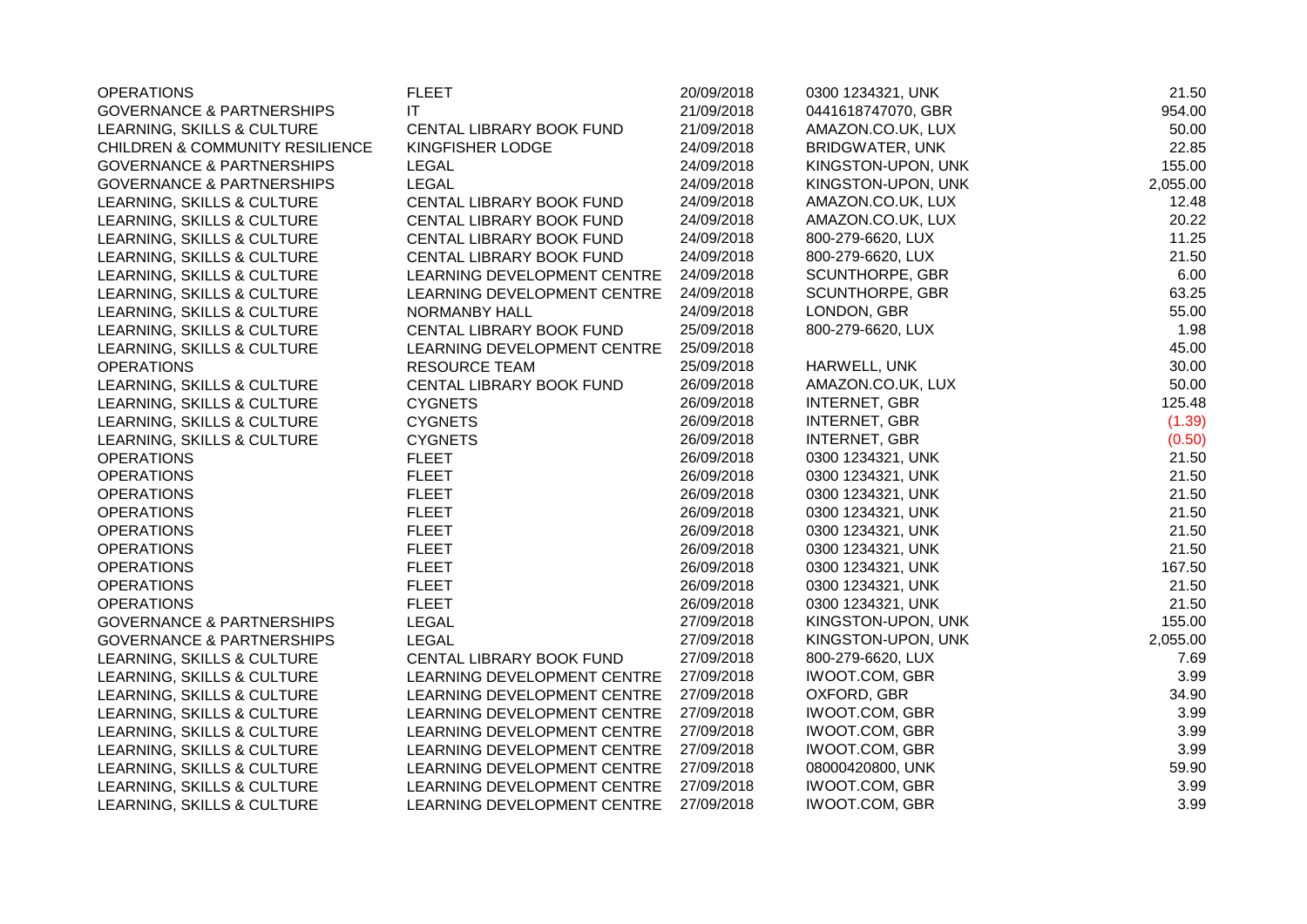| LEARNING, SKILLS & CULTURE           | LEARNING DEVELOPMENT CENTRE | 27/09/2018 | <b>IWOOT.COM, GBR</b>  | 3.99   |
|--------------------------------------|-----------------------------|------------|------------------------|--------|
| LEARNING, SKILLS & CULTURE           | LEARNING DEVELOPMENT CENTRE | 27/09/2018 | <b>IWOOT.COM, GBR</b>  | 3.99   |
| LEARNING, SKILLS & CULTURE           | LEARNING DEVELOPMENT CENTRE | 27/09/2018 | <b>IWOOT.COM, GBR</b>  | 3.99   |
| LEARNING, SKILLS & CULTURE           | LEARNING DEVELOPMENT CENTRE | 27/09/2018 | <b>IWOOT.COM, GBR</b>  | 3.99   |
| LEARNING, SKILLS & CULTURE           | CENTAL LIBRARY BOOK FUND    | 28/09/2018 | AMAZON.CO.UK, LUX      | 116.91 |
| LEARNING, SKILLS & CULTURE           | CENTAL LIBRARY BOOK FUND    | 28/09/2018 | SCUNTHORPE, GBR        | 73.00  |
| LEARNING, SKILLS & CULTURE           | CENTAL LIBRARY BOOK FUND    | 28/09/2018 | AMAZON.CO.UK, LUX      | 24.28  |
| LEARNING, SKILLS & CULTURE           | CENTAL LIBRARY BOOK FUND    | 28/09/2018 | AMAZON.CO.UK, LUX      | 9.99   |
| LEARNING, SKILLS & CULTURE           | CENTAL LIBRARY BOOK FUND    | 28/09/2018 | AMAZON.CO.UK, LUX      | 12.99  |
| LEARNING, SKILLS & CULTURE           | CENTAL LIBRARY BOOK FUND    | 01/10/2018 | Amazon.co.uk           | 125.82 |
| LEARNING, SKILLS & CULTURE           | CENTAL LIBRARY BOOK FUND    | 01/10/2018 | <b>AMZN Mktp UK</b>    | 8.00   |
| LEARNING, SKILLS & CULTURE           | CENTAL LIBRARY BOOK FUND    | 01/10/2018 | Amazon.co.uk           | 55.50  |
| LEARNING, SKILLS & CULTURE           | CENTAL LIBRARY BOOK FUND    | 01/10/2018 | HOME BARGAINS(SCUNTHOR | 2.98   |
| LEARNING, SKILLS & CULTURE           | CENTAL LIBRARY BOOK FUND    | 01/10/2018 | <b>AMZN Mktp UK</b>    | 22.74  |
| LEARNING, SKILLS & CULTURE           | CENTAL LIBRARY BOOK FUND    | 01/10/2018 | Amazon.co.uk           | 69.84  |
| LEARNING, SKILLS & CULTURE           | CENTAL LIBRARY BOOK FUND    | 01/10/2018 | Amazon.co.uk           | 8.99   |
| LEARNING, SKILLS & CULTURE           | CENTAL LIBRARY BOOK FUND    | 01/10/2018 | Amazon.co.uk           | 4.99   |
| LEARNING, SKILLS & CULTURE           | CENTAL LIBRARY BOOK FUND    | 01/10/2018 | Amazon.co.uk           | 49.77  |
| LEARNING, SKILLS & CULTURE           | CENTAL LIBRARY BOOK FUND    | 01/10/2018 | Amazon.co.uk           | 37.35  |
| LEARNING, SKILLS & CULTURE           | CENTAL LIBRARY BOOK FUND    | 01/10/2018 | Amazon.co.uk           | 6.99   |
| LEARNING, SKILLS & CULTURE           | CENTAL LIBRARY BOOK FUND    | 01/10/2018 | Amazon.co.uk           | 89.97  |
| LEARNING, SKILLS & CULTURE           | CENTAL LIBRARY BOOK FUND    | 01/10/2018 | <b>AMZN Mktp UK</b>    | 26.94  |
| LEARNING, SKILLS & CULTURE           | CENTAL LIBRARY BOOK FUND    | 01/10/2018 | Amazon.co.uk           | 20.97  |
| LEARNING, SKILLS & CULTURE           | <b>CYGNETS</b>              | 01/10/2018 | ASDA GROCERIES ONLINE  | 51.14  |
| LEARNING, SKILLS & CULTURE           | <b>CYGNETS</b>              | 01/10/2018 | ASDA GROCERIES ONLINE  | 69.21  |
| LEARNING, SKILLS & CULTURE           | LEARNING DEVELOPMENT CENTRE | 01/10/2018 | SPORTSDIRECT.COM       | 104.89 |
| <b>GOVERNANCE &amp; PARTNERSHIPS</b> | <b>LEGAL</b>                | 01/10/2018 | <b>COUNTY COURT</b>    | 455.00 |
| LEARNING, SKILLS & CULTURE           | NORMANBY HALL               | 01/10/2018 | PAYPAL COSTUMESHOP     | 308.70 |
| LEARNING, SKILLS & CULTURE           | CENTAL LIBRARY BOOK FUND    | 02/10/2018 | Amazon.co.uk           | 35.85  |
| LEARNING, SKILLS & CULTURE           | CENTAL LIBRARY BOOK FUND    | 02/10/2018 | <b>AMZN Mktp UK</b>    | 21.75  |
| LEARNING, SKILLS & CULTURE           | <b>CYGNETS</b>              | 02/10/2018 | ASDA GROCERIES ONLINE  | 82.91  |
| LEARNING, SKILLS & CULTURE           | CENTAL LIBRARY BOOK FUND    | 03/10/2018 | Amazon.co.uk           | 27.66  |
| LEARNING, SKILLS & CULTURE           | CENTAL LIBRARY BOOK FUND    | 03/10/2018 | AMZN Mktp UK           | 7.17   |
| LEARNING, SKILLS & CULTURE           | CENTAL LIBRARY BOOK FUND    | 03/10/2018 | AMZN MKTP UK AMAZON.CO | 59.69  |
| LEARNING, SKILLS & CULTURE           | CENTAL LIBRARY BOOK FUND    | 03/10/2018 | Amazon.co.uk           | 14.08  |
| LEARNING, SKILLS & CULTURE           | CENTAL LIBRARY BOOK FUND    | 03/10/2018 | <b>AMZN Mktp UK</b>    | 17.88  |
| <b>GOVERNANCE &amp; PARTNERSHIPS</b> | IT                          | 03/10/2018 | TIME.LY                | 74.35  |
| <b>GOVERNANCE &amp; PARTNERSHIPS</b> | <b>LEGAL</b>                | 03/10/2018 | <b>CARD FEE</b>        | 45.00  |
| LEARNING, SKILLS & CULTURE           | NORMANBY HALL               | 03/10/2018 | <b>CARD FEE</b>        | 45.00  |
| LEARNING, SKILLS & CULTURE           | CENTAL LIBRARY BOOK FUND    | 04/10/2018 | Amazon.co.uk           | 13.18  |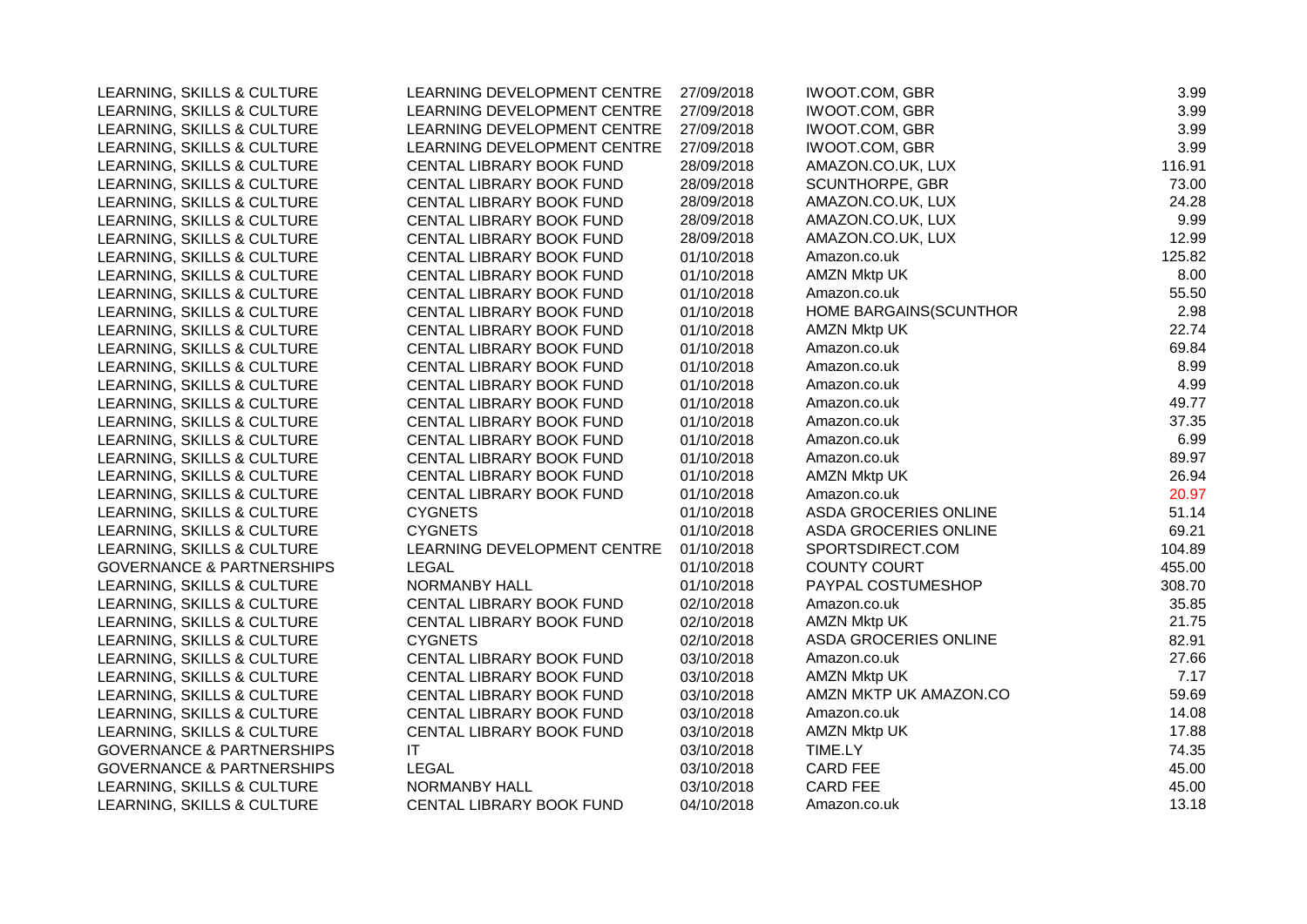| LEARNING, SKILLS & CULTURE           | CENTAL LIBRARY BOOK FUND    | 04/10/2018 | <b>WILKO RETAIL LIMIT</b> | 6.00     |
|--------------------------------------|-----------------------------|------------|---------------------------|----------|
| LEARNING, SKILLS & CULTURE           | CENTAL LIBRARY BOOK FUND    | 05/10/2018 | Amazon.co.uk              | 24.94    |
| LEARNING, SKILLS & CULTURE           | CENTAL LIBRARY BOOK FUND    | 05/10/2018 | <b>WILKO RETAIL LIMIT</b> | 13.00    |
| LEARNING, SKILLS & CULTURE           | CENTAL LIBRARY BOOK FUND    | 05/10/2018 | <b>DRACCO</b>             | 319.44   |
| LEARNING, SKILLS & CULTURE           | CENTAL LIBRARY BOOK FUND    | 05/10/2018 | Amazon.co.uk              | 8.46     |
| LEARNING, SKILLS & CULTURE           | CENTAL LIBRARY BOOK FUND    | 05/10/2018 | <b>AMZN Mktp UK</b>       | 27.78    |
| LEARNING, SKILLS & CULTURE           | CENTAL LIBRARY BOOK FUND    | 05/10/2018 | AMZN Mktp UK              | 13.59    |
| <b>GOVERNANCE &amp; PARTNERSHIPS</b> | <b>LEGAL</b>                | 05/10/2018 | COUNTY COURT              | 215.00   |
| <b>GOVERNANCE &amp; PARTNERSHIPS</b> | <b>LEGAL</b>                | 05/10/2018 | <b>COUNTY COURT</b>       | 155.00   |
| LEARNING, SKILLS & CULTURE           | CENTAL LIBRARY BOOK FUND    | 08/10/2018 | Amazon.co.uk              | 42.99    |
| <b>GOVERNANCE &amp; PARTNERSHIPS</b> | IT.                         | 08/10/2018 | WWW.HEARTINTERNET.COM     | 50.39    |
| <b>GOVERNANCE &amp; PARTNERSHIPS</b> | <b>LEGAL</b>                | 08/10/2018 | <b>COUNTY COURT</b>       | 2,055.00 |
| <b>GOVERNANCE &amp; PARTNERSHIPS</b> | <b>LEGAL</b>                | 08/10/2018 | <b>COUNTY COURT</b>       | 155.00   |
| LEARNING, SKILLS & CULTURE           | NORMANBY HALL               | 08/10/2018 | THE RANGE                 | 4.98     |
| LEARNING, SKILLS & CULTURE           | <b>NORMANBY HALL</b>        | 08/10/2018 | <b>B &amp; M RETAIL</b>   | 26.42    |
| LEARNING, SKILLS & CULTURE           | CENTAL LIBRARY BOOK FUND    | 09/10/2018 | Amazon.co.uk              | 8.68     |
| <b>GOVERNANCE &amp; PARTNERSHIPS</b> | <b>LOCAL TAXATION</b>       | 09/10/2018 | HMCOURTS-SERVICE.G        | 16.50    |
| LEARNING, SKILLS & CULTURE           | CENTAL LIBRARY BOOK FUND    | 10/10/2018 | <b>AMZN Mktp UK</b>       | 15.99    |
| LEARNING, SKILLS & CULTURE           | CENTAL LIBRARY BOOK FUND    | 10/10/2018 | AMAZON.CO.UK, LUX         | 9.65     |
| LEARNING, SKILLS & CULTURE           | CENTAL LIBRARY BOOK FUND    | 10/10/2018 | AMAZON.CO.UK, LUX         | 8.99     |
| LEARNING, SKILLS & CULTURE           | CENTAL LIBRARY BOOK FUND    | 10/10/2018 | AMAZON.CO.UK, LUX         | 5.80     |
| LEARNING, SKILLS & CULTURE           | CENTAL LIBRARY BOOK FUND    | 10/10/2018 | <b>AMZN Mktp UK</b>       | 13.89    |
| LEARNING, SKILLS & CULTURE           | CENTAL LIBRARY BOOK FUND    | 10/10/2018 | AMAZON.CO.UK, LUX         | 25.98    |
| LEARNING, SKILLS & CULTURE           | CENTAL LIBRARY BOOK FUND    | 10/10/2018 | AMAZON.CO.UK, LUX         | 23.90    |
| LEARNING, SKILLS & CULTURE           | <b>CYGNETS</b>              | 10/10/2018 | ASDA GROCERIES ONLINE     | 82.24    |
| LEARNING, SKILLS & CULTURE           | <b>CYGNETS</b>              | 10/10/2018 | ASDA GROCERIES ONLINE     | (0.28)   |
| <b>GOVERNANCE &amp; PARTNERSHIPS</b> | <b>IT</b>                   | 10/10/2018 | WWW.HEARTINTERNET.COM     | 6.00     |
| LEARNING, SKILLS & CULTURE           | CENTAL LIBRARY BOOK FUND    | 11/10/2018 | PAYPAL TORTOISEKAT        | 11.96    |
| LEARNING, SKILLS & CULTURE           | CENTAL LIBRARY BOOK FUND    | 11/10/2018 | WWW.THEWORKS.CO.UK        | 28.00    |
| LEARNING, SKILLS & CULTURE           | CENTAL LIBRARY BOOK FUND    | 11/10/2018 | <b>ESDEVIUM GAMES LTD</b> | 180.60   |
| LEARNING, SKILLS & CULTURE           | CENTAL LIBRARY BOOK FUND    | 11/10/2018 | <b>DRACCO</b>             | 420.72   |
| <b>GOVERNANCE &amp; PARTNERSHIPS</b> | <b>LEGAL</b>                | 11/10/2018 | <b>COUNTY COURT</b>       | 155.00   |
| <b>BUSINESS DEVELOPMENT</b>          | <b>SRHD</b>                 | 11/10/2018 | <b>QUT LIVEAGENT</b>      | 25.95    |
| LEARNING, SKILLS & CULTURE           | CENTAL LIBRARY BOOK FUND    | 12/10/2018 | AMAZON.CO.UK, LUX         | 16.04    |
| <b>GOVERNANCE &amp; PARTNERSHIPS</b> | <b>IT</b>                   | 12/10/2018 | <b>QUT LIVEAGENT</b>      | 40.08    |
| LEARNING, SKILLS & CULTURE           | LEARNING DEVELOPMENT CENTRE | 12/10/2018 | <b>WILKO RETAIL LIMIT</b> | 38.00    |
| LEARNING, SKILLS & CULTURE           | LEARNING DEVELOPMENT CENTRE | 12/10/2018 | PLUMB DEAL LTD            | 23.00    |
| <b>GOVERNANCE &amp; PARTNERSHIPS</b> | <b>LEGAL</b>                | 12/10/2018 | <b>COUNTY COURT</b>       | 50.00    |
| LEARNING, SKILLS & CULTURE           | <b>CYGNETS</b>              | 15/10/2018 | ASDA GROCERIES ONLINE     | 105.47   |
| LEARNING, SKILLS & CULTURE           | LEARNING DEVELOPMENT CENTRE | 15/10/2018 | <b>SIMS FLOWERS</b>       | 30.00    |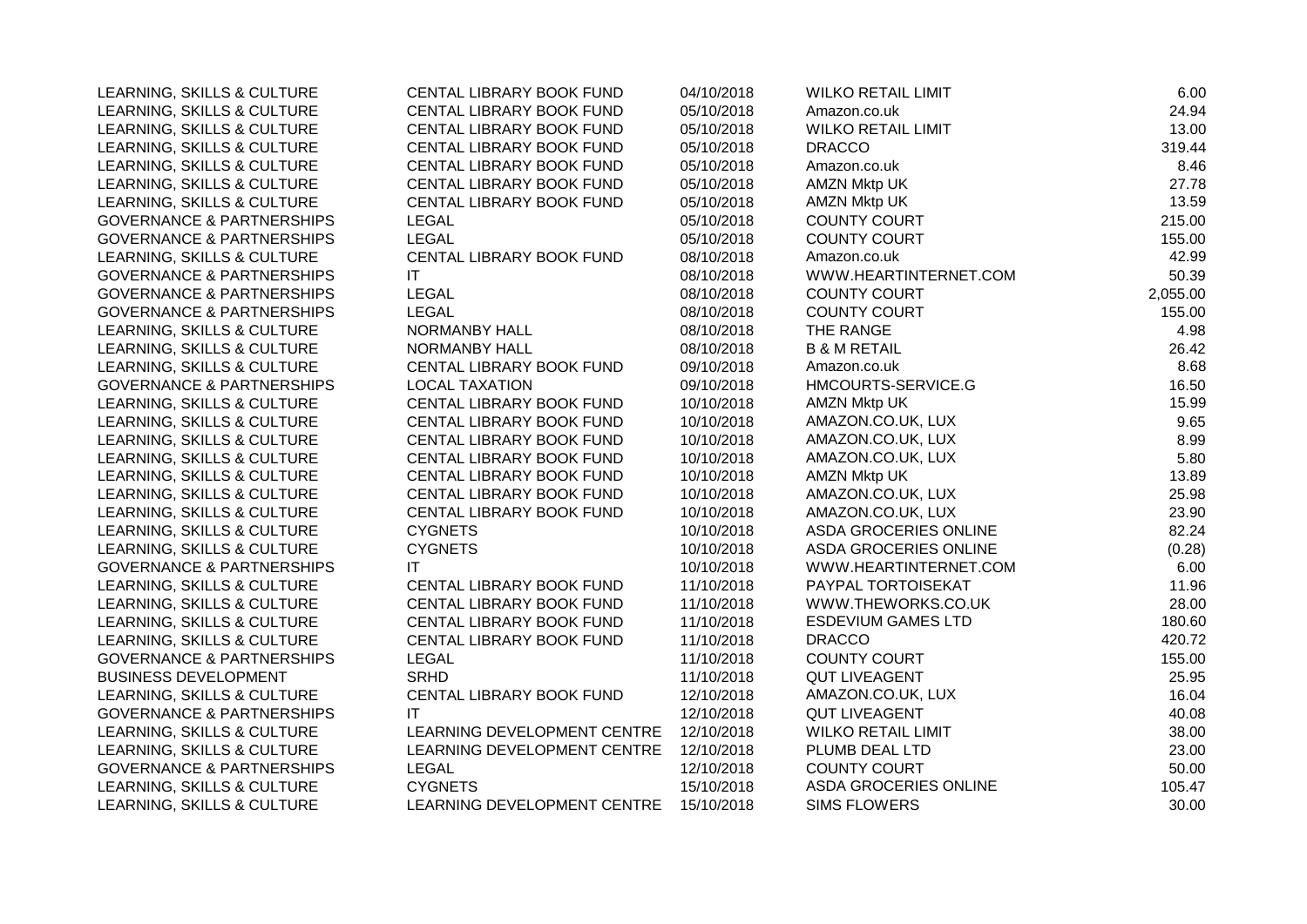| <b>GOVERNANCE &amp; PARTNERSHIPS</b>       | <b>LEGAL</b>             | 15/10/2018 | <b>COUNTY COURT</b>           | 50.00    |
|--------------------------------------------|--------------------------|------------|-------------------------------|----------|
| <b>OPERATIONS</b>                          | <b>FLEET</b>             | 16/10/2018 | <b>DVLA VEHICLE TAX</b>       | 167.50   |
| <b>OPERATIONS</b>                          | <b>FLEET</b>             | 16/10/2018 | <b>DSA</b>                    | (115.00) |
| <b>OPERATIONS</b>                          | <b>FLEET</b>             | 16/10/2018 | <b>DVLA VEHICLE TAX</b>       | 21.50    |
| <b>OPERATIONS</b>                          | <b>FLEET</b>             | 16/10/2018 | <b>DVLA VEHICLE TAX</b>       | 21.50    |
| <b>OPERATIONS</b>                          | <b>FLEET</b>             | 16/10/2018 | <b>DSA</b>                    | 345.00   |
| <b>OPERATIONS</b>                          | <b>FLEET</b>             | 16/10/2018 | DVLA VEHICLE TAX              | 167.50   |
| <b>OPERATIONS</b>                          | <b>FLEET</b>             | 16/10/2018 | <b>DVLA VEHICLE TAX</b>       | 252.50   |
| <b>OPERATIONS</b>                          | <b>FLEET</b>             | 16/10/2018 | <b>DVLA VEHICLE TAX</b>       | 167.50   |
| <b>OPERATIONS</b>                          | <b>FLEET</b>             | 16/10/2018 | <b>DVLA VEHICLE TAX</b>       | 252.50   |
| <b>OPERATIONS</b>                          | <b>FLEET</b>             | 16/10/2018 | <b>DVLA VEHICLE TAX</b>       | 142.50   |
| <b>OPERATIONS</b>                          | <b>FLEET</b>             | 16/10/2018 | <b>DVLA VEHICLE TAX</b>       | 167.50   |
| <b>OPERATIONS</b>                          | <b>FLEET</b>             | 16/10/2018 | <b>DVLA VEHICLE TAX</b>       | 21.50    |
| <b>OPERATIONS</b>                          | <b>FLEET</b>             | 16/10/2018 | <b>DVLA VEHICLE TAX</b>       | 252.50   |
| <b>OPERATIONS</b>                          | <b>FLEET</b>             | 16/10/2018 | <b>DVLA VEHICLE TAX</b>       | 21.50    |
| <b>OPERATIONS</b>                          | <b>FLEET</b>             | 16/10/2018 | <b>DVLA VEHICLE TAX</b>       | 167.50   |
| <b>OPERATIONS</b>                          | <b>FLEET</b>             | 16/10/2018 | <b>DVLA VEHICLE TAX</b>       | 167.50   |
| <b>OPERATIONS</b>                          | <b>FLEET</b>             | 16/10/2018 | <b>DVLA VEHICLE TAX</b>       | 167.50   |
| <b>OPERATIONS</b>                          | <b>FLEET</b>             | 16/10/2018 | <b>DVLA VEHICLE TAX</b>       | 142.50   |
| <b>OPERATIONS</b>                          | <b>FLEET</b>             | 16/10/2018 | <b>DVLA VEHICLE TAX</b>       | 652.50   |
| <b>OPERATIONS</b>                          | <b>FLEET</b>             | 16/10/2018 | <b>DVLA VEHICLE TAX</b>       | 167.50   |
| <b>GOVERNANCE &amp; PARTNERSHIPS</b>       | HEWSON HOUSE (PEOPLE)    | 16/10/2018 | WWW.ADASS.ORG.UK              | 600.00   |
| <b>GOVERNANCE &amp; PARTNERSHIPS</b>       | <b>LOCAL TAXATION</b>    | 16/10/2018 | HMCOURTS-SERVICE.G            | 383.50   |
| LEARNING, SKILLS & CULTURE                 | CENTAL LIBRARY BOOK FUND | 18/10/2018 | <b>DRACCO</b>                 | 3.12     |
| LEARNING, SKILLS & CULTURE                 | <b>CYGNETS</b>           | 18/10/2018 | ASDA GROCERIES ONLINE         | (4.24)   |
| LEARNING, SKILLS & CULTURE                 | <b>CYGNETS</b>           | 18/10/2018 | ASDA GROCERIES ONLINE         | (0.05)   |
| LEARNING, SKILLS & CULTURE                 | <b>CYGNETS</b>           | 18/10/2018 | ASDA GROCERIES ONLINE         | 191.44   |
| <b>GOVERNANCE &amp; PARTNERSHIPS</b>       | HEWSON HOUSE (PEOPLE)    | 18/10/2018 | AMAZON.CO.UK, LUX             | 8.98     |
| LEARNING, SKILLS & CULTURE                 | <b>NORMANBY HALL</b>     | 18/10/2018 | <b>B &amp; M RETAIL</b>       | 14.75    |
| <b>OPERATIONS</b>                          | <b>FLEET</b>             | 19/10/2018 | RETAIL MOTOR IND FED V        | 24.00    |
| <b>OPERATIONS</b>                          | <b>FLEET</b>             | 19/10/2018 | TVLICENSING.CO.UK             | 150.50   |
| <b>GOVERNANCE &amp; PARTNERSHIPS</b>       | HEWSON HOUSE (PEOPLE)    | 19/10/2018 | AMAZON.CO.UK, LUX             | 8.99     |
| <b>CHILDREN &amp; COMMUNITY RESILIENCE</b> | KINGFISHER LODGE         | 19/10/2018 | <b>BLUE BANANA</b>            | 137.97   |
| <b>GOVERNANCE &amp; PARTNERSHIPS</b>       | <b>LEGAL</b>             | 19/10/2018 | <b>GRO HM PASSPORT OFFICE</b> | 9.25     |
| <b>GOVERNANCE &amp; PARTNERSHIPS</b>       | <b>LEGAL</b>             | 19/10/2018 | <b>COMBINED COURT CEN</b>     | 50.00    |
| LEARNING, SKILLS & CULTURE                 | CENTAL LIBRARY BOOK FUND | 22/10/2018 | WWW.EBADGES.CO.UK             | 75.30    |
| LEARNING, SKILLS & CULTURE                 | CENTAL LIBRARY BOOK FUND | 22/10/2018 | PAYPAL HHIR27                 | 4.40     |
| <b>GOVERNANCE &amp; PARTNERSHIPS</b>       | HEWSON HOUSE (PEOPLE)    | 22/10/2018 | AMAZON.CO.UK, LUX             | 27.16    |
| <b>GOVERNANCE &amp; PARTNERSHIPS</b>       | IT                       | 23/10/2018 | WWW.HEARTINTERNET.COM         | 43.15    |
| LEARNING, SKILLS & CULTURE                 | <b>CYGNETS</b>           | 24/10/2018 | <b>ASDA GROCERIES ONLINE</b>  | 161.06   |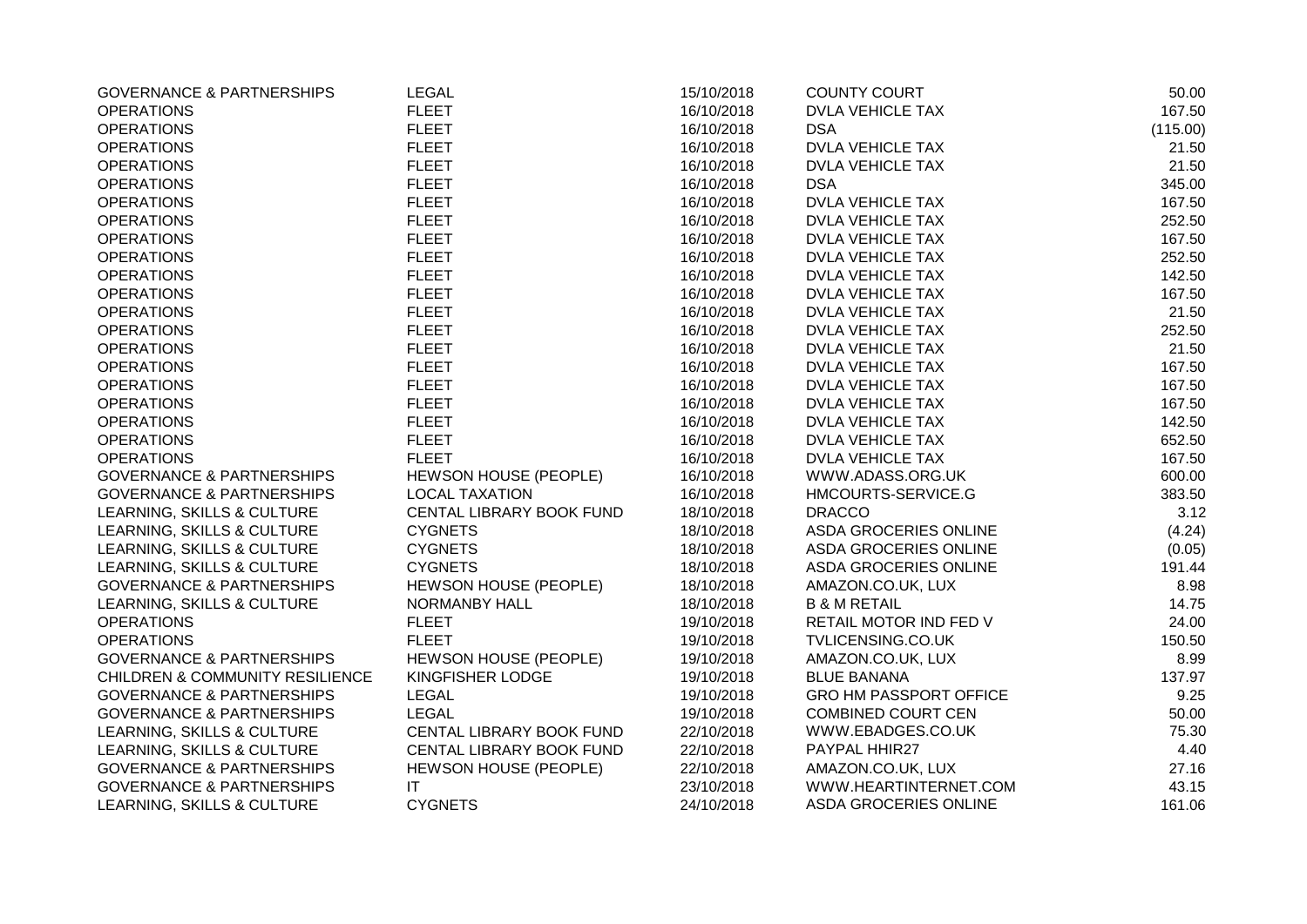| <b>OPERATIONS</b>                          | <b>RESOURCE TEAM</b>        | 24/10/2018 | AFS ANIMAL CARE LIMITE    | 44.64    |
|--------------------------------------------|-----------------------------|------------|---------------------------|----------|
| <b>OPERATIONS</b>                          | <b>FLEET</b>                | 24/10/2018 | <b>DVLA VEHICLE TAX</b>   | 252.50   |
| <b>GOVERNANCE &amp; PARTNERSHIPS</b>       | ΙT                          | 24/10/2018 | Microsoft Office 365 H    | 79.99    |
| LEARNING, SKILLS & CULTURE                 | NORMANBY HALL               | 24/10/2018 | PAYPAL COSTUMESHOP        | 295.86   |
| <b>GOVERNANCE &amp; PARTNERSHIPS</b>       | HEWSON HOUSE (PEOPLE)       | 26/10/2018 | BLK BB MENTAL HEALTH      | 6.00     |
| LEARNING, SKILLS & CULTURE                 | <b>CYGNETS</b>              | 29/10/2018 | ASDA GROCERIES ONLINE     | 95.68    |
| <b>GOVERNANCE &amp; PARTNERSHIPS</b>       | HEWSON HOUSE (PEOPLE)       | 29/10/2018 | WWW.CIPS.ORG              | 134.00   |
| <b>GOVERNANCE &amp; PARTNERSHIPS</b>       | <b>LEGAL</b>                | 29/10/2018 | COUNTY COURT              | 155.00   |
| <b>GOVERNANCE &amp; PARTNERSHIPS</b>       | <b>LEGAL</b>                | 29/10/2018 | <b>COUNTY COURT</b>       | 170.00   |
| <b>GOVERNANCE &amp; PARTNERSHIPS</b>       | <b>LEGAL</b>                | 29/10/2018 | <b>COUNTY COURT</b>       | 2,055.00 |
| <b>GOVERNANCE &amp; PARTNERSHIPS</b>       | HEWSON HOUSE (PEOPLE)       | 30/10/2018 | AMZN Mktp UK MT7WQ5B64    | 26.97    |
| <b>GOVERNANCE &amp; PARTNERSHIPS</b>       | HEWSON HOUSE (PEOPLE)       | 30/10/2018 | AMZN Mktp UK MT6XQ0HR4    | 12.98    |
| LEARNING, SKILLS & CULTURE                 | LEARNING DEVELOPMENT CENTRE | 30/10/2018 | EB GREEN SHOOTS ANNUA     | 16.76    |
| <b>CHILDREN &amp; COMMUNITY RESILIENCE</b> | KINGFISHER LODGE            | 31/10/2018 | <b>BLUE BANANA</b>        | (5.99)   |
| LEARNING, SKILLS & CULTURE                 | LEARNING DEVELOPMENT CENTRE | 31/10/2018 | Lulu                      | 41.39    |
| LEARNING, SKILLS & CULTURE                 | <b>CYGNETS</b>              | 01/11/2018 | ASDA GROCERIES ONLINE     | (1.99)   |
| LEARNING, SKILLS & CULTURE                 | <b>CYGNETS</b>              | 01/11/2018 | ASDA GROCERIES ONLINE     | 115.13   |
| <b>GOVERNANCE &amp; PARTNERSHIPS</b>       | <b>LEGAL</b>                | 01/11/2018 | <b>COUNTY COURT</b>       | 2,055.00 |
| LEARNING, SKILLS & CULTURE                 | CENTAL LIBRARY BOOK FUND    | 02/11/2018 | <b>CARD FEE</b>           | 45.00    |
| <b>OPERATIONS</b>                          | <b>FLEET</b>                | 02/11/2018 | <b>DVLA VEHICLE TAX</b>   | 652.50   |
| <b>CHILDREN &amp; COMMUNITY RESILIENCE</b> | KINGFISHER LODGE            | 02/11/2018 | PARENTPAY E-COM R         | 25.00    |
| <b>GOVERNANCE &amp; PARTNERSHIPS</b>       | <b>LEGAL</b>                | 02/11/2018 | HMCOURTS-SERVICE.G        | 226.00   |
| LEARNING, SKILLS & CULTURE                 | CENTAL LIBRARY BOOK FUND    | 05/11/2018 | <b>ASDA SUPERSTORE</b>    | 60.36    |
| <b>GOVERNANCE &amp; PARTNERSHIPS</b>       | $\mathsf{I}\mathsf{T}$      | 05/11/2018 | WWW.HEARTINTERNET.COM     | 102.19   |
| <b>GOVERNANCE &amp; PARTNERSHIPS</b>       | $\mathsf{I}\mathsf{T}$      | 05/11/2018 | WWW.HEARTINTERNET.COM     | 103.60   |
| <b>GOVERNANCE &amp; PARTNERSHIPS</b>       | <b>LEGAL</b>                | 05/11/2018 | <b>COUNTY COURT</b>       | 2,055.00 |
| <b>GOVERNANCE &amp; PARTNERSHIPS</b>       | <b>LEGAL</b>                | 05/11/2018 | <b>COUNTY COURT</b>       | 215.00   |
| LEARNING, SKILLS & CULTURE                 | CENTAL LIBRARY BOOK FUND    | 06/11/2018 | <b>JUSTGIVING.COM</b>     | 100.00   |
| <b>GOVERNANCE &amp; PARTNERSHIPS</b>       | <b>LOCAL TAXATION</b>       | 06/11/2018 | HMCOURTS-SERVICE.G        | 21.50    |
| LEARNING, SKILLS & CULTURE                 | <b>CYGNETS</b>              | 07/11/2018 | ASDA GROCERIES ONLINE     | 229.69   |
| <b>GOVERNANCE &amp; PARTNERSHIPS</b>       | IT                          | 07/11/2018 | AMZN Mktp UK MT4RS4RM4    | 21.97    |
| LEARNING, SKILLS & CULTURE                 | LEARNING DEVELOPMENT CENTRE | 07/11/2018 | <b>RS COMPONENTS</b>      | 28.22    |
| LEARNING, SKILLS & CULTURE                 | LEARNING DEVELOPMENT CENTRE | 07/11/2018 | ASDA SUPERSTORE           | 31.45    |
| <b>GOVERNANCE &amp; PARTNERSHIPS</b>       | <b>LEGAL</b>                | 07/11/2018 | <b>COUNTY COURT</b>       | 170.00   |
| LEARNING, SKILLS & CULTURE                 | NORMANBY HALL               | 08/11/2018 | <b>TIMPSON LTD</b>        | 52.00    |
| LEARNING, SKILLS & CULTURE                 | CENTAL LIBRARY BOOK FUND    | 09/11/2018 | PAYPAL TORTOISEKAT        | 7.74     |
| <b>OPERATIONS</b>                          | <b>RESOURCE TEAM</b>        | 09/11/2018 | PAYPAL GB DIYSTORE        | 123.20   |
| LEARNING, SKILLS & CULTURE                 | LEARNING DEVELOPMENT CENTRE | 09/11/2018 | <b>ASDA SUPERSTORE</b>    | 51.96    |
| <b>GOVERNANCE &amp; PARTNERSHIPS</b>       | <b>LEGAL</b>                | 09/11/2018 | <b>COMBINED COURT CEN</b> | 155.00   |
| LEARNING, SKILLS & CULTURE                 | NORMANBY HALL               | 09/11/2018 | B & Q 1218                | 160.00   |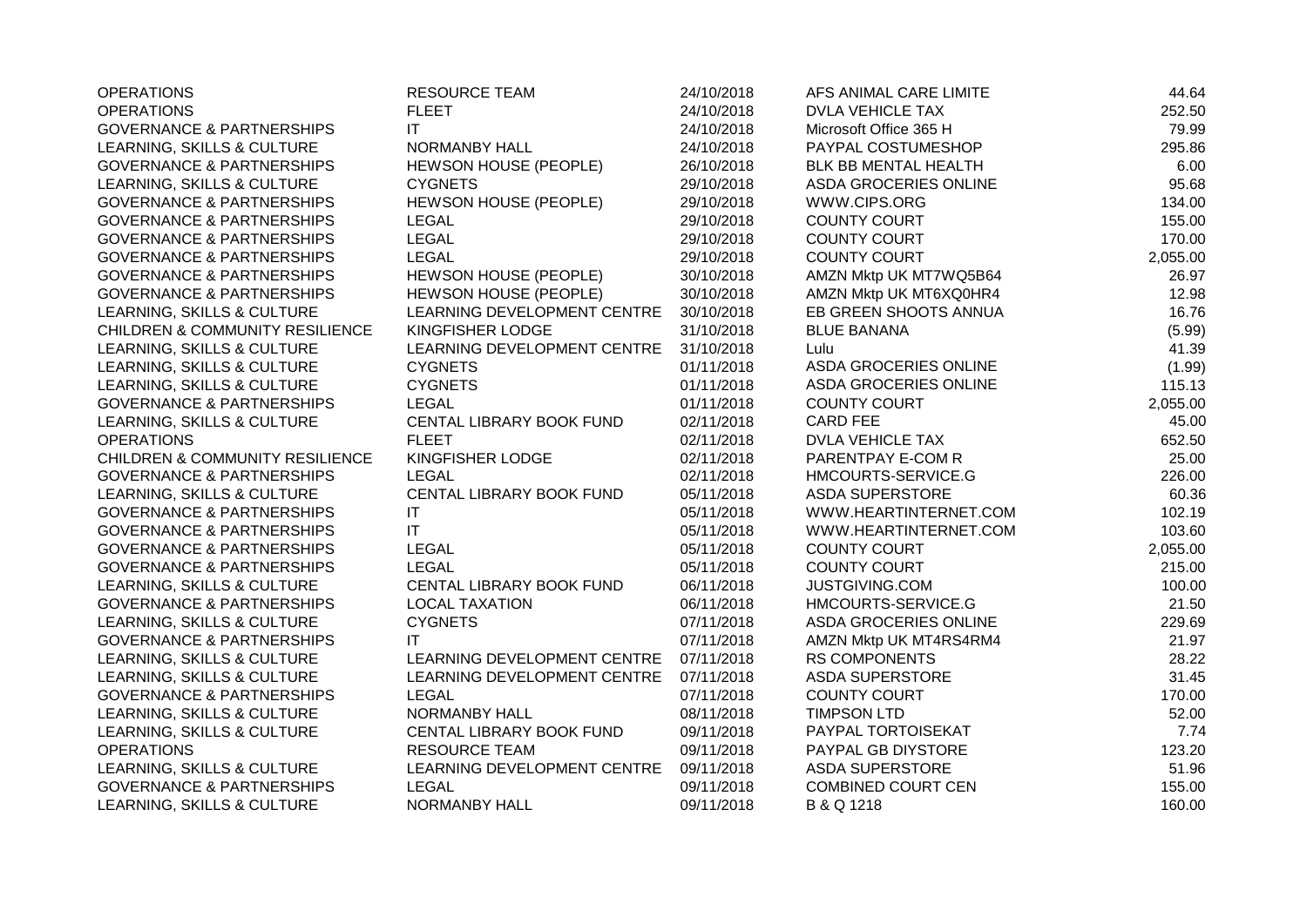| LEARNING, SKILLS & CULTURE                 | <b>CYGNETS</b>               | 12/11/2018 | ASDA GROCERIES ONLINE  | 106.03   |
|--------------------------------------------|------------------------------|------------|------------------------|----------|
| LEARNING, SKILLS & CULTURE                 | <b>CYGNETS</b>               | 12/11/2018 | ASDA GROCERIES ONLINE  | (2.66)   |
| <b>GOVERNANCE &amp; PARTNERSHIPS</b>       | IT                           | 12/11/2018 | <b>QUT LIVEAGENT</b>   | 39.91    |
| <b>GOVERNANCE &amp; PARTNERSHIPS</b>       | ΙT                           | 12/11/2018 | WWW.HEARTINTERNET.COM  | 17.26    |
| LEARNING, SKILLS & CULTURE                 | LEARNING DEVELOPMENT CENTRE  | 12/11/2018 | FACEBK B5WP8GWV82      | 13.69    |
| <b>GOVERNANCE &amp; PARTNERSHIPS</b>       | LEGAL                        | 12/11/2018 | HMCOURTS-SERVICE.G     | 226.00   |
| LEARNING, SKILLS & CULTURE                 | NORMANBY HALL                | 12/11/2018 | THE RANGE              | 96.36    |
| <b>BUSINESS DEVELOPMENT</b>                | <b>SRHD</b>                  | 12/11/2018 | <b>QUT LIVEAGENT</b>   | 25.89    |
| <b>OPERATIONS</b>                          | <b>FLEET</b>                 | 13/11/2018 | <b>DSA</b>             | (115.00) |
| <b>OPERATIONS</b>                          | <b>FLEET</b>                 | 13/11/2018 | <b>DSA</b>             | (115.00) |
| <b>OPERATIONS</b>                          | <b>FLEET</b>                 | 13/11/2018 | <b>DSA</b>             | (115.00) |
| <b>GOVERNANCE &amp; PARTNERSHIPS</b>       | <b>LOCAL TAXATION</b>        | 13/11/2018 | HMCOURTS-SERVICE.G     | 317.00   |
| LEARNING, SKILLS & CULTURE                 | LEARNING DEVELOPMENT CENTRE  | 14/11/2018 | THE RANGE              | 159.60   |
| LEARNING, SKILLS & CULTURE                 | <b>CYGNETS</b>               | 15/11/2018 | ASDA GROCERIES ONLINE  | (0.10)   |
| LEARNING, SKILLS & CULTURE                 | <b>CYGNETS</b>               | 15/11/2018 | ASDA GROCERIES ONLINE  | 138.00   |
| <b>CHILDREN &amp; COMMUNITY RESILIENCE</b> | KINGFISHER LODGE             | 15/11/2018 | FLOWER OF MAY HOLIDAY  | 465.00   |
| LEARNING, SKILLS & CULTURE                 | LEARNING DEVELOPMENT CENTRE  | 15/11/2018 | TESCO STORES 3243      | 52.00    |
| <b>GOVERNANCE &amp; PARTNERSHIPS</b>       | LEGAL                        | 16/11/2018 | <b>COUNTY COURT</b>    | 2,055.00 |
| <b>GOVERNANCE &amp; PARTNERSHIPS</b>       | <b>LEGAL</b>                 | 16/11/2018 | <b>COUNTY COURT</b>    | 2,055.00 |
| <b>GOVERNANCE &amp; PARTNERSHIPS</b>       | HEWSON HOUSE (PEOPLE)        | 19/11/2018 | WWW2.@WARWICK.AC.UK    | 244.80   |
| <b>GOVERNANCE &amp; PARTNERSHIPS</b>       | <b>HEWSON HOUSE (PEOPLE)</b> | 19/11/2018 | WWW.LOCAL.GOV.UK       | 180.00   |
| <b>BUSINESS DEVELOPMENT</b>                | SRHD                         | 19/11/2018 | <b>GURU</b>            | 6.00     |
| LEARNING, SKILLS & CULTURE                 | LEARNING DEVELOPMENT CENTRE  | 20/11/2018 | TIMPSON INSIDE MOR     | 110.00   |
| LEARNING, SKILLS & CULTURE                 | <b>CYGNETS</b>               | 21/11/2018 | ASDA GROCERIES ONLINE  | 153.34   |
| <b>GOVERNANCE &amp; PARTNERSHIPS</b>       | IT.                          | 21/11/2018 | Q PARK ONLINE SALES UK | 10.00    |
| LEARNING, SKILLS & CULTURE                 | LEARNING DEVELOPMENT CENTRE  | 21/11/2018 | HEART OF ENGLAND NHS   | 11.99    |
| LEARNING, SKILLS & CULTURE                 | LEARNING DEVELOPMENT CENTRE  | 21/11/2018 | TESCO STORES 3243      | 3.00     |
| <b>GOVERNANCE &amp; PARTNERSHIPS</b>       | <b>LEGAL</b>                 | 21/11/2018 | <b>COUNTY COURT</b>    | 2,055.00 |
| <b>GOVERNANCE &amp; PARTNERSHIPS</b>       | <b>LEGAL</b>                 | 21/11/2018 | <b>COUNTY COURT</b>    | 215.00   |
| LEARNING, SKILLS & CULTURE                 | CENTAL LIBRARY BOOK FUND     | 22/11/2018 | AMAZON.CO.UK, LUX      | 6.15     |
| LEARNING, SKILLS & CULTURE                 | CENTAL LIBRARY BOOK FUND     | 22/11/2018 | AMAZON.CO.UK, LUX      | 24.77    |
| LEARNING, SKILLS & CULTURE                 | CENTAL LIBRARY BOOK FUND     | 22/11/2018 | AMAZON.CO.UK, LUX      | 52.28    |
| LEARNING, SKILLS & CULTURE                 | CENTAL LIBRARY BOOK FUND     | 22/11/2018 | AMAZON.CO.UK, LUX      | 10.58    |
| LEARNING, SKILLS & CULTURE                 | LEARNING DEVELOPMENT CENTRE  | 22/11/2018 | ITUNES.COM/BILL        | 1.98     |
| LEARNING, SKILLS & CULTURE                 | LEARNING DEVELOPMENT CENTRE  | 22/11/2018 | <b>ITUNES.COM/BILL</b> | 3.96     |
| LEARNING, SKILLS & CULTURE                 | LEARNING DEVELOPMENT CENTRE  | 22/11/2018 | ITUNES.COM/BILL        | 1.98     |
| LEARNING, SKILLS & CULTURE                 | LEARNING DEVELOPMENT CENTRE  | 22/11/2018 | ITUNES.COM/BILL        | 3.96     |
| LEARNING, SKILLS & CULTURE                 | LEARNING DEVELOPMENT CENTRE  | 22/11/2018 | ITUNES.COM/BILL        | 1.98     |
| LEARNING, SKILLS & CULTURE                 | LEARNING DEVELOPMENT CENTRE  | 22/11/2018 | <b>ITUNES.COM/BILL</b> | 1.98     |
| LEARNING, SKILLS & CULTURE                 | LEARNING DEVELOPMENT CENTRE  | 22/11/2018 | <b>ITUNES.COM/BILL</b> | 1.98     |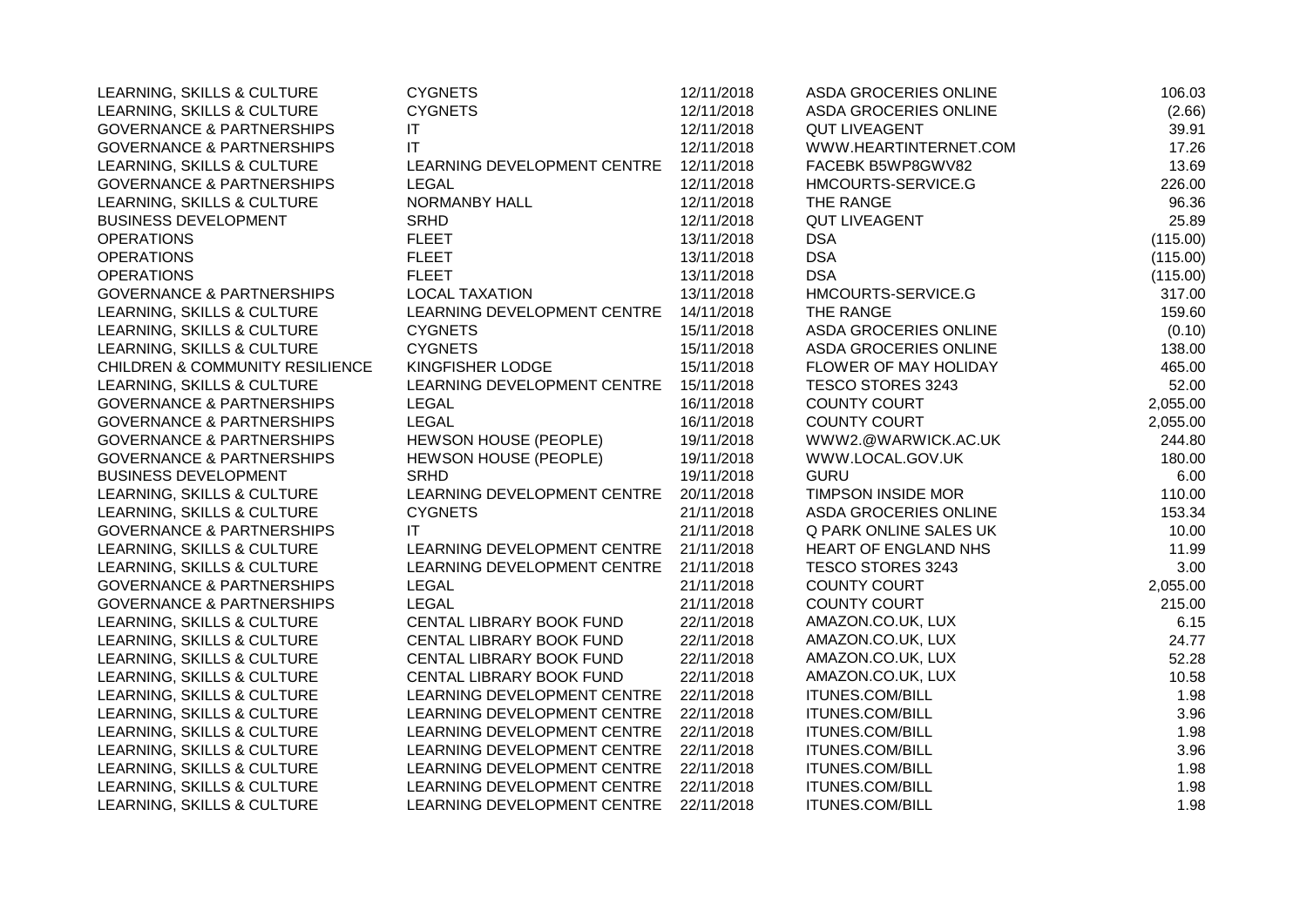| LEARNING, SKILLS & CULTURE | LEARNING DEVELOPMENT CENTRE | 22/11/2018 | <b>ITUNES.COM/BILL</b>  | 1.78   |
|----------------------------|-----------------------------|------------|-------------------------|--------|
| LEARNING, SKILLS & CULTURE | LEARNING DEVELOPMENT CENTRE | 22/11/2018 | <b>ITUNES.COM/BILL</b>  | 1.98   |
| LEARNING, SKILLS & CULTURE | LEARNING DEVELOPMENT CENTRE | 22/11/2018 | <b>ITUNES.COM/BILL</b>  | 1.98   |
| LEARNING, SKILLS & CULTURE | LEARNING DEVELOPMENT CENTRE | 22/11/2018 | <b>ITUNES.COM/BILL</b>  | 1.98   |
| LEARNING, SKILLS & CULTURE | <b>NORMANBY HALL</b>        | 22/11/2018 | <b>TIMPSON LTD</b>      | 28.00  |
| LEARNING, SKILLS & CULTURE | CENTAL LIBRARY BOOK FUND    | 23/11/2018 | EB SEMINAR WORKING AN   | 299.94 |
| LEARNING, SKILLS & CULTURE | CENTAL LIBRARY BOOK FUND    | 23/11/2018 | AMAZON.CO.UK, LUX       | 19.98  |
| LEARNING, SKILLS & CULTURE | CENTAL LIBRARY BOOK FUND    | 23/11/2018 | AMAZON.CO.UK, LUX       | 60.12  |
| LEARNING, SKILLS & CULTURE | NORMANBY HALL               | 23/11/2018 | PACKAGINGNOW.CO.UK      | 56.19  |
| LEARNING, SKILLS & CULTURE | CENTAL LIBRARY BOOK FUND    | 26/11/2018 | 4IMPRINT                | 362.04 |
| LEARNING, SKILLS & CULTURE | CENTAL LIBRARY BOOK FUND    | 26/11/2018 | AMZN Mktp UK M867N1234  | 267.50 |
| LEARNING, SKILLS & CULTURE | <b>CYGNETS</b>              | 26/11/2018 | ASDA GROCERIES ONLINE   | 117.53 |
| <b>OPERATIONS</b>          | <b>FLEET</b>                | 26/11/2018 | <b>DVLA VEHICLE TAX</b> | 21.50  |
| <b>OPERATIONS</b>          | <b>FLEET</b>                | 26/11/2018 | <b>DVLA VEHICLE TAX</b> | 21.50  |
| <b>OPERATIONS</b>          | <b>FLEET</b>                | 27/11/2018 | <b>DVLA VEHICLE TAX</b> | 167.50 |
| <b>OPERATIONS</b>          | <b>FLEET</b>                | 27/11/2018 | <b>DVLA VEHICLE TAX</b> | 21.50  |
| <b>OPERATIONS</b>          | <b>FLEET</b>                | 27/11/2018 | <b>DVLA VEHICLE TAX</b> | 21.50  |
| <b>OPERATIONS</b>          | <b>FLEET</b>                | 27/11/2018 | DVLA VEHICLE TAX        | 252.50 |
| <b>OPERATIONS</b>          | <b>FLEET</b>                | 27/11/2018 | <b>DVLA VEHICLE TAX</b> | 21.50  |
| <b>OPERATIONS</b>          | <b>FLEET</b>                | 27/11/2018 | <b>DVLA VEHICLE TAX</b> | 21.50  |
| <b>OPERATIONS</b>          | <b>FLEET</b>                | 27/11/2018 | <b>DVLA VEHICLE TAX</b> | 167.50 |
| <b>OPERATIONS</b>          | <b>FLEET</b>                | 27/11/2018 | <b>DVLA VEHICLE TAX</b> | 167.50 |
| <b>OPERATIONS</b>          | <b>FLEET</b>                | 27/11/2018 | DVLA VEHICLE TAX        | 167.50 |
| <b>OPERATIONS</b>          | <b>FLEET</b>                | 27/11/2018 | <b>DVLA VEHICLE TAX</b> | 167.50 |
| <b>OPERATIONS</b>          | <b>FLEET</b>                | 27/11/2018 | <b>DVLA VEHICLE TAX</b> | 167.50 |
| <b>OPERATIONS</b>          | <b>FLEET</b>                | 27/11/2018 | DVLA VEHICLE TAX        | 167.50 |
| <b>OPERATIONS</b>          | <b>FLEET</b>                | 27/11/2018 | <b>DVLA VEHICLE TAX</b> | 21.50  |
| <b>OPERATIONS</b>          | <b>FLEET</b>                | 27/11/2018 | <b>DVLA VEHICLE TAX</b> | 21.50  |
| <b>OPERATIONS</b>          | <b>FLEET</b>                | 27/11/2018 | <b>DVLA VEHICLE TAX</b> | 167.50 |
| <b>OPERATIONS</b>          | <b>FLEET</b>                | 27/11/2018 | DVLA VEHICLE TAX        | 167.50 |
| <b>OPERATIONS</b>          | <b>FLEET</b>                | 27/11/2018 | <b>DVLA VEHICLE TAX</b> | 252.50 |
| <b>OPERATIONS</b>          | <b>FLEET</b>                | 27/11/2018 | DVLA VEHICLE TAX        | 167.50 |
| <b>OPERATIONS</b>          | <b>FLEET</b>                | 27/11/2018 | DVLA VEHICLE TAX        | 167.50 |
| <b>OPERATIONS</b>          | <b>FLEET</b>                | 27/11/2018 | <b>DVLA VEHICLE TAX</b> | 167.50 |
| <b>OPERATIONS</b>          | <b>FLEET</b>                | 27/11/2018 | <b>DVLA VEHICLE TAX</b> | 202.50 |
| <b>OPERATIONS</b>          | <b>FLEET</b>                | 27/11/2018 | <b>DVLA VEHICLE TAX</b> | 257.50 |
| <b>OPERATIONS</b>          | <b>FLEET</b>                | 27/11/2018 | <b>DVLA VEHICLE TAX</b> | 21.50  |
| <b>OPERATIONS</b>          | <b>FLEET</b>                | 27/11/2018 | DVLA VEHICLE TAX        | 21.50  |
| <b>OPERATIONS</b>          | <b>FLEET</b>                | 27/11/2018 | <b>DVLA VEHICLE TAX</b> | 167.50 |
| <b>OPERATIONS</b>          | <b>FLEET</b>                | 27/11/2018 | <b>DVLA VEHICLE TAX</b> | 197.50 |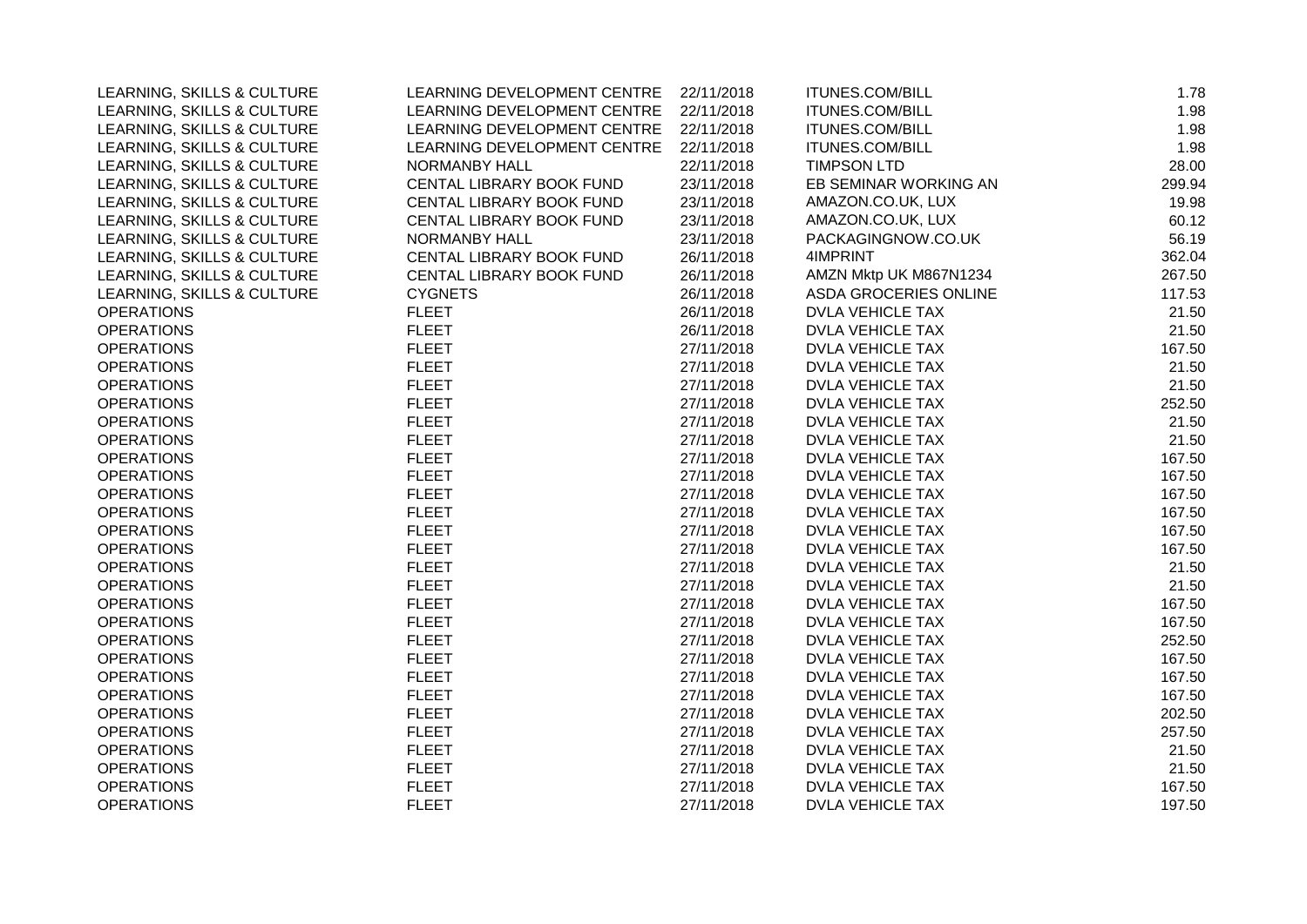| <b>OPERATIONS</b>                          | <b>FLEET</b>                | 27/11/2018 | <b>DVLA VEHICLE TAX</b>       | 652.50   |
|--------------------------------------------|-----------------------------|------------|-------------------------------|----------|
| <b>OPERATIONS</b>                          | <b>FLEET</b>                | 27/11/2018 | DVLA VEHICLE TAX              | 21.50    |
| <b>OPERATIONS</b>                          | <b>FLEET</b>                | 27/11/2018 | <b>DVLA VEHICLE TAX</b>       | 21.50    |
| <b>OPERATIONS</b>                          | <b>FLEET</b>                | 27/11/2018 | <b>DVLA VEHICLE TAX</b>       | 21.50    |
| <b>OPERATIONS</b>                          | <b>FLEET</b>                | 27/11/2018 | <b>DVLA VEHICLE TAX</b>       | 652.50   |
| <b>OPERATIONS</b>                          | <b>FLEET</b>                | 27/11/2018 | <b>DVLA VEHICLE TAX</b>       | 652.50   |
| LEARNING, SKILLS & CULTURE                 | LEARNING DEVELOPMENT CENTRE | 27/11/2018 | EB CONFERENCE COUNTDO         | 275.00   |
| LEARNING, SKILLS & CULTURE                 | LEARNING DEVELOPMENT CENTRE | 27/11/2018 | <b>ITUNES.COM/BILL</b>        | 0.99     |
| LEARNING, SKILLS & CULTURE                 | CENTAL LIBRARY BOOK FUND    | 28/11/2018 | <b>CHAOS CARDS</b>            | 143.44   |
| <b>GOVERNANCE &amp; PARTNERSHIPS</b>       | <b>LEGAL</b>                | 28/11/2018 | <b>COUNTY COURT</b>           | 2,055.00 |
| LEARNING, SKILLS & CULTURE                 | CENTAL LIBRARY BOOK FUND    | 29/11/2018 | AMAZON.CO.UK, LUX             | 139.00   |
| LEARNING, SKILLS & CULTURE                 | CENTAL LIBRARY BOOK FUND    | 29/11/2018 | AMAZON.CO.UK, LUX             | 19.99    |
| LEARNING, SKILLS & CULTURE                 | CENTAL LIBRARY BOOK FUND    | 30/11/2018 | AMAZON.CO.UK, LUX             | 21.61    |
| LEARNING, SKILLS & CULTURE                 | <b>CYGNETS</b>              | 30/11/2018 | ASDA GROCERIES ONLINE         | 0.02     |
| LEARNING, SKILLS & CULTURE                 | <b>CYGNETS</b>              | 30/11/2018 | ASDA GROCERIES ONLINE         | 30.96    |
| <b>OPERATIONS</b>                          | <b>RESOURCE TEAM</b>        | 30/11/2018 | PAYPAL DOABILITYLT            | 19.60    |
| LEARNING, SKILLS & CULTURE                 | LEARNING DEVELOPMENT CENTRE | 30/11/2018 | <b>TWINKL LTD</b>             | 74.88    |
| <b>GOVERNANCE &amp; PARTNERSHIPS</b>       | <b>LEGAL</b>                | 30/11/2018 | <b>BRADBURY ROBERTS &amp;</b> | 147.93   |
| LEARNING, SKILLS & CULTURE                 | CENTAL LIBRARY BOOK FUND    | 03/12/2018 | AMAZON.CO.UK, LUX             | 16.99    |
| LEARNING, SKILLS & CULTURE                 | CENTAL LIBRARY BOOK FUND    | 03/12/2018 | AMAZON.CO.UK, LUX             | 14.79    |
| LEARNING, SKILLS & CULTURE                 | CENTAL LIBRARY BOOK FUND    | 03/12/2018 | AMZN Mktp UK M04511EA4        | 46.29    |
| LEARNING, SKILLS & CULTURE                 | CENTAL LIBRARY BOOK FUND    | 03/12/2018 | AMAZON.CO.UK, LUX             | 12.96    |
| <b>OPERATIONS</b>                          | <b>RESOURCE TEAM</b>        | 03/12/2018 | The Institute of E&T          | 65.00    |
| <b>GOVERNANCE &amp; PARTNERSHIPS</b>       | HEWSON HOUSE (PEOPLE)       | 03/12/2018 | <b>BITEABLE PTY LTD</b>       | 80.02    |
| LEARNING, SKILLS & CULTURE                 | LEARNING DEVELOPMENT CENTRE | 03/12/2018 | CANVA 02159-4216545           | 0.81     |
| <b>OPERATIONS</b>                          | <b>PLACES</b>               | 03/12/2018 | <b>CARD FEE</b>               | 45.00    |
| <b>GOVERNANCE &amp; PARTNERSHIPS</b>       | <b>LOCAL TAXATION</b>       | 03/12/2018 | <b>CARD FEE</b>               | 45.00    |
| LEARNING, SKILLS & CULTURE                 | CENTAL LIBRARY BOOK FUND    | 05/12/2018 | <b>ESDEVIUM GAMES LTD</b>     | 163.20   |
| LEARNING, SKILLS & CULTURE                 | <b>CYGNETS</b>              | 05/12/2018 | ASDA GROCERIES ONLINE         | 223.93   |
| <b>GOVERNANCE &amp; PARTNERSHIPS</b>       | ΙT                          | 05/12/2018 | WWW.HEARTINTERNET.COM         | 50.39    |
| <b>GOVERNANCE &amp; PARTNERSHIPS</b>       | <b>LEGAL</b>                | 05/12/2018 | <b>COUNTY COURT</b>           | 455.00   |
| LEARNING, SKILLS & CULTURE                 | CENTAL LIBRARY BOOK FUND    | 06/12/2018 | AMAZON.CO.UK, LUX             | 49.99    |
| LEARNING, SKILLS & CULTURE                 | LEARNING DEVELOPMENT CENTRE | 07/12/2018 | CANVA 02165-2774821           | 0.81     |
| <b>BUSINESS DEVELOPMENT</b>                | <b>SRHD</b>                 | 07/12/2018 | <b>GURU</b>                   | 12.00    |
| LEARNING, SKILLS & CULTURE                 | CENTAL LIBRARY BOOK FUND    | 10/12/2018 | AMAZON.CO.UK, LUX             | (2.00)   |
| LEARNING, SKILLS & CULTURE                 | <b>CYGNETS</b>              | 10/12/2018 | ASDA GROCERIES ONLINE         | 173.36   |
| <b>OPERATIONS</b>                          | <b>RESOURCE TEAM</b>        | 10/12/2018 | PAYPAL FNCOMPUTERS            | 91.60    |
| <b>OPERATIONS</b>                          | <b>FLEET</b>                | 10/12/2018 | DVSA MOT COMP 2               | 410.00   |
| <b>CHILDREN &amp; COMMUNITY RESILIENCE</b> | KINGFISHER LODGE            | 10/12/2018 | PARENTPAY E-COM R             | 28.00    |
| LEARNING, SKILLS & CULTURE                 | CENTAL LIBRARY BOOK FUND    | 11/12/2018 | AMAZON.CO.UK, LUX             | 12.97    |
|                                            |                             |            |                               |          |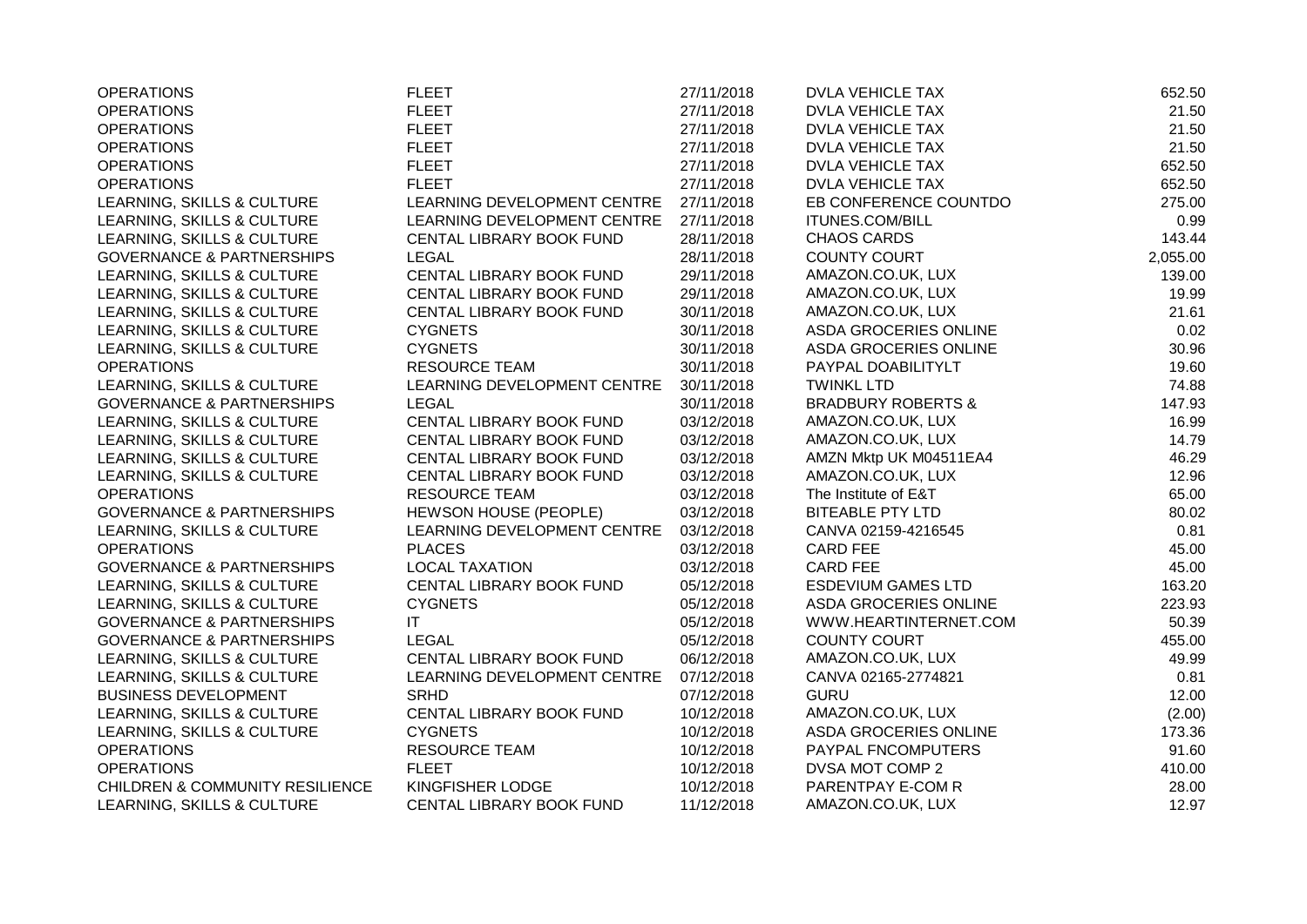| LEARNING, SKILLS & CULTURE                 | CENTAL LIBRARY BOOK FUND               | 11/12/2018 | AMAZON.CO.UK, LUX       | 49.58    |
|--------------------------------------------|----------------------------------------|------------|-------------------------|----------|
| <b>OPERATIONS</b>                          | <b>FLEET</b>                           | 11/12/2018 | RETAIL MOTOR IND FED V  | 54.00    |
| <b>CHILDREN &amp; COMMUNITY RESILIENCE</b> | KINGFISHER LODGE                       | 11/12/2018 | HMCOURTS-SERVICE.G      | 20.00    |
| <b>BUSINESS DEVELOPMENT</b>                | <b>SRHD</b>                            | 11/12/2018 | <b>QUT LIVEAGENT</b>    | 26.93    |
| <b>GOVERNANCE &amp; PARTNERSHIPS</b>       | IT                                     | 12/12/2018 | <b>QUT LIVEAGENT</b>    | 41.39    |
| LEARNING, SKILLS & CULTURE                 | LEARNING DEVELOPMENT CENTRE 12/12/2018 |            | FACEBK KTUYKGWV82       | 6.31     |
| <b>GOVERNANCE &amp; PARTNERSHIPS</b>       | <b>LEGAL</b>                           | 12/12/2018 | <b>COUNTY COURT</b>     | 2,055.00 |
| LEARNING, SKILLS & CULTURE                 | <b>CYGNETS</b>                         | 13/12/2018 | ASDA GROCERIES ONLINE   | (2.00)   |
| LEARNING, SKILLS & CULTURE                 | <b>CYGNETS</b>                         | 13/12/2018 | ASDA GROCERIES ONLINE   | 218.51   |
| LEARNING, SKILLS & CULTURE                 | <b>CYGNETS</b>                         | 13/12/2018 | ASDA GROCERIES ONLINE   | (1.50)   |
| CHILDREN & COMMUNITY RESILIENCE            | KINGFISHER LODGE                       | 13/12/2018 | Amazon.co.uk M07XQ3YF4  | 36.48    |
| <b>GOVERNANCE &amp; PARTNERSHIPS</b>       | LEGAL                                  | 13/12/2018 | COUNTY COURT            | 50.00    |
| <b>GOVERNANCE &amp; PARTNERSHIPS</b>       | <b>LEGAL</b>                           | 13/12/2018 | <b>COUNTY COURT</b>     | 50.00    |
| <b>GOVERNANCE &amp; PARTNERSHIPS</b>       | <b>LEGAL</b>                           | 13/12/2018 | <b>COUNTY COURT</b>     | 215.00   |
| <b>GOVERNANCE &amp; PARTNERSHIPS</b>       | IT                                     | 14/12/2018 | MICROSOFT OFFICE 365    | 79.99    |
| <b>GOVERNANCE &amp; PARTNERSHIPS</b>       | <b>HEWSON HOUSE (PEOPLE)</b>           | 17/12/2018 | FACEBK CEHE4J2AD2       | 10.00    |
| LEARNING, SKILLS & CULTURE                 | LEARNING DEVELOPMENT CENTRE 17/12/2018 |            | <b>ASDA SUPERSTORE</b>  | 24.90    |
| LEARNING, SKILLS & CULTURE                 | LEARNING DEVELOPMENT CENTRE 18/12/2018 |            | PAYPAL WELLBEING        | 218.00   |
| LEARNING, SKILLS & CULTURE                 | LEARNING DEVELOPMENT CENTRE            | 18/12/2018 | <b>ASDA SUPERSTORE</b>  | 12.50    |
| <b>OPERATIONS</b>                          | <b>FLEET</b>                           | 19/12/2018 | <b>DVLA VEHICLE TAX</b> | 167.50   |
| <b>OPERATIONS</b>                          | <b>FLEET</b>                           | 19/12/2018 | DVLA VEHICLE TAX        | 167.50   |
| <b>OPERATIONS</b>                          | <b>FLEET</b>                           | 19/12/2018 | DVLA VEHICLE TAX        | 167.50   |
| <b>OPERATIONS</b>                          | <b>FLEET</b>                           | 19/12/2018 | DVLA VEHICLE TAX        | 257.50   |
| <b>OPERATIONS</b>                          | <b>FLEET</b>                           | 19/12/2018 | DVLA VEHICLE TAX        | 167.50   |
| <b>OPERATIONS</b>                          | <b>FLEET</b>                           | 19/12/2018 | <b>DVLA VEHICLE TAX</b> | 652.50   |
| <b>OPERATIONS</b>                          | <b>FLEET</b>                           | 19/12/2018 | <b>DVLA VEHICLE TAX</b> | 167.50   |
| <b>OPERATIONS</b>                          | <b>FLEET</b>                           | 19/12/2018 | DVLA VEHICLE TAX        | 167.50   |
| <b>OPERATIONS</b>                          | <b>FLEET</b>                           | 19/12/2018 | <b>DVLA VEHICLE TAX</b> | 652.50   |
| <b>OPERATIONS</b>                          | <b>FLEET</b>                           | 19/12/2018 | <b>DVLA VEHICLE TAX</b> | 167.50   |
| <b>OPERATIONS</b>                          | <b>FLEET</b>                           | 19/12/2018 | <b>DVLA VEHICLE TAX</b> | 652.50   |
| <b>OPERATIONS</b>                          | <b>FLEET</b>                           | 19/12/2018 | <b>DVLA VEHICLE TAX</b> | 167.50   |
| <b>OPERATIONS</b>                          | <b>FLEET</b>                           | 19/12/2018 | <b>DVLA VEHICLE TAX</b> | 167.50   |
| <b>OPERATIONS</b>                          | <b>FLEET</b>                           | 19/12/2018 | <b>DVLA VEHICLE TAX</b> | 167.50   |
| <b>OPERATIONS</b>                          | <b>FLEET</b>                           | 19/12/2018 | <b>DVLA VEHICLE TAX</b> | 167.50   |
| <b>OPERATIONS</b>                          | <b>FLEET</b>                           | 19/12/2018 | DVLA VEHICLE TAX        | 652.50   |
| <b>OPERATIONS</b>                          | <b>FLEET</b>                           | 19/12/2018 | <b>DVLA VEHICLE TAX</b> | 167.50   |
| <b>OPERATIONS</b>                          | <b>FLEET</b>                           | 19/12/2018 | DVLA VEHICLE TAX        | 652.50   |
| <b>OPERATIONS</b>                          | <b>FLEET</b>                           | 19/12/2018 | <b>DVLA VEHICLE TAX</b> | 167.50   |
| <b>OPERATIONS</b>                          | <b>FLEET</b>                           | 19/12/2018 | <b>DVLA VEHICLE TAX</b> | 252.50   |
| <b>OPERATIONS</b>                          | <b>FLEET</b>                           | 19/12/2018 | <b>DVLA VEHICLE TAX</b> | 167.50   |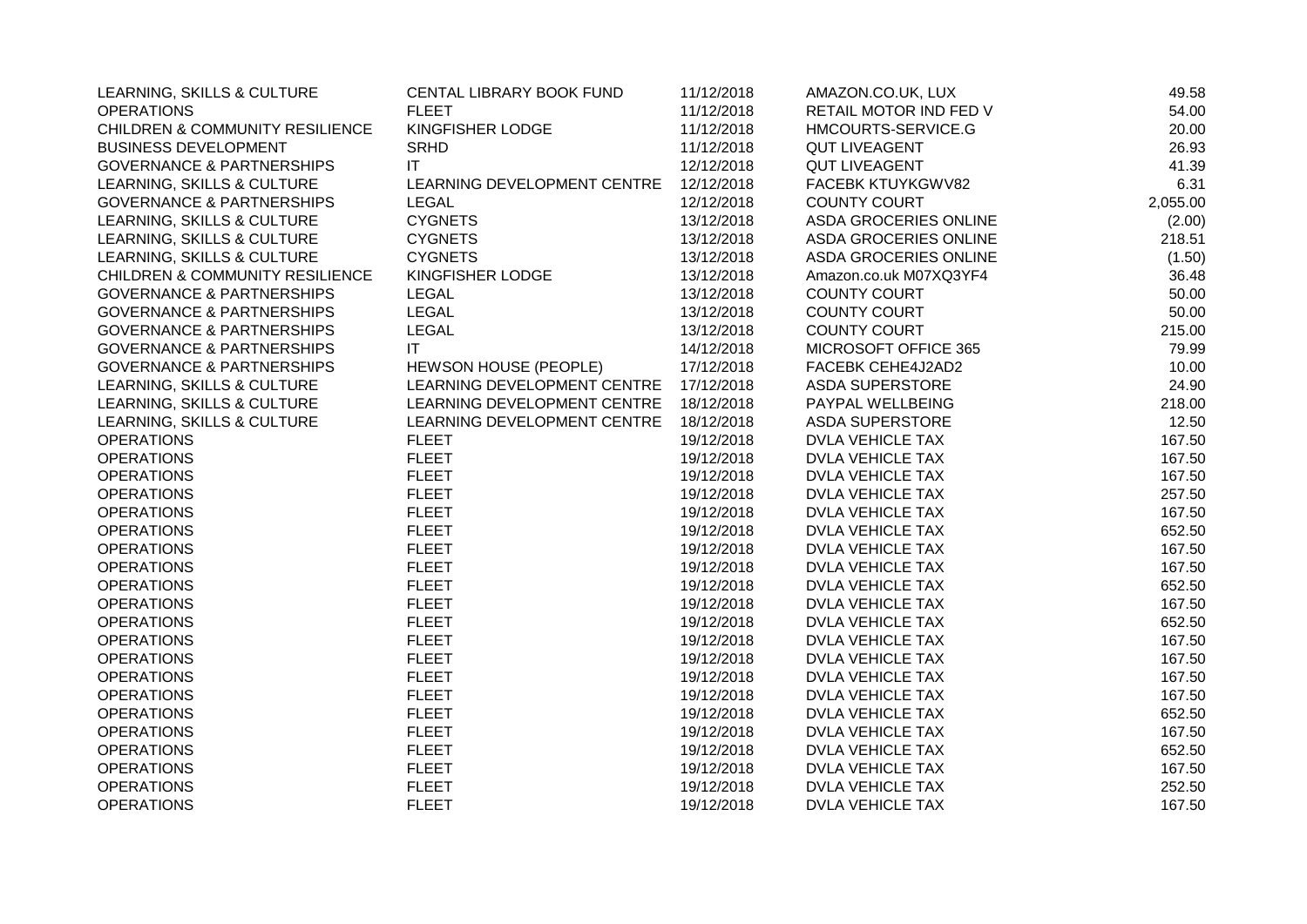| <b>OPERATIONS</b>                          | <b>FLEET</b>                | 19/12/2018 | <b>DVLA VEHICLE TAX</b> | 652.50   |
|--------------------------------------------|-----------------------------|------------|-------------------------|----------|
| <b>OPERATIONS</b>                          | <b>FLEET</b>                | 19/12/2018 | <b>DVLA VEHICLE TAX</b> | 252.50   |
| <b>OPERATIONS</b>                          | <b>FLEET</b>                | 19/12/2018 | <b>DVLA VEHICLE TAX</b> | 167.50   |
| <b>OPERATIONS</b>                          | <b>FLEET</b>                | 19/12/2018 | DVLA VEHICLE TAX        | 652.50   |
| <b>OPERATIONS</b>                          | <b>FLEET</b>                | 19/12/2018 | <b>DVLA VEHICLE TAX</b> | 652.50   |
| <b>OPERATIONS</b>                          | <b>FLEET</b>                | 19/12/2018 | DVLA VEHICLE TAX        | 167.50   |
| LEARNING, SKILLS & CULTURE                 | LEARNING DEVELOPMENT CENTRE | 19/12/2018 | TESCO STORES 3243       | 17.60    |
| <b>GOVERNANCE &amp; PARTNERSHIPS</b>       | <b>LEGAL</b>                | 19/12/2018 | <b>COUNTY COURT</b>     | 365.00   |
| <b>GOVERNANCE &amp; PARTNERSHIPS</b>       | <b>LEGAL</b>                | 19/12/2018 | <b>COUNTY COURT</b>     | 2,055.00 |
| LEARNING, SKILLS & CULTURE                 | CENTAL LIBRARY BOOK FUND    | 20/12/2018 | AMZN Mktp UK M20564V24  | 17.99    |
| LEARNING, SKILLS & CULTURE                 | <b>CYGNETS</b>              | 20/12/2018 | ASDA GROCERIES ONLINE   | 142.42   |
| LEARNING, SKILLS & CULTURE                 | CENTAL LIBRARY BOOK FUND    | 21/12/2018 | AMZN Mktp UK M20AD65H4  | 53.97    |
| LEARNING, SKILLS & CULTURE                 | CENTAL LIBRARY BOOK FUND    | 24/12/2018 | AMAZON.CO.UK, LUX       | 9.99     |
| LEARNING, SKILLS & CULTURE                 | CENTAL LIBRARY BOOK FUND    | 24/12/2018 | AMAZON.CO.UK, LUX       | 6.49     |
| LEARNING, SKILLS & CULTURE                 | CENTAL LIBRARY BOOK FUND    | 24/12/2018 | AMAZON.CO.UK, LUX       | 53.26    |
| LEARNING, SKILLS & CULTURE                 | CENTAL LIBRARY BOOK FUND    | 24/12/2018 | AMZN Mktp UK M29G518K4  | 7.88     |
| LEARNING, SKILLS & CULTURE                 | CENTAL LIBRARY BOOK FUND    | 24/12/2018 | AMZN Mktp UK M27OZ3H14  | 14.86    |
| LEARNING, SKILLS & CULTURE                 | CENTAL LIBRARY BOOK FUND    | 24/12/2018 | AMAZON.CO.UK, LUX       | 4.93     |
| LEARNING, SKILLS & CULTURE                 | CENTAL LIBRARY BOOK FUND    | 24/12/2018 | AMAZON.CO.UK, LUX       | 7.95     |
| LEARNING, SKILLS & CULTURE                 | CENTAL LIBRARY BOOK FUND    | 24/12/2018 | AMZN Mktp UK M285H18H4  | 16.50    |
| LEARNING, SKILLS & CULTURE                 | CENTAL LIBRARY BOOK FUND    | 24/12/2018 | AMZN Mktp UK M29VN7B94  | 3.58     |
| <b>OPERATIONS</b>                          | <b>RESOURCE TEAM</b>        | 24/12/2018 | FACEBK UCNWHMN2U2       | 17.00    |
| <b>OPERATIONS</b>                          | <b>RESOURCE TEAM</b>        | 24/12/2018 | FACEBK M469FJ23U2       | 17.00    |
| <b>OPERATIONS</b>                          | <b>FLEET</b>                | 24/12/2018 | <b>DSA</b>              | 230.00   |
| <b>OPERATIONS</b>                          | <b>FLEET</b>                | 24/12/2018 | <b>DSA</b>              | 115.00   |
| <b>CHILDREN &amp; COMMUNITY RESILIENCE</b> | KINGFISHER LODGE            | 24/12/2018 | www.asos.com            | 66.50    |
| LEARNING, SKILLS & CULTURE                 | CENTAL LIBRARY BOOK FUND    | 26/12/2018 | AMZN Mktp UK M221Z0Q54  | 20.17    |
| LEARNING, SKILLS & CULTURE                 | CENTAL LIBRARY BOOK FUND    | 27/12/2018 | AMAZON.CO.UK, LUX       | 9.80     |
| LEARNING, SKILLS & CULTURE                 | CENTAL LIBRARY BOOK FUND    | 28/12/2018 | PAYPAL B2B BRICKLINK.   | 3.11     |
| LEARNING, SKILLS & CULTURE                 | CENTAL LIBRARY BOOK FUND    | 28/12/2018 | AMZN Mktp UK M25RS0D54  | 2.98     |
| LEARNING, SKILLS & CULTURE                 | CENTAL LIBRARY BOOK FUND    | 28/12/2018 | AMAZON.CO.UK, LUX       | 20.58    |
| LEARNING, SKILLS & CULTURE                 | CENTAL LIBRARY BOOK FUND    | 28/12/2018 | <b>INTERNET, GBR</b>    | 263.90   |
| LEARNING, SKILLS & CULTURE                 | CENTAL LIBRARY BOOK FUND    | 31/12/2018 | AMZN Mktp UK M26Z66KW4  | 39.99    |
| LEARNING, SKILLS & CULTURE                 | CENTAL LIBRARY BOOK FUND    | 31/12/2018 | AMAZON.CO.UK, LUX       | 14.99    |
| LEARNING, SKILLS & CULTURE                 | CENTAL LIBRARY BOOK FUND    | 31/12/2018 | AMAZON.CO.UK, LUX       | 4.99     |
| LEARNING, SKILLS & CULTURE                 | <b>CYGNETS</b>              | 31/12/2018 | ASDA GROCERIES ONLINE   | 163.73   |
| <b>GOVERNANCE &amp; PARTNERSHIPS</b>       | <b>LEGAL</b>                | 31/12/2018 | <b>COUNTY COURT</b>     | 2,055.00 |
| <b>OPERATIONS</b>                          | <b>RESOURCE TEAM</b>        | 03/01/2019 | <b>CARD FEE</b>         | 7.50     |
| <b>GOVERNANCE &amp; PARTNERSHIPS</b>       | <b>LEGAL SERVICES</b>       | 03/01/2019 | <b>COUNTY COURT</b>     | 215.00   |
| LEARNING, SKILLS & CULTURE                 | CENTRAL LIBRARY BOOK FUND   | 04/01/2019 | AMAZON.CO.UK, LUX       | 7.49     |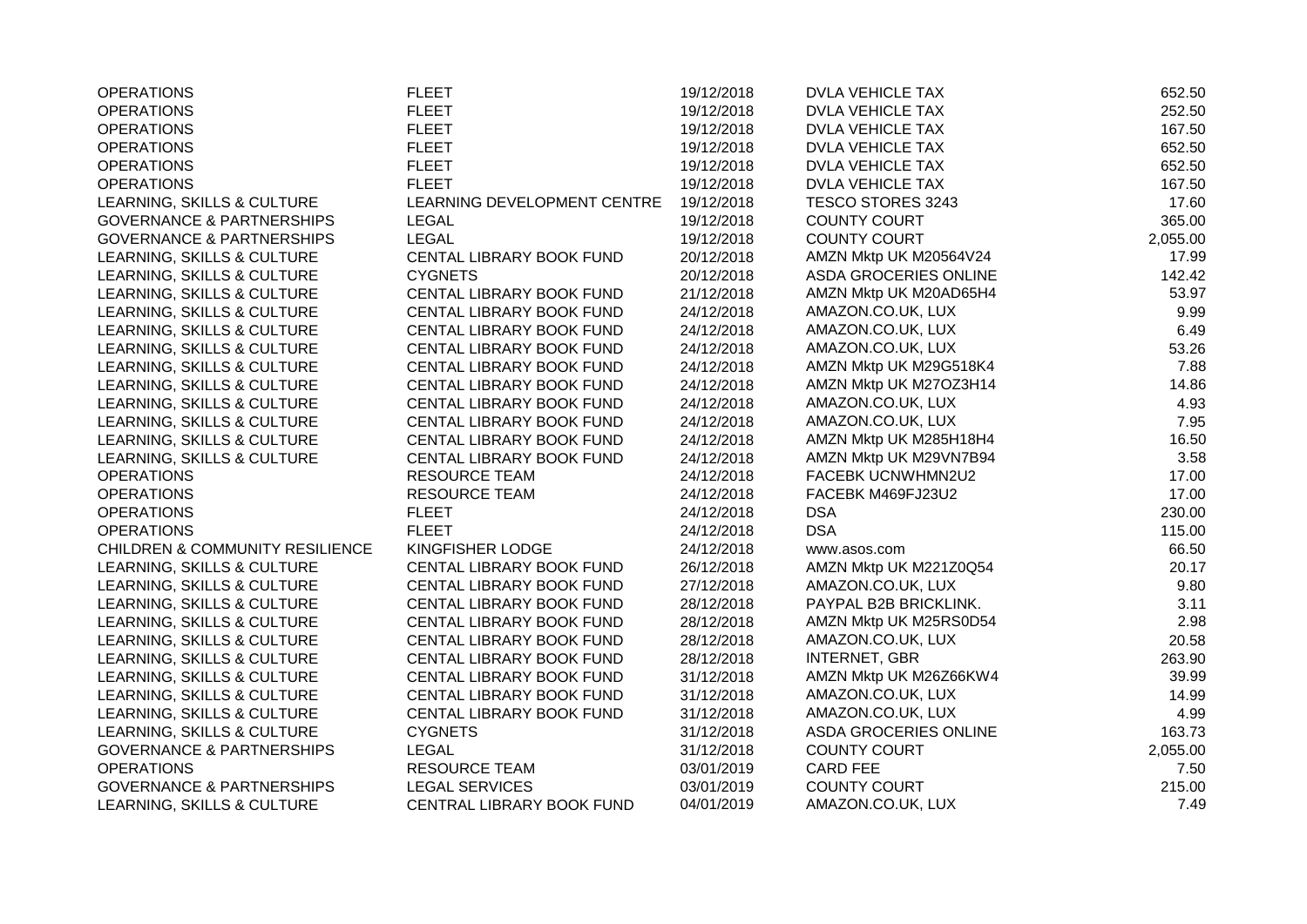| LEARNING, SKILLS & CULTURE           | CENTRAL LIBRARY BOOK FUND   | 04/01/2019 | PAYPAL PARKHILLGIF        | 6.35      |
|--------------------------------------|-----------------------------|------------|---------------------------|-----------|
| LEARNING, SKILLS & CULTURE           | CENTRAL LIBRARY BOOK FUND   | 04/01/2019 | PAYPAL BRICK CYCLE        | 6.62      |
| LEARNING, SKILLS & CULTURE           | <b>CYGNETS</b>              | 04/01/2019 | ASDA GROCERIES ONLINE     | 63.60     |
| LEARNING, SKILLS & CULTURE           | <b>CYGNETS</b>              | 04/01/2019 | ASDA GROCERIES ONLINE     | $-0.04$   |
| <b>OPERATIONS</b>                    | <b>FLEET</b>                | 04/01/2019 | <b>DSA</b>                | 230.00    |
| LEARNING, SKILLS & CULTURE           | CENTRAL LIBRARY BOOK FUND   | 07/01/2019 | AMAZON.CO.UK, LUX         | 13.52     |
| LEARNING, SKILLS & CULTURE           | CENTRAL LIBRARY BOOK FUND   | 07/01/2019 | AMAZON.CO.UK, LUX         | 18.66     |
| LEARNING, SKILLS & CULTURE           | CENTRAL LIBRARY BOOK FUND   | 07/01/2019 | AMAZON.CO.UK, LUX         | 13.35     |
| LEARNING, SKILLS & CULTURE           | CENTRAL LIBRARY BOOK FUND   | 07/01/2019 | AMAZON.CO.UK, LUX         | 21.99     |
| LEARNING, SKILLS & CULTURE           | CENTRAL LIBRARY BOOK FUND   | 07/01/2019 | AMAZON.CO.UK, LUX         | 15.60     |
| LEARNING, SKILLS & CULTURE           | CENTRAL LIBRARY BOOK FUND   | 07/01/2019 | AMAZON.CO.UK, LUX         | 4.50      |
| LEARNING, SKILLS & CULTURE           | <b>CYGNETS</b>              | 07/01/2019 | ASDA GROCERIES ONLINE     | $-3.88$   |
| LEARNING, SKILLS & CULTURE           | <b>CYGNETS</b>              | 07/01/2019 | ASDA GROCERIES ONLINE     | 93.96     |
| <b>GOVERNANCE &amp; PARTNERSHIPS</b> | IT                          | 07/01/2019 | WWW.HEARTINTERNET.COM     | 50.39     |
| LEARNING, SKILLS & CULTURE           | LEARNING DEVELOPMENT CENTRE | 07/01/2019 | B & Q 1218                | 28.20     |
| <b>GOVERNANCE &amp; PARTNERSHIPS</b> | <b>LOCAL TAXATION</b>       | 08/01/2019 | HMCOURTS-SERVICE.G        | 19.50     |
| <b>GOVERNANCE &amp; PARTNERSHIPS</b> | <b>LOCAL TAXATION</b>       | 08/01/2019 | HMCOURTS-SERVICE.G        | 328.00    |
| LEARNING, SKILLS & CULTURE           | CENTRAL LIBRARY BOOK FUND   | 09/01/2019 | <b>ESDEVIUM GAMES LTD</b> | 180.00    |
| <b>GOVERNANCE &amp; PARTNERSHIPS</b> | ΙT                          | 10/01/2019 | AMZN Mktp UK MB5VC1ET4    | 48.99     |
| LEARNING, SKILLS & CULTURE           | LEARNING DEVELOPMENT CENTRE | 10/01/2019 | Amazon.co.uk MB3FT6E84    | 14.69     |
| LEARNING, SKILLS & CULTURE           | CENTRAL LIBRARY BOOK FUND   | 11/01/2019 | AMAZON.CO.UK, LUX         | 49.85     |
| LEARNING, SKILLS & CULTURE           | CENTRAL LIBRARY BOOK FUND   | 11/01/2019 | AMAZON.CO.UK, LUX         | 5.63      |
| LEARNING, SKILLS & CULTURE           | CENTRAL LIBRARY BOOK FUND   | 11/01/2019 | AMAZON.CO.UK, LUX         | 12.99     |
| <b>BUSINESS DEVELOPMENT</b>          | <b>SRHD</b>                 | 11/01/2019 | <b>QUT LIVEAGENT</b>      | 26.86     |
| LEARNING, SKILLS & CULTURE           | CENTRAL LIBRARY BOOK FUND   | 14/01/2019 | AMAZON.CO.UK, LUX         | 45.96     |
| LEARNING, SKILLS & CULTURE           | CENTRAL LIBRARY BOOK FUND   | 14/01/2019 | AMAZON.CO.UK, LUX         | 9.99      |
| <b>OPERATIONS</b>                    | <b>FLEET</b>                | 14/01/2019 | <b>DSA</b>                | $-115.00$ |
| <b>OPERATIONS</b>                    | <b>FLEET</b>                | 14/01/2019 | <b>DSA</b>                | $-115.00$ |
| <b>OPERATIONS</b>                    | <b>FLEET</b>                | 14/01/2019 | <b>DSA</b>                | $-115.00$ |
| <b>GOVERNANCE &amp; PARTNERSHIPS</b> | $\mathsf{I}\mathsf{T}$      | 14/01/2019 | <b>QUT LIVEAGENT</b>      | 41.41     |
| <b>GOVERNANCE &amp; PARTNERSHIPS</b> | IT                          | 14/01/2019 | TRELLO.COM, ATLASSIAN     | 38.61     |
| LEARNING, SKILLS & CULTURE           | LEARNING DEVELOPMENT CENTRE | 14/01/2019 | CANVA 02201-3098847       | 0.81      |
| LEARNING, SKILLS & CULTURE           | CENTRAL LIBRARY BOOK FUND   | 15/01/2019 | AMZN Mktp UK MB0OJ1VK4    | 27.07     |
| <b>GOVERNANCE &amp; PARTNERSHIPS</b> | IT.                         | 15/01/2019 | QUICKTAPSURVEY            | 393.47    |
| LEARNING, SKILLS & CULTURE           | LEARNING DEVELOPMENT CENTRE | 15/01/2019 | EB FINDING FUNDS FOR      | 110.96    |
| <b>BUSINESS DEVELOPMENT</b>          | <b>SRHD</b>                 | 15/01/2019 | SMUGMUG ONLINE PHOTOS     | 69.26     |
| LEARNING, SKILLS & CULTURE           | CENTRAL LIBRARY BOOK FUND   | 16/01/2019 | AMAZON.CO.UK, LUX         | 15.68     |
| LEARNING, SKILLS & CULTURE           | CENTRAL LIBRARY BOOK FUND   | 16/01/2019 | AMAZON.CO.UK, LUX         | 9.99      |
| LEARNING, SKILLS & CULTURE           | LEARNING DEVELOPMENT CENTRE | 16/01/2019 | AMZN Mktp UK MB67155C4    | 18.97     |
| LEARNING, SKILLS & CULTURE           | NORMANBY HALL               | 16/01/2019 | WWW.JOHNLEWIS.COM         | 18.00     |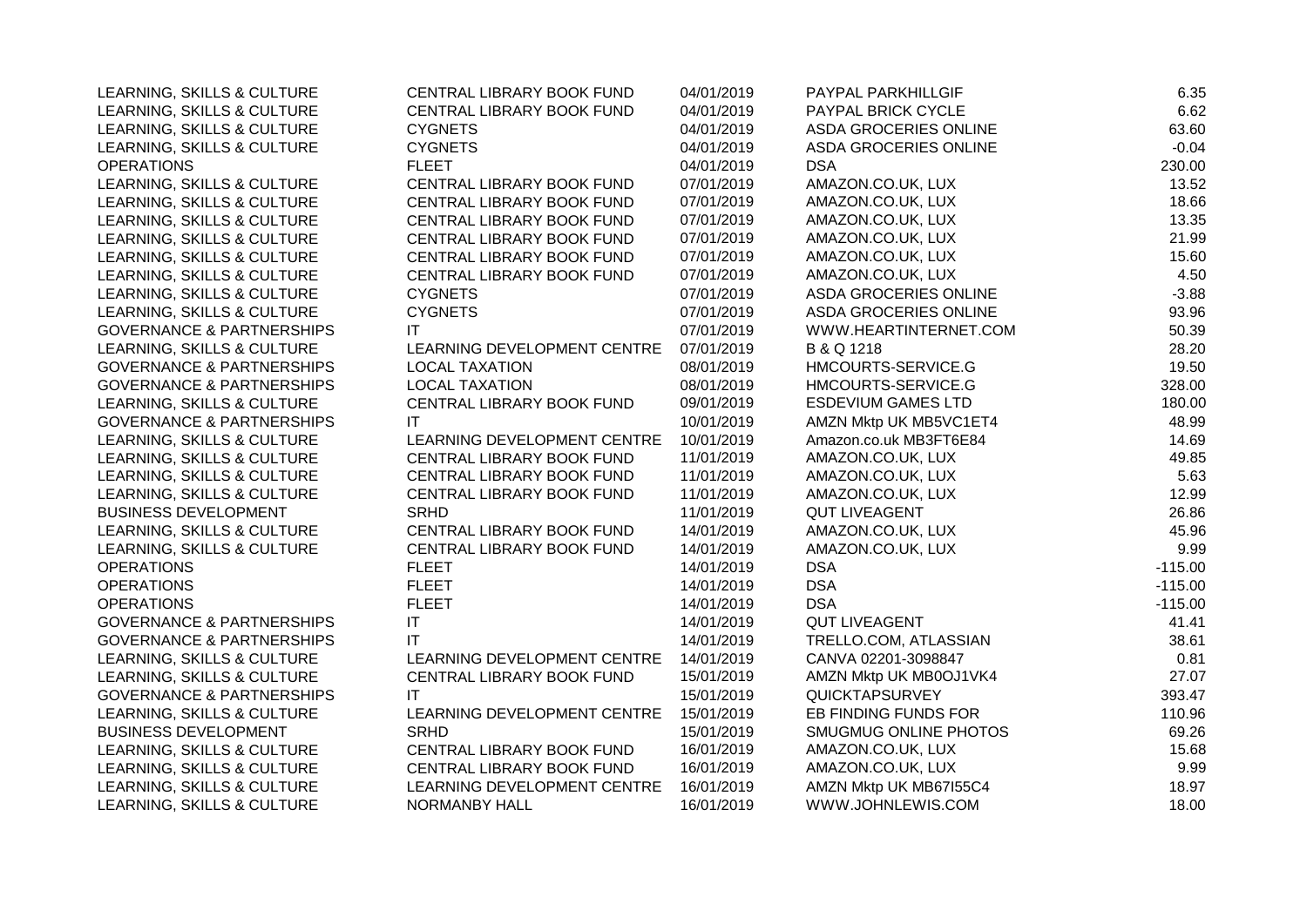| LEARNING, SKILLS & CULTURE           | CENTRAL LIBRARY BOOK FUND   | 17/01/2019 | AMZN Mktp UK MB3IM4HP4       | 17.55    |
|--------------------------------------|-----------------------------|------------|------------------------------|----------|
| LEARNING, SKILLS & CULTURE           | <b>CYGNETS</b>              | 17/01/2019 | ASDA GROCERIES ONLINE        | 55.89    |
| LEARNING, SKILLS & CULTURE           | <b>CYGNETS</b>              | 17/01/2019 | <b>ASDA GROCERIES ONLINE</b> | 239.69   |
| LEARNING, SKILLS & CULTURE           | <b>CYGNETS</b>              | 17/01/2019 | ASDA GROCERIES ONLINE        | $-0.63$  |
| LEARNING, SKILLS & CULTURE           | LEARNING DEVELOPMENT CENTRE | 17/01/2019 | AMZN Mktp UK MB9CT5B44       | 16.48    |
| LEARNING, SKILLS & CULTURE           | LEARNING DEVELOPMENT CENTRE | 17/01/2019 | CREATIVEPEOPLE&PLACES        | 54.00    |
| LEARNING, SKILLS & CULTURE           | CENTRAL LIBRARY BOOK FUND   | 18/01/2019 | AMZN Mktp UK MB9EU3BP4       | 11.80    |
| LEARNING, SKILLS & CULTURE           | CENTRAL LIBRARY BOOK FUND   | 18/01/2019 | AMAZON.CO.UK, LUX            | 15.00    |
| LEARNING, SKILLS & CULTURE           | CENTRAL LIBRARY BOOK FUND   | 18/01/2019 | AMZN Mktp UK MB77C18M4       | 23.99    |
| <b>OPERATIONS</b>                    | <b>RESOURCE TEAM</b>        | 18/01/2019 | FACEBK 6T2FQJS2U2            | 14.15    |
| <b>OPERATIONS</b>                    | <b>FLEET</b>                | 18/01/2019 | <b>DSA</b>                   | 55.00    |
| LEARNING, SKILLS & CULTURE           | LEARNING DEVELOPMENT CENTRE | 18/01/2019 | EB THINKING DIFFERENT        | 300.00   |
| <b>GOVERNANCE &amp; PARTNERSHIPS</b> | <b>LEGAL SERVICES</b>       | 18/01/2019 | <b>COUNTY COURT</b>          | 2,055.00 |
| <b>GOVERNANCE &amp; PARTNERSHIPS</b> | <b>LEGAL SERVICES</b>       | 18/01/2019 | <b>COUNTY COURT</b>          | 50.00    |
| LEARNING, SKILLS & CULTURE           | CENTRAL LIBRARY BOOK FUND   | 21/01/2019 | AMZN Mktp UK MB9G30QQ4       | 6.46     |
| LEARNING, SKILLS & CULTURE           | CENTRAL LIBRARY BOOK FUND   | 21/01/2019 | AMAZON.CO.UK, LUX            | 279.48   |
| LEARNING, SKILLS & CULTURE           | <b>CYGNETS</b>              | 22/01/2019 | ASDA GROCERIES ONLINE        | 122.12   |
| LEARNING, SKILLS & CULTURE           | CENTRAL LIBRARY BOOK FUND   | 23/01/2019 | AMAZON.CO.UK, LUX            | 45.70    |
| LEARNING, SKILLS & CULTURE           | CENTRAL LIBRARY BOOK FUND   | 23/01/2019 | AMZN Mktp UK MB5CO7KZ4       | 33.98    |
| LEARNING, SKILLS & CULTURE           | CENTRAL LIBRARY BOOK FUND   | 23/01/2019 | AMAZON.CO.UK, LUX            | 87.20    |
| LEARNING, SKILLS & CULTURE           | CENTRAL LIBRARY BOOK FUND   | 23/01/2019 | AMAZON.CO.UK, LUX            | 16.37    |
| LEARNING, SKILLS & CULTURE           | CENTRAL LIBRARY BOOK FUND   | 23/01/2019 | AMAZON.CO.UK, LUX            | 2.15     |
| LEARNING, SKILLS & CULTURE           | CENTRAL LIBRARY BOOK FUND   | 23/01/2019 | AMAZON.CO.UK, LUX            | 20.69    |
| LEARNING, SKILLS & CULTURE           | CENTRAL LIBRARY BOOK FUND   | 23/01/2019 | AMAZON.CO.UK, LUX            | 202.29   |
| LEARNING, SKILLS & CULTURE           | CENTRAL LIBRARY BOOK FUND   | 23/01/2019 | WWW.MAGICMADHOUSE.CO.U       | 75.19    |
| LEARNING, SKILLS & CULTURE           | CENTRAL LIBRARY BOOK FUND   | 23/01/2019 | <b>WP-KOOL KINGDOM LT</b>    | 266.72   |
| LEARNING, SKILLS & CULTURE           | CENTRAL LIBRARY BOOK FUND   | 23/01/2019 | REALLY USEFUL PROD           | 55.56    |
| LEARNING, SKILLS & CULTURE           | CENTRAL LIBRARY BOOK FUND   | 24/01/2019 | AMZN Mktp UK MB5E307V4       | 5.55     |
| LEARNING, SKILLS & CULTURE           | CENTRAL LIBRARY BOOK FUND   | 24/01/2019 | AMAZON.CO.UK, LUX            | 29.93    |
| LEARNING, SKILLS & CULTURE           | LEARNING DEVELOPMENT CENTRE | 24/01/2019 | Amazon.co.uk MB7GY97X4       | 13.93    |
| <b>GOVERNANCE &amp; PARTNERSHIPS</b> | <b>LEGAL SERVICES</b>       | 24/01/2019 | <b>COUNTY COURT</b>          | 50.00    |
| <b>OPERATIONS</b>                    | <b>FLEET</b>                | 25/01/2019 | DVLA VEHICLE TAX             | 652.50   |
| <b>OPERATIONS</b>                    | <b>FLEET</b>                | 25/01/2019 | <b>DVLA VEHICLE TAX</b>      | 652.50   |
| <b>OPERATIONS</b>                    | <b>FLEET</b>                | 25/01/2019 | DVLA VEHICLE TAX             | 167.50   |
| <b>OPERATIONS</b>                    | <b>FLEET</b>                | 25/01/2019 | <b>DVLA VEHICLE TAX</b>      | 232.50   |
| <b>OPERATIONS</b>                    | <b>FLEET</b>                | 25/01/2019 | DVLA VEHICLE TAX             | 652.50   |
| <b>OPERATIONS</b>                    | <b>FLEET</b>                | 25/01/2019 | <b>DVLA VEHICLE TAX</b>      | 252.50   |
| <b>OPERATIONS</b>                    | <b>FLEET</b>                | 25/01/2019 | DVLA VEHICLE TAX             | 167.50   |
| <b>OPERATIONS</b>                    | <b>FLEET</b>                | 25/01/2019 | DVLA VEHICLE TAX             | 167.50   |
| <b>OPERATIONS</b>                    | <b>FLEET</b>                | 25/01/2019 | DVLA VEHICLE TAX             | 252.50   |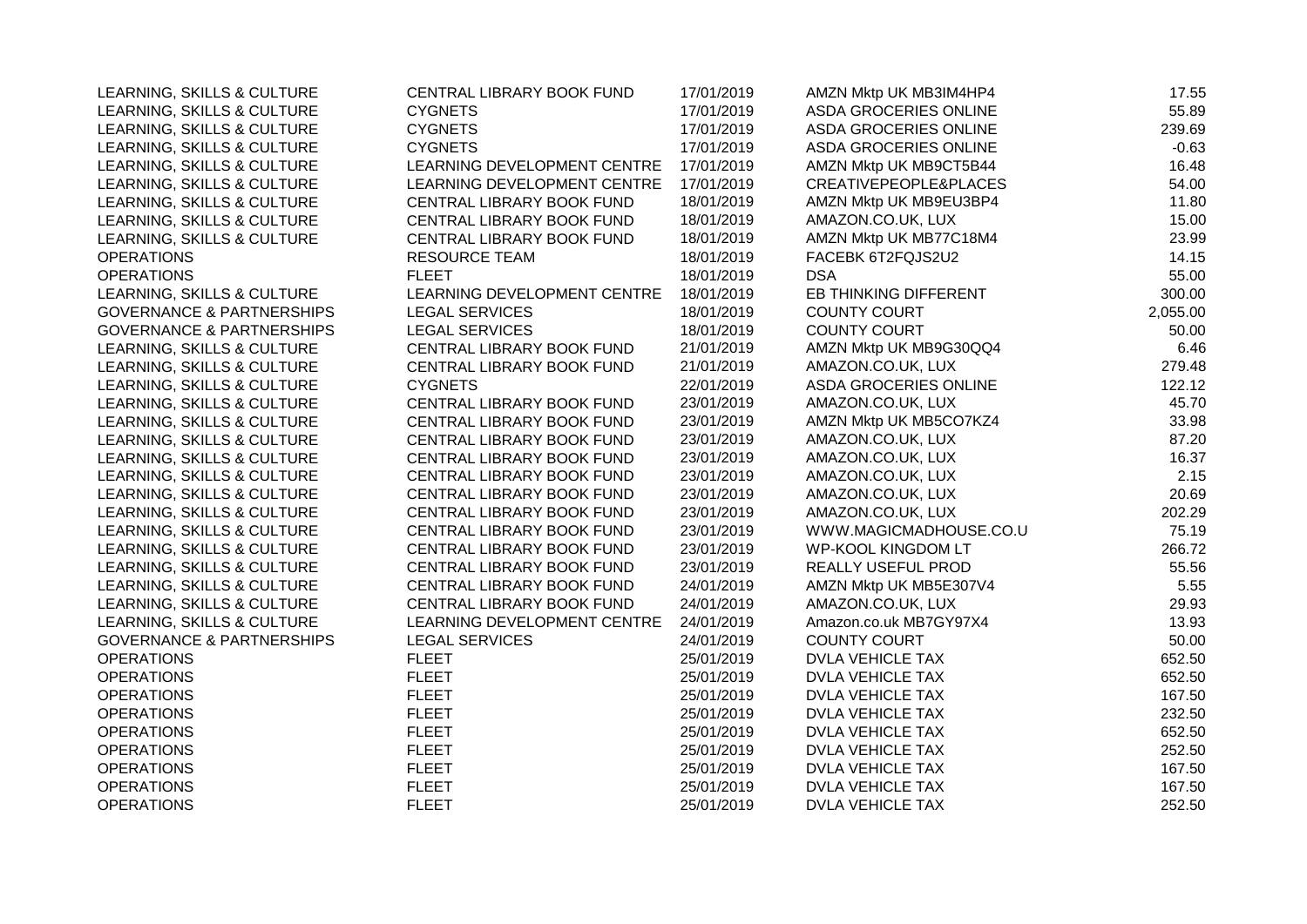| <b>OPERATIONS</b>                          | <b>FLEET</b>                | 25/01/2019 | <b>DVLA VEHICLE TAX</b> | 197.50  |
|--------------------------------------------|-----------------------------|------------|-------------------------|---------|
| <b>OPERATIONS</b>                          | <b>FLEET</b>                | 25/01/2019 | DVLA VEHICLE TAX        | 167.50  |
| <b>OPERATIONS</b>                          | <b>FLEET</b>                | 25/01/2019 | <b>DVLA VEHICLE TAX</b> | 142.50  |
| <b>OPERATIONS</b>                          | <b>FLEET</b>                | 25/01/2019 | <b>DVLA VEHICLE TAX</b> | 167.50  |
| <b>OPERATIONS</b>                          | <b>FLEET</b>                | 25/01/2019 | <b>DVLA VEHICLE TAX</b> | 252.50  |
| <b>OPERATIONS</b>                          | <b>FLEET</b>                | 25/01/2019 | <b>DVLA VEHICLE TAX</b> | 167.50  |
| <b>OPERATIONS</b>                          | <b>FLEET</b>                | 25/01/2019 | <b>DVLA VEHICLE TAX</b> | 142.50  |
| LEARNING, SKILLS & CULTURE                 | CENTRAL LIBRARY BOOK FUND   | 28/01/2019 | AMZN Mktp UK MB0BS1IS4  | 9.99    |
| LEARNING, SKILLS & CULTURE                 | CENTRAL LIBRARY BOOK FUND   | 28/01/2019 | AMAZON.CO.UK, LUX       | 36.44   |
| LEARNING, SKILLS & CULTURE                 | CENTRAL LIBRARY BOOK FUND   | 28/01/2019 | AMZN Mktp UK MB0HU8UG4  | 35.46   |
| <b>OPERATIONS</b>                          | <b>FLEET</b>                | 28/01/2019 | <b>DVLA VEHICLE TAX</b> | 652.50  |
| <b>OPERATIONS</b>                          | <b>FLEET</b>                | 28/01/2019 | <b>DVLA VEHICLE TAX</b> | 652.50  |
| <b>OPERATIONS</b>                          | <b>FLEET</b>                | 28/01/2019 | <b>DVLA VEHICLE TAX</b> | 652.50  |
| <b>OPERATIONS</b>                          | <b>FLEET</b>                | 28/01/2019 | <b>DVLA VEHICLE TAX</b> | 652.50  |
| <b>OPERATIONS</b>                          | <b>FLEET</b>                | 28/01/2019 | DVLA VEHICLE TAX        | 652.50  |
| LEARNING, SKILLS & CULTURE                 | LEARNING DEVELOPMENT CENTRE | 28/01/2019 | AMZN Mktp UK MB5XB6IN4  | 2.99    |
| LEARNING, SKILLS & CULTURE                 | LEARNING DEVELOPMENT CENTRE | 28/01/2019 | Amazon.co.uk MB0BK2RJ4  | 54.24   |
| LEARNING, SKILLS & CULTURE                 | LEARNING DEVELOPMENT CENTRE | 28/01/2019 | AMZN Mktp UK MB65U5IW4  | 9.49    |
| LEARNING, SKILLS & CULTURE                 | LEARNING DEVELOPMENT CENTRE | 28/01/2019 | EB DATES RESCHEDULED    | 45.00   |
| LEARNING, SKILLS & CULTURE                 | CENTRAL LIBRARY BOOK FUND   | 29/01/2019 | AMAZON.CO.UK, LUX       | 27.66   |
| <b>CHILDREN &amp; COMMUNITY RESILIENCE</b> | KINGFISHER LODGE            | 29/01/2019 | TVLICENSING.CO.UK       | 150.50  |
| <b>GOVERNANCE &amp; PARTNERSHIPS</b>       | <b>LEGAL SERVICES</b>       | 29/01/2019 | <b>COUNTY COURT</b>     | 455.00  |
| LEARNING, SKILLS & CULTURE                 | CENTRAL LIBRARY BOOK FUND   | 30/01/2019 | AMAZON.CO.UK, LUX       | 67.30   |
| LEARNING, SKILLS & CULTURE                 | CENTRAL LIBRARY BOOK FUND   | 30/01/2019 | WWW.E-BADGES.NET        | 64.20   |
| LEARNING, SKILLS & CULTURE                 | CENTRAL LIBRARY BOOK FUND   | 30/01/2019 | AMAZON.CO.UK, LUX       | 9.99    |
| LEARNING, SKILLS & CULTURE                 | <b>CYGNETS</b>              | 30/01/2019 | ASDA GROCERIES ONLINE   | 138.56  |
| LEARNING, SKILLS & CULTURE                 | <b>CYGNETS</b>              | 30/01/2019 | ASDA GROCERIES ONLINE   | $-1.09$ |
| LEARNING, SKILLS & CULTURE                 | CENTRAL LIBRARY BOOK FUND   | 31/01/2019 | AMAZON.CO.UK, LUX       | 27.72   |
| LEARNING, SKILLS & CULTURE                 | CENTRAL LIBRARY BOOK FUND   | 31/01/2019 | AMAZON.CO.UK, LUX       | 13.28   |
| LEARNING, SKILLS & CULTURE                 | LEARNING DEVELOPMENT CENTRE | 31/01/2019 | WILKO.COM               | 256.00  |
| LEARNING, SKILLS & CULTURE                 | LEARNING DEVELOPMENT CENTRE | 31/01/2019 | Amazon.co.uk MI7C10OP4  | 19.98   |
| <b>GOVERNANCE &amp; PARTNERSHIPS</b>       | <b>LEGAL SERVICES</b>       | 01/02/2019 | <b>COUNTY COURT</b>     | 155.00  |
| <b>GOVERNANCE &amp; PARTNERSHIPS</b>       | <b>LEGAL SERVICES</b>       | 01/02/2019 | <b>COUNTY COURT</b>     | 155.00  |
| LEARNING, SKILLS & CULTURE                 | CENTRAL LIBRARY BOOK FUND   | 04/02/2019 | AMAZON.CO.UK, LUX       | 18.31   |
| LEARNING, SKILLS & CULTURE                 | CENTRAL LIBRARY BOOK FUND   | 04/02/2019 | AMAZON.CO.UK, LUX       | 13.66   |
| LEARNING, SKILLS & CULTURE                 | LEARNING DEVELOPMENT CENTRE | 04/02/2019 | POST OFFICE COUNTER     | 8.85    |
| LEARNING, SKILLS & CULTURE                 | LEARNING DEVELOPMENT CENTRE | 04/02/2019 | ARGOS RETAIL GROUP      | 35.97   |
| LEARNING, SKILLS & CULTURE                 | <b>CYGNETS</b>              | 05/02/2019 | ASDA GROCERIES ONLINE   | 124.20  |
| <b>GOVERNANCE &amp; PARTNERSHIPS</b>       | IT                          | 05/02/2019 | WWW.HEARTINTERNET.COM   | 50.39   |
| <b>CHILDREN &amp; COMMUNITY RESILIENCE</b> | KINGFISHER LODGE            | 05/02/2019 | <b>HOLIDAY COTTAGES</b> | 450.00  |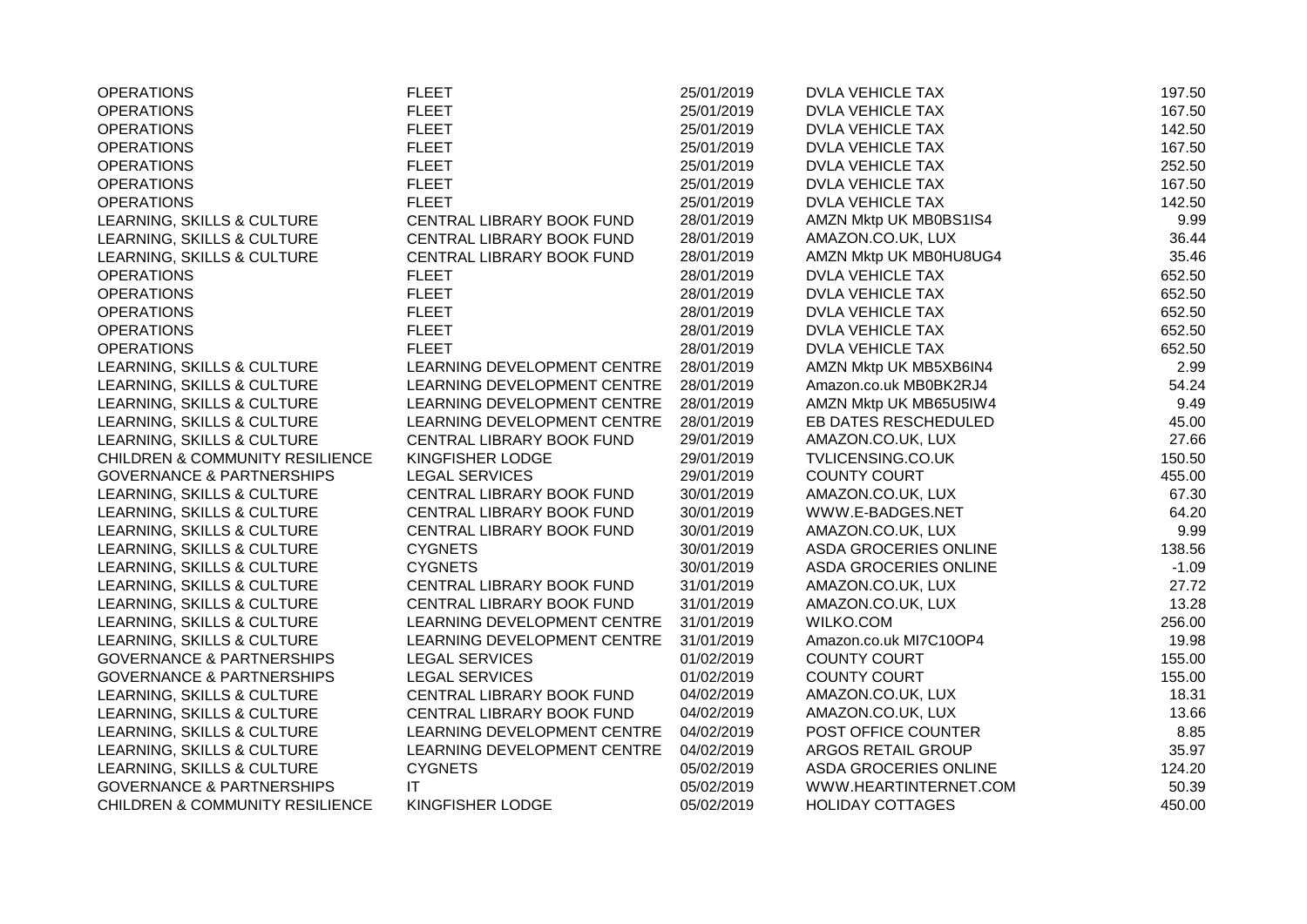| LEARNING, SKILLS & CULTURE                 | NORMANBY HALL                | 05/02/2019 | WWW.UKPOS.COM                 | 126.00    |
|--------------------------------------------|------------------------------|------------|-------------------------------|-----------|
| <b>GOVERNANCE &amp; PARTNERSHIPS</b>       | <b>LOCAL TAXATION</b>        | 05/02/2019 | HMCOURTS-SERVICE.G            | 24.50     |
| LEARNING, SKILLS & CULTURE                 | CENTRAL LIBRARY BOOK FUND    | 06/02/2019 | AMZN Mktp UK MI2O48T04        | 149.00    |
| <b>OPERATIONS</b>                          | <b>FLEET</b>                 | 06/02/2019 | <b>DSA</b>                    | $-115.00$ |
| <b>GOVERNANCE &amp; PARTNERSHIPS</b>       | ΙT                           | 06/02/2019 | <b>SLACK</b>                  | 614.69    |
| LEARNING, SKILLS & CULTURE                 | LEARNING DEVELOPMENT CENTRE  | 06/02/2019 | WWW.BIDBI.CO.UK               | 243.60    |
| <b>GOVERNANCE &amp; PARTNERSHIPS</b>       | <b>LEGAL SERVICES</b>        | 06/02/2019 | <b>COUNTY COURT</b>           | 50.00     |
| LEARNING, SKILLS & CULTURE                 | CENTRAL LIBRARY BOOK FUND    | 07/02/2019 | AMZN Mktp UK MI2VF4EV4        | 48.49     |
| LEARNING, SKILLS & CULTURE                 | CENTRAL LIBRARY BOOK FUND    | 07/02/2019 | AMZN Mktp UK MI3TC9EN4        | 19.42     |
| <b>GOVERNANCE &amp; PARTNERSHIPS</b>       | <b>HEWSON HOUSE (PEOPLE)</b> | 07/02/2019 | HMCOURTS-SERVICE.G            | 20.00     |
| LEARNING, SKILLS & CULTURE                 | CENTRAL LIBRARY BOOK FUND    | 08/02/2019 | AMZN Mktp UK MI3MS01W4        | 30.48     |
| LEARNING, SKILLS & CULTURE                 | CENTRAL LIBRARY BOOK FUND    | 08/02/2019 | AMZN Mktp UK MI0UP41P4        | 24.14     |
| LEARNING, SKILLS & CULTURE                 | CENTRAL LIBRARY BOOK FUND    | 08/02/2019 | AMZN Mktp UK MI2UI0144        | 46.32     |
| <b>GOVERNANCE &amp; PARTNERSHIPS</b>       | IT                           | 08/02/2019 | <b>WP-INSTANTSSL CERTIFIC</b> | 1,027.08  |
| LEARNING, SKILLS & CULTURE                 | CENTRAL LIBRARY BOOK FUND    | 11/02/2019 | AMZN Mktp UK MI0KT0GR4        | 6.99      |
| LEARNING, SKILLS & CULTURE                 | CENTRAL LIBRARY BOOK FUND    | 11/02/2019 | <b>ESDEVIUM GAMES LTD</b>     | $-180.00$ |
| LEARNING, SKILLS & CULTURE                 | CENTRAL LIBRARY BOOK FUND    | 11/02/2019 | <b>CURRYS ONLINE</b>          | 200.00    |
| <b>CHILDREN &amp; COMMUNITY RESILIENCE</b> | KINGFISHER LODGE             | 11/02/2019 | WWW.TREASURETRAILS.CO.        | 8.48      |
| LEARNING, SKILLS & CULTURE                 | LEARNING DEVELOPMENT CENTRE  | 11/02/2019 | FACEBK PXFBQHEV82             | 1.84      |
| LEARNING, SKILLS & CULTURE                 | LEARNING DEVELOPMENT CENTRE  | 11/02/2019 | <b>WWWIJUSTLOVEITCOUK</b>     | 61.97     |
| LEARNING, SKILLS & CULTURE                 | LEARNING DEVELOPMENT CENTRE  | 11/02/2019 | FACEBK PYJTAHWV82             | 40.00     |
| <b>BUSINESS DEVELOPMENT</b>                | <b>SRHD</b>                  | 11/02/2019 | <b>QUT LIVEAGENT</b>          | 25.98     |
| LEARNING, SKILLS & CULTURE                 | CENTRAL LIBRARY BOOK FUND    | 12/02/2019 | <b>B&amp;M RETAIL LTD</b>     | 5.00      |
| LEARNING, SKILLS & CULTURE                 | CENTRAL LIBRARY BOOK FUND    | 12/02/2019 | AMAZON.CO.UK, LUX             | 12.99     |
| LEARNING, SKILLS & CULTURE                 | CENTRAL LIBRARY BOOK FUND    | 12/02/2019 | AMAZON.CO.UK, LUX             | 9.84      |
| LEARNING, SKILLS & CULTURE                 | CENTRAL LIBRARY BOOK FUND    | 12/02/2019 | AMZN Mktp UK MI4MJ8MU4        | 36.66     |
| LEARNING, SKILLS & CULTURE                 | CENTRAL LIBRARY BOOK FUND    | 12/02/2019 | AMZN Mktp UK MI5FD6M64        | 6.23      |
| <b>GOVERNANCE &amp; PARTNERSHIPS</b>       | IT                           | 12/02/2019 | <b>QUT LIVEAGENT</b>          | 40.11     |
| LEARNING, SKILLS & CULTURE                 | LEARNING DEVELOPMENT CENTRE  | 12/02/2019 | Amazon.co.uk MI0I30VD4        | 56.00     |
| <b>GOVERNANCE &amp; PARTNERSHIPS</b>       | <b>LOCAL TAXATION</b>        | 12/02/2019 | HMCOURTS-SERVICE.G            | 555.50    |
| LEARNING, SKILLS & CULTURE                 | CENTRAL LIBRARY BOOK FUND    | 13/02/2019 | AMZN Mktp UK MI6K84MH4        | 5.30      |
| LEARNING, SKILLS & CULTURE                 | CENTRAL LIBRARY BOOK FUND    | 13/02/2019 | AMZN Mktp UK MI4TE8MV4        | 39.99     |
| LEARNING, SKILLS & CULTURE                 | <b>CYGNETS</b>               | 13/02/2019 | ASDA GROCERIES ONLINE         | 101.28    |
| LEARNING, SKILLS & CULTURE                 | <b>CYGNETS</b>               | 13/02/2019 | ASDA GROCERIES ONLINE         | $-6.40$   |
| LEARNING, SKILLS & CULTURE                 | <b>CYGNETS</b>               | 13/02/2019 | ASDA GROCERIES ONLINE         | 45.78     |
| <b>OPERATIONS</b>                          | <b>FLEET</b>                 | 13/02/2019 | <b>DSA</b>                    | 55.00     |
| <b>GOVERNANCE &amp; PARTNERSHIPS</b>       | ΙT                           | 13/02/2019 | WWW.HEARTINTERNET.COM         | 126.84    |
| LEARNING, SKILLS & CULTURE                 | LEARNING DEVELOPMENT CENTRE  | 13/02/2019 | Amazon.co.uk MI2BN0534        | 14.00     |
| LEARNING, SKILLS & CULTURE                 | LEARNING DEVELOPMENT CENTRE  | 13/02/2019 | <b>ASDA SUPERSTORE</b>        | 56.32     |
| LEARNING, SKILLS & CULTURE                 | LEARNING DEVELOPMENT CENTRE  | 14/02/2019 | <b>SCREWFIX SCUNTHORPE</b>    | 21.99     |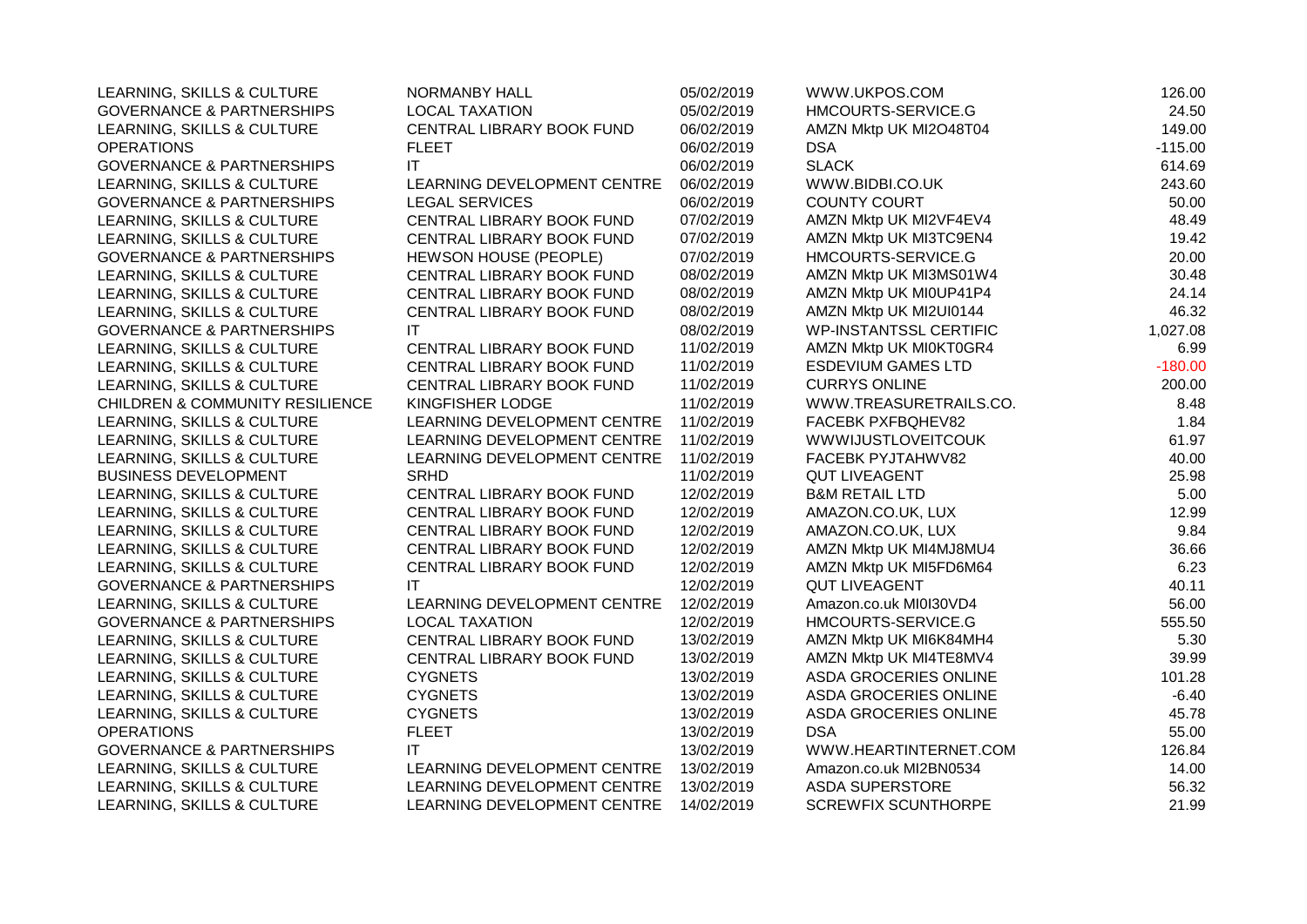| LEARNING, SKILLS & CULTURE           | LEARNING DEVELOPMENT CENTRE  | 15/02/2019 | CANVA 02235-3620711          | 0.80     |
|--------------------------------------|------------------------------|------------|------------------------------|----------|
| <b>GOVERNANCE &amp; PARTNERSHIPS</b> | HEWSON HOUSE (PEOPLE)        | 18/02/2019 | 123 REG R/T                  | 23.98    |
| <b>GOVERNANCE &amp; PARTNERSHIPS</b> | ΙT                           | 18/02/2019 | WWW.HEARTINTERNET.COM        | 84.49    |
| <b>GOVERNANCE &amp; PARTNERSHIPS</b> | <b>LEGAL SERVICES</b>        | 18/02/2019 | <b>COUNTY COURT</b>          | 155.00   |
| <b>GOVERNANCE &amp; PARTNERSHIPS</b> | <b>LEGAL SERVICES</b>        | 18/02/2019 | <b>COUNTY COURT</b>          | 2,055.00 |
| <b>GOVERNANCE &amp; PARTNERSHIPS</b> | <b>LEGAL SERVICES</b>        | 18/02/2019 | <b>COUNTY COURT</b>          | 2,055.00 |
| <b>GOVERNANCE &amp; PARTNERSHIPS</b> | <b>LEGAL SERVICES</b>        | 18/02/2019 | COUNTY COURT                 | 155.00   |
| LEARNING, SKILLS & CULTURE           | <b>CYGNETS</b>               | 19/02/2019 | ASDA GROCERIES ONLINE        | 183.50   |
| <b>GOVERNANCE &amp; PARTNERSHIPS</b> | <b>HEWSON HOUSE (PEOPLE)</b> | 19/02/2019 | Amazon.co.uk MI37M2ST4       | 28.66    |
| <b>GOVERNANCE &amp; PARTNERSHIPS</b> | HEWSON HOUSE (PEOPLE)        | 20/02/2019 | AMZN Mktp UK MI9541264       | 59.98    |
| <b>GOVERNANCE &amp; PARTNERSHIPS</b> | HEWSON HOUSE (PEOPLE)        | 20/02/2019 | AMZN MKTP UK MI2ZN6294       | 20.00    |
| LEARNING, SKILLS & CULTURE           | NORMANBY HALL                | 20/02/2019 | WWW.NISBETS.COM              | 262.29   |
| <b>GOVERNANCE &amp; PARTNERSHIPS</b> | HEWSON HOUSE (PEOPLE)        | 21/02/2019 | AMZN MKTP UK MI9MM1K34       | 27.98    |
| <b>GOVERNANCE &amp; PARTNERSHIPS</b> | HEWSON HOUSE (PEOPLE)        | 21/02/2019 | AMZN Mktp UK MI6M39KE4       | 38.07    |
| <b>GOVERNANCE &amp; PARTNERSHIPS</b> | IT                           | 21/02/2019 | WWW.HEARTINTERNET.COM        | 13.42    |
| LEARNING, SKILLS & CULTURE           | CENTRAL LIBRARY BOOK FUND    | 22/02/2019 | AMAZON.CO.UK, LUX            | 14.99    |
| LEARNING, SKILLS & CULTURE           | CENTRAL LIBRARY BOOK FUND    | 22/02/2019 | AMAZON.CO.UK, LUX            | 29.72    |
| LEARNING, SKILLS & CULTURE           | CENTRAL LIBRARY BOOK FUND    | 22/02/2019 | AMAZON.CO.UK, LUX            | 35.13    |
| LEARNING, SKILLS & CULTURE           | CENTRAL LIBRARY BOOK FUND    | 22/02/2019 | AMAZON.CO.UK, LUX            | 8.02     |
| <b>GOVERNANCE &amp; PARTNERSHIPS</b> | HEWSON HOUSE (PEOPLE)        | 22/02/2019 | AMZN Mktp UK MI8K699C4       | 19.99    |
| <b>GOVERNANCE &amp; PARTNERSHIPS</b> | <b>HEWSON HOUSE (PEOPLE)</b> | 22/02/2019 | Amazon.co.uk MI6AN7UC4       | 23.67    |
| LEARNING, SKILLS & CULTURE           | CENTRAL LIBRARY BOOK FUND    | 25/02/2019 | AMAZON.CO.UK, LUX            | 10.99    |
| LEARNING, SKILLS & CULTURE           | CENTRAL LIBRARY BOOK FUND    | 25/02/2019 | AMAZON.CO.UK, LUX            | 7.29     |
| LEARNING, SKILLS & CULTURE           | <b>CYGNETS</b>               | 25/02/2019 | ASDA GROCERIES ONLINE        | 44.70    |
| <b>GOVERNANCE &amp; PARTNERSHIPS</b> | <b>LEGAL SERVICES</b>        | 25/02/2019 | <b>COUNTY COURT</b>          | 50.00    |
| <b>GOVERNANCE &amp; PARTNERSHIPS</b> | <b>LEGAL SERVICES</b>        | 25/02/2019 | <b>COUNTY COURT</b>          | 2,055.00 |
| <b>GOVERNANCE &amp; PARTNERSHIPS</b> | <b>LEGAL SERVICES</b>        | 25/02/2019 | <b>COUNTY COURT</b>          | 155.00   |
| LEARNING, SKILLS & CULTURE           | CENTRAL LIBRARY BOOK FUND    | 26/02/2019 | AMAZON.CO.UK, LUX            | 10.99    |
| LEARNING, SKILLS & CULTURE           | CENTRAL LIBRARY BOOK FUND    | 26/02/2019 | AMAZON.CO.UK, LUX            | 12.25    |
| LEARNING, SKILLS & CULTURE           | CENTRAL LIBRARY BOOK FUND    | 26/02/2019 | AMAZON.CO.UK, LUX            | 228.00   |
| LEARNING, SKILLS & CULTURE           | CENTRAL LIBRARY BOOK FUND    | 26/02/2019 | AMAZON.CO.UK, LUX            | 8.99     |
| LEARNING, SKILLS & CULTURE           | CENTRAL LIBRARY BOOK FUND    | 26/02/2019 | AMAZON.CO.UK, LUX            | 169.99   |
| LEARNING, SKILLS & CULTURE           | CENTRAL LIBRARY BOOK FUND    | 26/02/2019 | AMZN Mktp UK MW8AP4CY4       | 32.33    |
| LEARNING, SKILLS & CULTURE           | CENTRAL LIBRARY BOOK FUND    | 26/02/2019 | AMAZON.CO.UK, LUX            | 12.27    |
| LEARNING, SKILLS & CULTURE           | CENTRAL LIBRARY BOOK FUND    | 26/02/2019 | AMAZON.CO.UK, LUX            | 11.72    |
| LEARNING, SKILLS & CULTURE           | CENTRAL LIBRARY BOOK FUND    | 26/02/2019 | AMZN Mktp UK MI3HT8Y04       | 375.88   |
| LEARNING, SKILLS & CULTURE           | CENTRAL LIBRARY BOOK FUND    | 26/02/2019 | AMAZON.CO.UK, LUX            | 79.98    |
| LEARNING, SKILLS & CULTURE           | <b>CYGNETS</b>               | 26/02/2019 | <b>ASDA GROCERIES ONLINE</b> | 140.71   |
| LEARNING, SKILLS & CULTURE           | LEARNING DEVELOPMENT CENTRE  | 26/02/2019 | Amazon.co.uk MW51F9CM4       | 35.00    |
| LEARNING, SKILLS & CULTURE           | CENTRAL LIBRARY BOOK FUND    | 27/02/2019 | AMAZON.CO.UK, LUX            | 15.31    |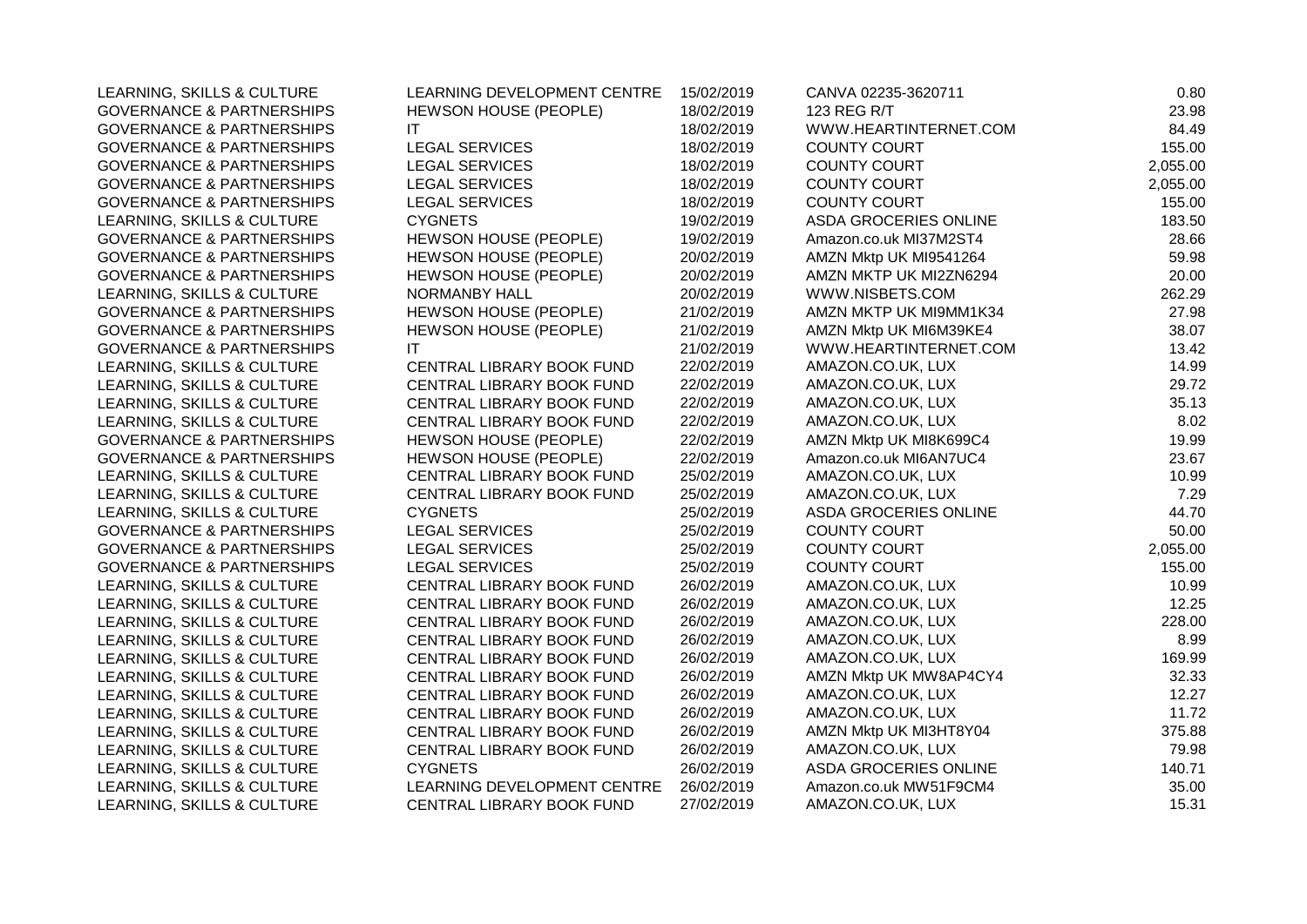| LEARNING, SKILLS & CULTURE           | CENTRAL LIBRARY BOOK FUND   | 27/02/2019 | AMAZON.CO.UK, LUX       | 6.55   |
|--------------------------------------|-----------------------------|------------|-------------------------|--------|
| LEARNING, SKILLS & CULTURE           | CENTRAL LIBRARY BOOK FUND   | 27/02/2019 | MOBILE BOOTH            | 10.00  |
| LEARNING, SKILLS & CULTURE           | CENTRAL LIBRARY BOOK FUND   | 27/02/2019 | ARGOS RETAIL GROUP      | 139.98 |
| LEARNING, SKILLS & CULTURE           | LEARNING DEVELOPMENT CENTRE | 27/02/2019 | Amazon.co.uk MW5HI2OO4  | 35.00  |
| <b>GOVERNANCE &amp; PARTNERSHIPS</b> | <b>LEGAL SERVICES</b>       | 27/02/2019 | HMCOURTS-SERVICE.G      | 226.00 |
| LEARNING, SKILLS & CULTURE           | CENTRAL LIBRARY BOOK FUND   | 28/02/2019 | AMAZON.CO.UK, LUX       | 13.10  |
| <b>OPERATIONS</b>                    | <b>FLEET</b>                | 28/02/2019 | <b>DVLA VEHICLE TAX</b> | 252.50 |
| <b>OPERATIONS</b>                    | <b>FLEET</b>                | 28/02/2019 | <b>DVLA VEHICLE TAX</b> | 252.50 |
| <b>OPERATIONS</b>                    | <b>FLEET</b>                | 28/02/2019 | <b>DVLA VEHICLE TAX</b> | 252.50 |
| <b>OPERATIONS</b>                    | <b>FLEET</b>                | 28/02/2019 | <b>DVLA VEHICLE TAX</b> | 167.50 |
| <b>OPERATIONS</b>                    | <b>FLEET</b>                | 28/02/2019 | <b>DVLA VEHICLE TAX</b> | 252.50 |
| <b>OPERATIONS</b>                    | <b>FLEET</b>                | 28/02/2019 | <b>DVLA VEHICLE TAX</b> | 252.50 |
| <b>OPERATIONS</b>                    | <b>FLEET</b>                | 28/02/2019 | <b>DVLA VEHICLE TAX</b> | 252.50 |
| <b>OPERATIONS</b>                    | <b>FLEET</b>                | 28/02/2019 | <b>DVLA VEHICLE TAX</b> | 252.50 |
| <b>OPERATIONS</b>                    | <b>FLEET</b>                | 28/02/2019 | <b>DVLA VEHICLE TAX</b> | 167.50 |
| <b>OPERATIONS</b>                    | <b>FLEET</b>                | 28/02/2019 | <b>DVLA VEHICLE TAX</b> | 722.50 |
| <b>OPERATIONS</b>                    | <b>FLEET</b>                | 28/02/2019 | <b>DVLA VEHICLE TAX</b> | 252.50 |
| <b>OPERATIONS</b>                    | <b>FLEET</b>                | 28/02/2019 | <b>DVLA VEHICLE TAX</b> | 252.50 |
| <b>OPERATIONS</b>                    | <b>FLEET</b>                | 28/02/2019 | <b>DVLA VEHICLE TAX</b> | 722.50 |
| <b>OPERATIONS</b>                    | <b>FLEET</b>                | 28/02/2019 | <b>DVLA VEHICLE TAX</b> | 252.50 |
| <b>OPERATIONS</b>                    | <b>FLEET</b>                | 28/02/2019 | <b>DVLA VEHICLE TAX</b> | 252.50 |
| <b>OPERATIONS</b>                    | <b>FLEET</b>                | 28/02/2019 | <b>DVLA VEHICLE TAX</b> | 252.50 |
| <b>OPERATIONS</b>                    | <b>FLEET</b>                | 28/02/2019 | <b>DVLA VEHICLE TAX</b> | 167.50 |
| <b>OPERATIONS</b>                    | <b>FLEET</b>                | 28/02/2019 | <b>DVLA VEHICLE TAX</b> | 252.50 |
| <b>OPERATIONS</b>                    | <b>FLEET</b>                | 28/02/2019 | <b>DVLA VEHICLE TAX</b> | 252.50 |
| <b>OPERATIONS</b>                    | <b>FLEET</b>                | 28/02/2019 | <b>DVLA VEHICLE TAX</b> | 167.50 |
| <b>OPERATIONS</b>                    | <b>FLEET</b>                | 28/02/2019 | <b>DVLA VEHICLE TAX</b> | 617.50 |
| <b>OPERATIONS</b>                    | <b>FLEET</b>                | 28/02/2019 | <b>DVLA VEHICLE TAX</b> | 252.50 |
| <b>OPERATIONS</b>                    | <b>FLEET</b>                | 28/02/2019 | <b>DVLA VEHICLE TAX</b> | 167.50 |
| <b>OPERATIONS</b>                    | <b>FLEET</b>                | 28/02/2019 | <b>DVLA VEHICLE TAX</b> | 252.50 |
| <b>OPERATIONS</b>                    | <b>FLEET</b>                | 28/02/2019 | <b>DVLA VEHICLE TAX</b> | 167.50 |
| <b>OPERATIONS</b>                    | <b>FLEET</b>                | 28/02/2019 | <b>DVLA VEHICLE TAX</b> | 252.50 |
| <b>OPERATIONS</b>                    | <b>FLEET</b>                | 28/02/2019 | <b>DVLA VEHICLE TAX</b> | 167.50 |
| <b>OPERATIONS</b>                    | <b>FLEET</b>                | 28/02/2019 | <b>DVLA VEHICLE TAX</b> | 252.50 |
| <b>OPERATIONS</b>                    | <b>FLEET</b>                | 28/02/2019 | <b>DVLA VEHICLE TAX</b> | 167.50 |
| <b>OPERATIONS</b>                    | <b>FLEET</b>                | 28/02/2019 | <b>DVLA VEHICLE TAX</b> | 167.50 |
| <b>OPERATIONS</b>                    | <b>FLEET</b>                | 28/02/2019 | <b>DVLA VEHICLE TAX</b> | 167.50 |
| <b>OPERATIONS</b>                    | <b>FLEET</b>                | 28/02/2019 | <b>DVLA VEHICLE TAX</b> | 617.50 |
| <b>OPERATIONS</b>                    | <b>FLEET</b>                | 28/02/2019 | <b>DVLA VEHICLE TAX</b> | 252.50 |
| <b>OPERATIONS</b>                    | <b>FLEET</b>                | 28/02/2019 | <b>DVLA VEHICLE TAX</b> | 252.50 |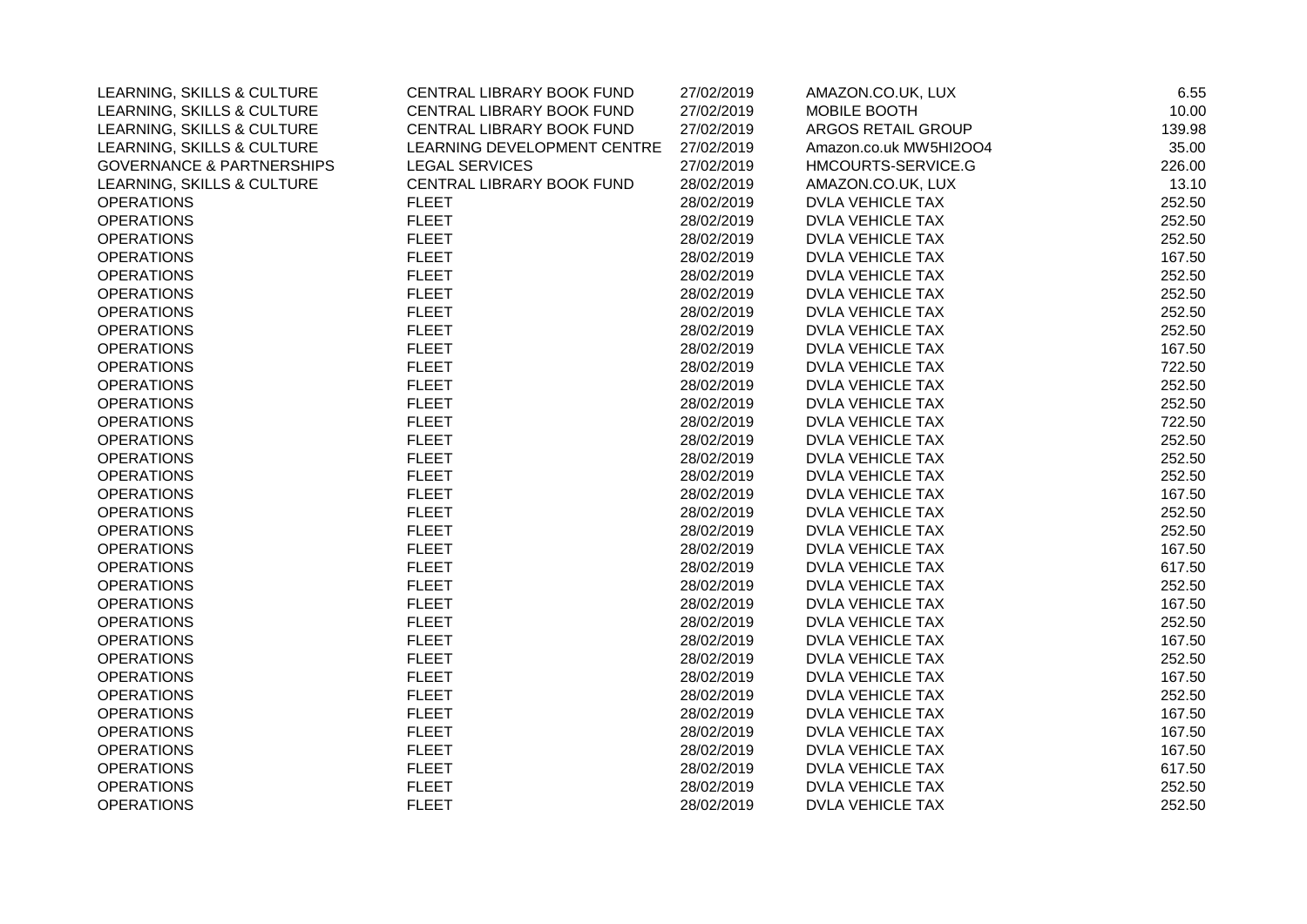| <b>OPERATIONS</b>                          | <b>FLEET</b>                | 28/02/2019 | <b>DVLA VEHICLE TAX</b> | 252.50   |
|--------------------------------------------|-----------------------------|------------|-------------------------|----------|
| <b>OPERATIONS</b>                          | <b>FLEET</b>                | 28/02/2019 | <b>DVLA VEHICLE TAX</b> | 252.50   |
| <b>BUSINESS DEVELOPMENT</b>                | <b>SRHD</b>                 | 28/02/2019 | <b>GURU</b>             | 239.99   |
| LEARNING, SKILLS & CULTURE                 | CENTRAL LIBRARY BOOK FUND   | 01/03/2019 | ARGOS RETAIL GROUP      | 139.98   |
| LEARNING, SKILLS & CULTURE                 | CENTRAL LIBRARY BOOK FUND   | 01/03/2019 | 800-279-6620, LUX       | 5.99     |
| LEARNING, SKILLS & CULTURE                 | CENTRAL LIBRARY BOOK FUND   | 01/03/2019 | AMAZON.CO.UK, LUX       | 54.49    |
| LEARNING, SKILLS & CULTURE                 | CENTRAL LIBRARY BOOK FUND   | 01/03/2019 | AMAZON.CO.UK, LUX       | 108.98   |
| LEARNING, SKILLS & CULTURE                 | CENTRAL LIBRARY BOOK FUND   | 01/03/2019 | AMAZON.CO.UK, LUX       | 359.94   |
| LEARNING, SKILLS & CULTURE                 | CENTRAL LIBRARY BOOK FUND   | 01/03/2019 | 800-279-6620, LUX       | 23.45    |
| LEARNING, SKILLS & CULTURE                 | CENTRAL LIBRARY BOOK FUND   | 01/03/2019 | AMAZON.CO.UK, LUX       | 108.98   |
| <b>OPERATIONS</b>                          | <b>RESOURCE TEAM</b>        | 01/03/2019 | <b>CARD FEE</b>         | 45.00    |
| <b>OPERATIONS</b>                          | <b>RESOURCE TEAM</b>        | 01/03/2019 | <b>CARD FEE</b>         | 45.00    |
| LEARNING, SKILLS & CULTURE                 | CENTRAL LIBRARY BOOK FUND   | 04/03/2019 | 800-279-6620, LUX       | 21.98    |
| LEARNING, SKILLS & CULTURE                 | CENTRAL LIBRARY BOOK FUND   | 04/03/2019 | 800-279-6620, LUX       | 11.78    |
| LEARNING, SKILLS & CULTURE                 | CENTRAL LIBRARY BOOK FUND   | 04/03/2019 | AMAZON.CO.UK, LUX       | 79.98    |
| LEARNING, SKILLS & CULTURE                 | CENTRAL LIBRARY BOOK FUND   | 04/03/2019 | 800-279-6620, LUX       | 175.62   |
| LEARNING, SKILLS & CULTURE                 | CENTRAL LIBRARY BOOK FUND   | 04/03/2019 | AMAZON.CO.UK, LUX       | 79.98    |
| LEARNING, SKILLS & CULTURE                 | CENTRAL LIBRARY BOOK FUND   | 04/03/2019 | 800-279-6620, LUX       | 23.00    |
| LEARNING, SKILLS & CULTURE                 | CENTRAL LIBRARY BOOK FUND   | 04/03/2019 | 800-279-6620, LUX       | 14.49    |
| LEARNING, SKILLS & CULTURE                 | CENTRAL LIBRARY BOOK FUND   | 04/03/2019 | AMAZON.CO.UK, LUX       | 13.80    |
| LEARNING, SKILLS & CULTURE                 | CENTRAL LIBRARY BOOK FUND   | 04/03/2019 | 800-279-6620, LUX       | 87.81    |
| LEARNING, SKILLS & CULTURE                 | CENTRAL LIBRARY BOOK FUND   | 04/03/2019 | 800-279-6620, LUX       | 27.19    |
| LEARNING, SKILLS & CULTURE                 | CENTRAL LIBRARY BOOK FUND   | 04/03/2019 | 800-279-6620, LUX       | 10.99    |
| LEARNING, SKILLS & CULTURE                 | CENTRAL LIBRARY BOOK FUND   | 04/03/2019 | 800-279-6620, LUX       | 10.99    |
| LEARNING, SKILLS & CULTURE                 | CENTRAL LIBRARY BOOK FUND   | 04/03/2019 | 800-279-6620, LUX       | 70.23    |
| <b>GOVERNANCE &amp; PARTNERSHIPS</b>       | IT                          | 04/03/2019 | WWW.HEARTINTERNET.COM   | 98.38    |
| <b>GOVERNANCE &amp; PARTNERSHIPS</b>       | $\mathsf{I}\mathsf{T}$      | 04/03/2019 | Amazon.co.uk MW82W7NK4  | 44.30    |
| <b>GOVERNANCE &amp; PARTNERSHIPS</b>       | IT                          | 04/03/2019 | WWW.HEARTINTERNET.COM   | 17.26    |
| <b>GOVERNANCE &amp; PARTNERSHIPS</b>       | IT                          | 04/03/2019 | WWW.HEARTINTERNET.COM   | 250.67   |
| <b>GOVERNANCE &amp; PARTNERSHIPS</b>       | <b>LEGAL SERVICES</b>       | 04/03/2019 | <b>COUNTY COURT</b>     | 2,055.00 |
| <b>BUSINESS DEVELOPMENT</b>                | <b>SRHD</b>                 | 04/03/2019 | Vimeo PRO               | 190.80   |
| LEARNING, SKILLS & CULTURE                 | CENTRAL LIBRARY BOOK FUND   | 05/03/2019 | AMAZON.CO.UK, LUX       | 302.22   |
| <b>GOVERNANCE &amp; PARTNERSHIPS</b>       | IT                          | 05/03/2019 | WWW.HEARTINTERNET.COM   | 50.39    |
| <b>CHILDREN &amp; COMMUNITY RESILIENCE</b> | KINGFISHER LODGE            | 05/03/2019 | PARENTPAY E-COM R       | 25.00    |
| LEARNING, SKILLS & CULTURE                 | CENTRAL LIBRARY BOOK FUND   | 06/03/2019 | AMAZON.CO.UK, LUX       | 35.81    |
| LEARNING, SKILLS & CULTURE                 | CENTRAL LIBRARY BOOK FUND   | 06/03/2019 | AMAZON.CO.UK, LUX       | 8.99     |
| LEARNING, SKILLS & CULTURE                 | <b>CYGNETS</b>              | 06/03/2019 | ASDA GROCERIES ONLINE   | 116.94   |
| LEARNING, SKILLS & CULTURE                 | LEARNING DEVELOPMENT CENTRE | 06/03/2019 | <b>THETICKETFACTORY</b> | 85.50    |
| <b>GOVERNANCE &amp; PARTNERSHIPS</b>       | <b>LOCAL TAXATION</b>       | 06/03/2019 | HMCOURTS-SERVICE.G      | 8.50     |
| LEARNING, SKILLS & CULTURE                 | CENTRAL LIBRARY BOOK FUND   | 07/03/2019 | AMAZON.CO.UK, LUX       | 31.69    |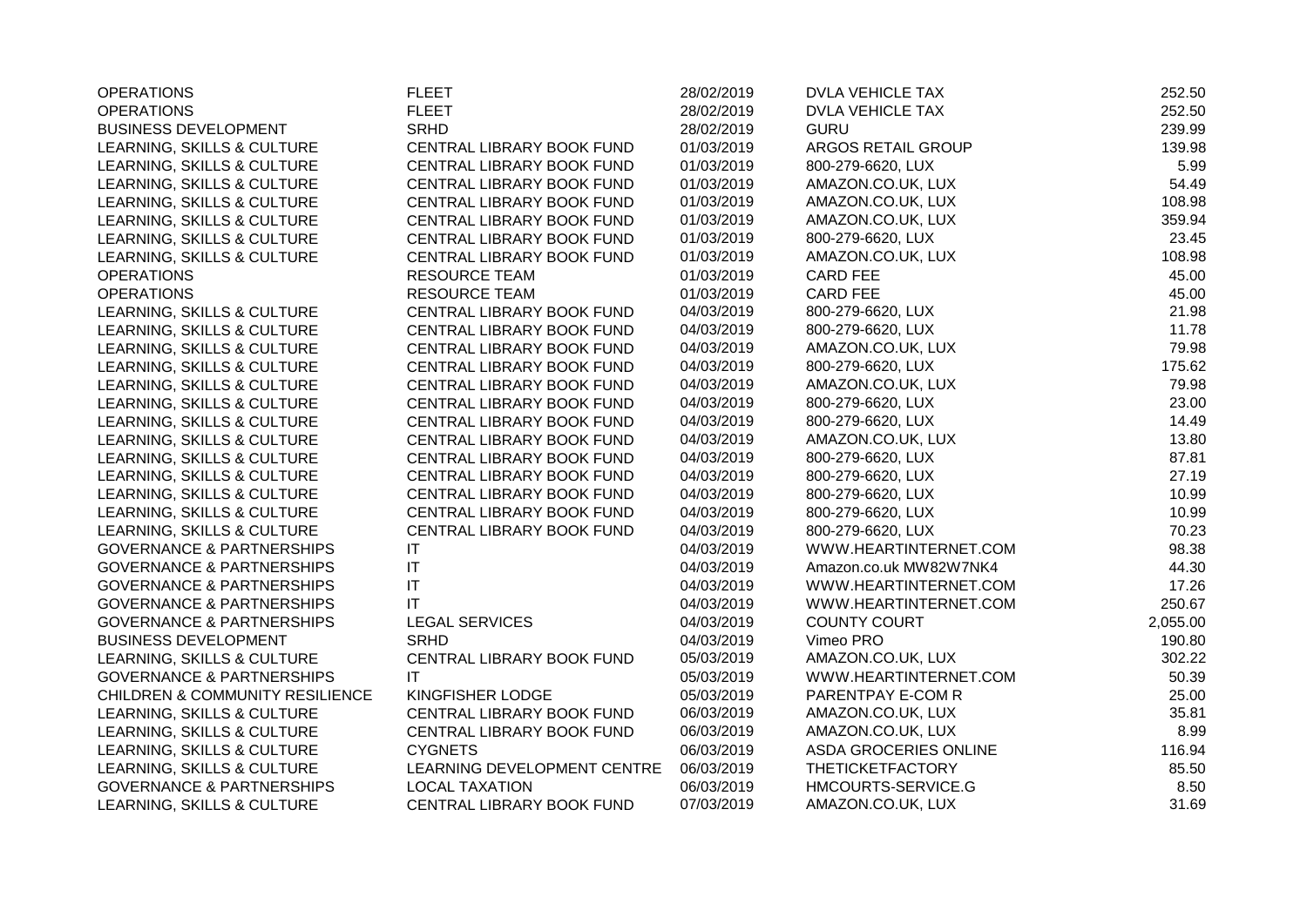| LEARNING, SKILLS & CULTURE           | NORMANBY HALL               | 07/03/2019 | <b>CURRYS SUPERSTORE</b>     | 79.99   |
|--------------------------------------|-----------------------------|------------|------------------------------|---------|
| LEARNING, SKILLS & CULTURE           | CENTRAL LIBRARY BOOK FUND   | 08/03/2019 | AMAZON.CO.UK, LUX            | 32.20   |
| LEARNING, SKILLS & CULTURE           | CENTRAL LIBRARY BOOK FUND   | 11/03/2019 | AMAZON.CO.UK, LUX            | 8.00    |
| LEARNING, SKILLS & CULTURE           | CENTRAL LIBRARY BOOK FUND   | 11/03/2019 | AMZN Mktp UK MW0NE1X94       | 6.00    |
| LEARNING, SKILLS & CULTURE           | CENTRAL LIBRARY BOOK FUND   | 11/03/2019 | AMAZON.CO.UK, LUX            | 20.99   |
| LEARNING, SKILLS & CULTURE           | CENTRAL LIBRARY BOOK FUND   | 11/03/2019 | AMAZON.CO.UK, LUX            | 7.10    |
| LEARNING, SKILLS & CULTURE           | LEARNING DEVELOPMENT CENTRE | 11/03/2019 | FACEBK 47S6CJAV82            | 18.16   |
| LEARNING, SKILLS & CULTURE           | CENTRAL LIBRARY BOOK FUND   | 12/03/2019 | AMAZON.CO.UK, LUX            | 17.10   |
| <b>GOVERNANCE &amp; PARTNERSHIPS</b> | <b>IT</b>                   | 12/03/2019 | <b>QUT LIVEAGENT</b>         | 39.66   |
| LEARNING, SKILLS & CULTURE           | <b>CYGNETS</b>              | 13/03/2019 | ASDA GROCERIES ONLINE        | 226.66  |
| LEARNING, SKILLS & CULTURE           | <b>CYGNETS</b>              | 13/03/2019 | ASDA GROCERIES ONLINE        | $-0.55$ |
| LEARNING, SKILLS & CULTURE           | <b>NORMANBY HALL</b>        | 13/03/2019 | <b>B &amp; Q 1218</b>        | 88.00   |
| LEARNING, SKILLS & CULTURE           | LEARNING DEVELOPMENT CENTRE | 14/03/2019 | <b>HALFORDS ON LINE</b>      | 162.00  |
| LEARNING, SKILLS & CULTURE           | CENTRAL LIBRARY BOOK FUND   | 15/03/2019 | AMAZON.CO.UK, LUX            | 21.99   |
| <b>GOVERNANCE &amp; PARTNERSHIPS</b> | <b>IT</b>                   | 15/03/2019 | WWW.HEARTINTERNET.COM        | 19.18   |
| LEARNING, SKILLS & CULTURE           | LEARNING DEVELOPMENT CENTRE | 15/03/2019 | WWW.ARGOS.CO.UK              | 27.93   |
| LEARNING, SKILLS & CULTURE           | LEARNING DEVELOPMENT CENTRE | 15/03/2019 | <b>ITUNES.COM/BILL</b>       | 2.99    |
| LEARNING, SKILLS & CULTURE           | CENTRAL LIBRARY BOOK FUND   | 18/03/2019 | AMAZON.CO.UK, LUX            | 25.74   |
| LEARNING, SKILLS & CULTURE           | CENTRAL LIBRARY BOOK FUND   | 18/03/2019 | AMAZON.CO.UK, LUX            | 5.99    |
| LEARNING, SKILLS & CULTURE           | CENTRAL LIBRARY BOOK FUND   | 18/03/2019 | AMZN Mktp UK MW5ZV9654       | 107.04  |
| LEARNING, SKILLS & CULTURE           | CENTRAL LIBRARY BOOK FUND   | 18/03/2019 | AMAZON.CO.UK, LUX            | 27.95   |
| <b>GOVERNANCE &amp; PARTNERSHIPS</b> | ΙT                          | 18/03/2019 | UPDRAFTPLUS.COM 363483       | 90.00   |
| LEARNING, SKILLS & CULTURE           | <b>CYGNETS</b>              | 19/03/2019 | <b>ASDA GROCERIES ONLINE</b> | 101.39  |
| LEARNING, SKILLS & CULTURE           | <b>CYGNETS</b>              | 19/03/2019 | ASDA GROCERIES ONLINE        | $-0.25$ |
| LEARNING, SKILLS & CULTURE           | LEARNING DEVELOPMENT CENTRE | 19/03/2019 | EB THE SECRET WORLD O        | 20.00   |
| LEARNING, SKILLS & CULTURE           | LEARNING DEVELOPMENT CENTRE | 19/03/2019 | TVLICENSING.CO.UK            | 150.50  |
| LEARNING, SKILLS & CULTURE           | LEARNING DEVELOPMENT CENTRE | 19/03/2019 | <b>ITUNES.COM/BILL</b>       | 1.99    |
| LEARNING, SKILLS & CULTURE           | CENTRAL LIBRARY BOOK FUND   | 20/03/2019 | AMAZON.CO.UK, LUX            | 28.75   |
| LEARNING, SKILLS & CULTURE           | CENTRAL LIBRARY BOOK FUND   | 20/03/2019 | Klarna Magic Madhous         | 233.20  |
| LEARNING, SKILLS & CULTURE           | CENTRAL LIBRARY BOOK FUND   | 20/03/2019 | AMAZON.CO.UK, LUX            | 14.72   |
| LEARNING, SKILLS & CULTURE           | CENTRAL LIBRARY BOOK FUND   | 20/03/2019 | AMAZON.CO.UK, LUX            | 16.62   |
| <b>OPERATIONS</b>                    | <b>RESOURCE TEAM</b>        | 20/03/2019 | PAYPAL SOCIETYBROW           | 10.00   |
| <b>OPERATIONS</b>                    | <b>FLEET</b>                | 20/03/2019 | <b>DVLA VEHICLE TAX</b>      | 197.50  |
| <b>OPERATIONS</b>                    | <b>FLEET</b>                | 20/03/2019 | <b>DVLA VEHICLE TAX</b>      | 202.50  |
| <b>OPERATIONS</b>                    | <b>FLEET</b>                | 20/03/2019 | DVLA VEHICLE TAX             | 167.50  |
| <b>OPERATIONS</b>                    | <b>FLEET</b>                | 20/03/2019 | <b>DVLA VEHICLE TAX</b>      | 722.50  |
| <b>OPERATIONS</b>                    | <b>FLEET</b>                | 20/03/2019 | DVLA VEHICLE TAX             | 722.50  |
| <b>OPERATIONS</b>                    | <b>FLEET</b>                | 20/03/2019 | DVLA VEHICLE TAX             | 167.50  |
| <b>OPERATIONS</b>                    | <b>FLEET</b>                | 20/03/2019 | <b>DVLA VEHICLE TAX</b>      | 252.50  |
| <b>OPERATIONS</b>                    | <b>FLEET</b>                | 20/03/2019 | <b>DVLA VEHICLE TAX</b>      | 722.50  |